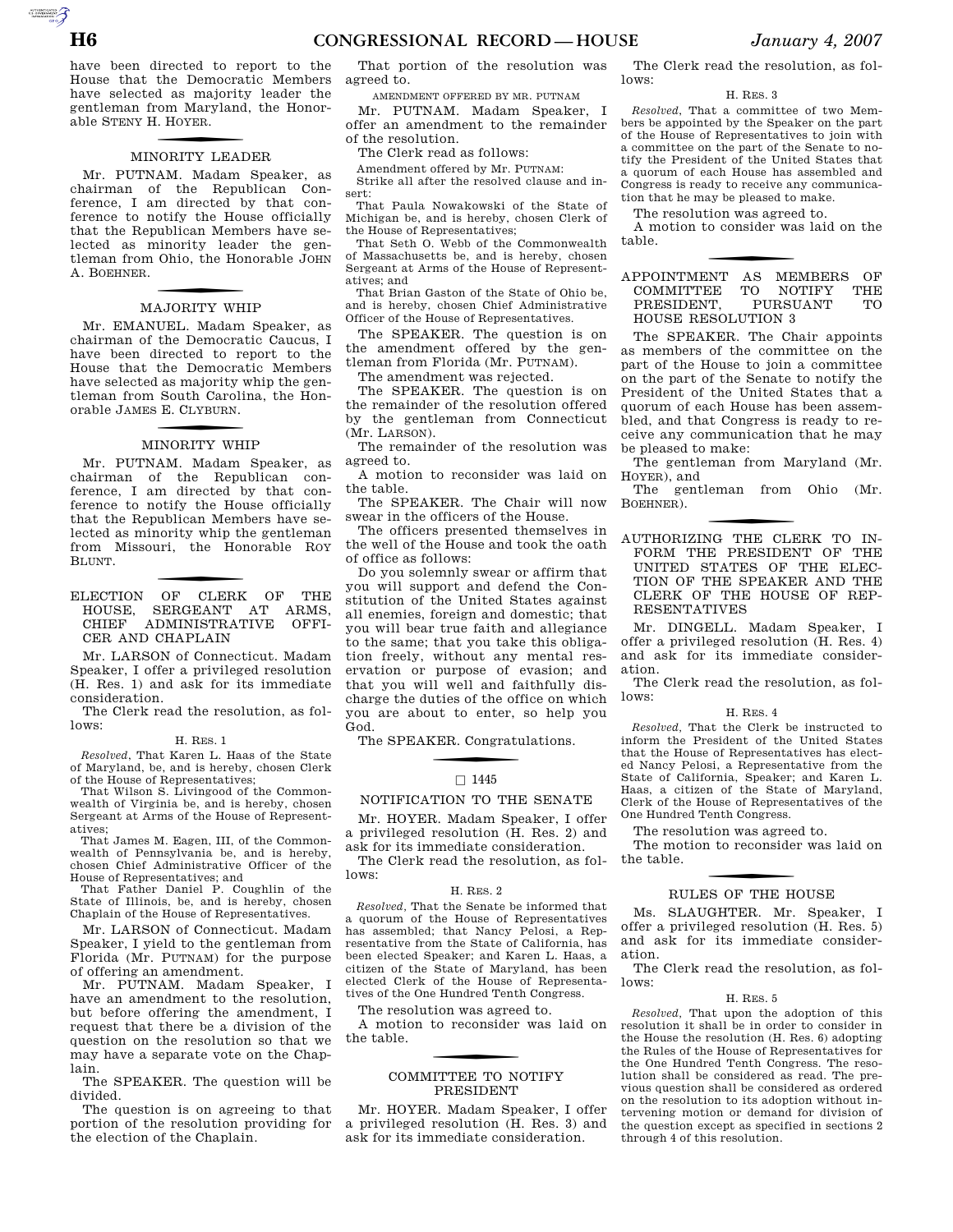SEC. 2. The question of adopting the resolution shall be divided among five parts, to wit: each of its five titles. The portion of the divided question comprising title I shall be debatable for 30 minutes, equally divided and controlled by the majority leader and the minority leader or their designees. The portion of the divided question comprising title II shall be debatable for 60 minutes, equally divided and controlled by the majority leader and the minority leader or their designees. The portion of the divided question comprising title III shall be debatable for 60 minutes, equally divided and controlled by the majority leader and the minority leader or their designees. The portion of the divided question comprising title IV shall be debatable for 60 minutes, equally divided and controlled by the majority leader and the minority leader or their designees. The portion of the divided question comprising title V shall be debatable for 10 minutes, equally divided and controlled by the majority leader and the minority leader or their designees. Each portion of the divided question shall be disposed of in the order stated.

SEC. 3. Pending the question of adopting the final portion of the divided question, it shall be in order to move that the House commit the resolution to a select committee with or without instructions. The previous question shall be considered as ordered on the motion to commit to its adoption without intervening motion.

SEC. 4. During consideration of House Resolution 6 pursuant to this resolution, notwithstanding the operation of the previous question, the Chair may postpone further consideration of the resolution to a time designated by the Speaker.

The SPEAKER pro tempore (Mr. HOYER). The gentlewoman from New York (Ms. SLAUGHTER) is recognized for 1 hour.

Ms. SLAUGHTER. Mr. Speaker, for the purposes of debate only, I yield the customary 30 minutes to the minority leader or his designee, pending which I yield myself such time as I may consume. During consideration of this resolution, all time yielded is for the purpose of debate only.

The resolution that I am calling up on this historic day, H. Res. 5, provides for the consideration of a rules package, H. Res. 6, that we hope will begin to return this Chamber to its rightful place as the home of democracy and deliberation in our great Nation.

The resolution we are now debating will allow the House to consider and vote on the Democratic rules package in five separate parts. The first title contains the rules package our Republican colleagues adopted in the 109th Congress, while the second through fifth titles contain amendments that will begin a reformation of this body that is long overdue.

I also include for the RECORD at this time a detailed summary of the changes H. Res. 6 will make to the standing House rules of the 109th Congress.

SUMMARY OF HOUSE RULES PACKAGE, OPENING DAY OF THE 110TH CONGRESS, PREPARED BY THE RULES COMMITTEE, LOUISE M. SLAUGH-TER, CHAIRWOMAN-DESIGNATE

#### TITLE I—ADOPTION OF 109TH RULES PACKAGE

This title adopts the standing rules that were in effect in the 109th Congress. The subsequent adoption of the amendments contained in Titles II–V will then make certain changes to these rules.

#### TITLE II—ETHICS REFORMS

#### ENDING THE K STREET PROJECT

(Rule XXIII—Code of Official Conduct) Prohibits Members from threatening official retaliation against private firms that hire employees who do not share the Member's partisan political affiliation.

#### LOBBYIST GIFT BAN

(Rule XXV, cl. 5(a)) Prohibits Members and employees from accepting gifts from a registered lobbyist, from an agent of a foreign principal, or an entity that employs or retains these lobbyists and agents. Under the current gift rule, Members and employees may accept gifts valued less than \$50 (and a total of \$100 per calendar year) from these lobbyists and agents. The current gift ban exemptions in cl. 5(a)(3) still apply.

(Rule XXV, cl. 5(a)) Adds language clarifying that for the purposes of the gift rule, a ticket to a sporting event is valued either at the face value of a ticket, or at the cost of the ticket to the general public when (1) the ticket does not have a face value or (2) when the face value of the ticket does not reflect its economic value.

### LOBBYIST TRAVEL RESTRICTIONS/ONE-DAY TRIPS

(Rule XXV, cl. 5(b)) Prohibits Members and employees from accepting travel reimbursements from a registered lobbyist, from an agent of a foreign country, or from an entity that employs or retains these lobbyists and agents. (Current rules already prohibit lobbyists and agents of foreign principals from reimbursing travel).

A new subsection to this rule clarifies that colleges and universities are not subject to this prohibition. Another subsection allows entities that employ lobbyists to reimburse Member and employee travel to one-day events (e.g. conventions, meetings). In general, travel to a one-day event includes an overnight stay, although the Ethics Committee may allow two-night stays in certain cases. These new restrictions take effect on March 1, 2007.

(Rule XXV, new cl. 5(c)) Adds new language stating that except in the case of trips sponsored by colleges and universities, lobbyists may only play a de minimis role in Member travel to one-day events that can be reimbursed by entities that employ lobbyists.

NEW TRAVEL AUTHORIZATION AND PUBLIC DISCLOSURE REQUIREMENTS

(Rule XXV, new cl. 5(d)) Adds language stating that prior to accepting reimbursed travel, Members and employees will be required to obtain a certification from the entity paying for the trip declaring that, except as permitted for universities and oneday travel, lobbyists did not plan, organize, request, arrange, or finance the travel. Members and employees will be required to submit this certification to the Ethics Committee and receive approval from the Ethics Committee before taking the trip. These new requirements take effect on March 1, 2007.

In connection with this new prior authorization requirement, this new rule requires Members and employees to submit their certifications, advance authorizations, and other travel disclosure materials to the Clerk of the House within 15 days after the travel is completed. The Clerk of the House must make this information available to the public as soon as possible. (Current rules allow 30 days for the submission of travel disclosures).

(Rule XXV, new cl. 5(i)) Requires the Ethics Committee to develop new standards for what constitutes a reasonable expense by a private group for Member travel. The Ethics

Committee must also develop a new standard for determining that the travel has a valid connection to Members' official duties. In addition, it requires the Ethics Committee to develop a process for the submission and approval of the prior authorization requirements created in new cl. 5(d).

#### CORPORATE JET BAN

(Rule XXIII—Code of Official Conduct) Prohibits Members from using official, personal, or campaign funds to pay for the use of privately owned airplanes. (Members will still be able to charter commercially available airplanes.)

#### ETHICS TRAINING

(Rule XI, cl. 3) Requires the Ethics Committee to offer annual ethics training to Members and appropriate employees. New employees must receive this training within 60 days of beginning work in the House and other employees must certify they take the course each year.

#### COMMITTEE NAME CHANGES

(Rule X, cl. 1) Changes the names of the following House committees: 1) the Committee on Education and the Workforce becomes the ''Committee on Education and Labor,'' 2) the Committee on International Relations becomes the ''Committee on Foreign Affairs,'' 3) the Committee on Resources becomes the ''Committee on Natural Resources,'' 4) the Committee on Government Reform becomes the ''Committee on Oversight and Government Reform,'' and 5) the Committee on Science becomes the ''Committee on Science and Technology.''

#### TITLE III—CIVILITY

#### HOLDING VOTES OPEN

(Rule XX, cl. 2) Prohibits the Speaker from holding votes open for longer than the scheduled time for the sole purpose of changing the outcome of the vote.

#### CONFERENCE PROCEDURE

(Rule XXII, new cl. 12) Requires House conferees to insist that conference committees operate in an open and fair manner and that House conferees sign the final conference papers at one time and in one place.

(Rule XXII, new cl. 13) Prohibits the consideration of a conference report that has been altered after the time it was signed by conferees.

#### TITLE IV—FISCAL RESPONSIBILITY

#### FISCAL RESPONSIBILITY

(Rule XXI, new cl. 7) Prohibits the House from considering budget resolutions or amendments to budget resolutions that contain reconciliation instructions increasing the budget deficit.

(Rule XXI, new cl. 8) Applies Budget Act rules against bills that have not been reported by committees.

(Rule XXI, new cl. 10) Prohibits the consideration of any legislation proposing direct spending or revenue changes that would increase the budget deficit within a five-year or a ten-year time frame (''Pay-as-You-Go'' point of order).

#### EARMARK REFORM

(Rule XXI, new cl. 9) Requires committees of jurisdiction and conference committees to publish lists of the earmarks, limited tax benefits, and limited tariff benefits contained in all reported bills, unreported bills, manager's amendments, and conference reports that come to the House floor. These lists will be electronically available to the public either through committee prints or printing in the Congressional Record. In the case of a reported bill, the single list contemplated by the rule may cross-reference other parts of the report. If a measure does not contain any earmarks, committees must publish a statement to this effect. A Member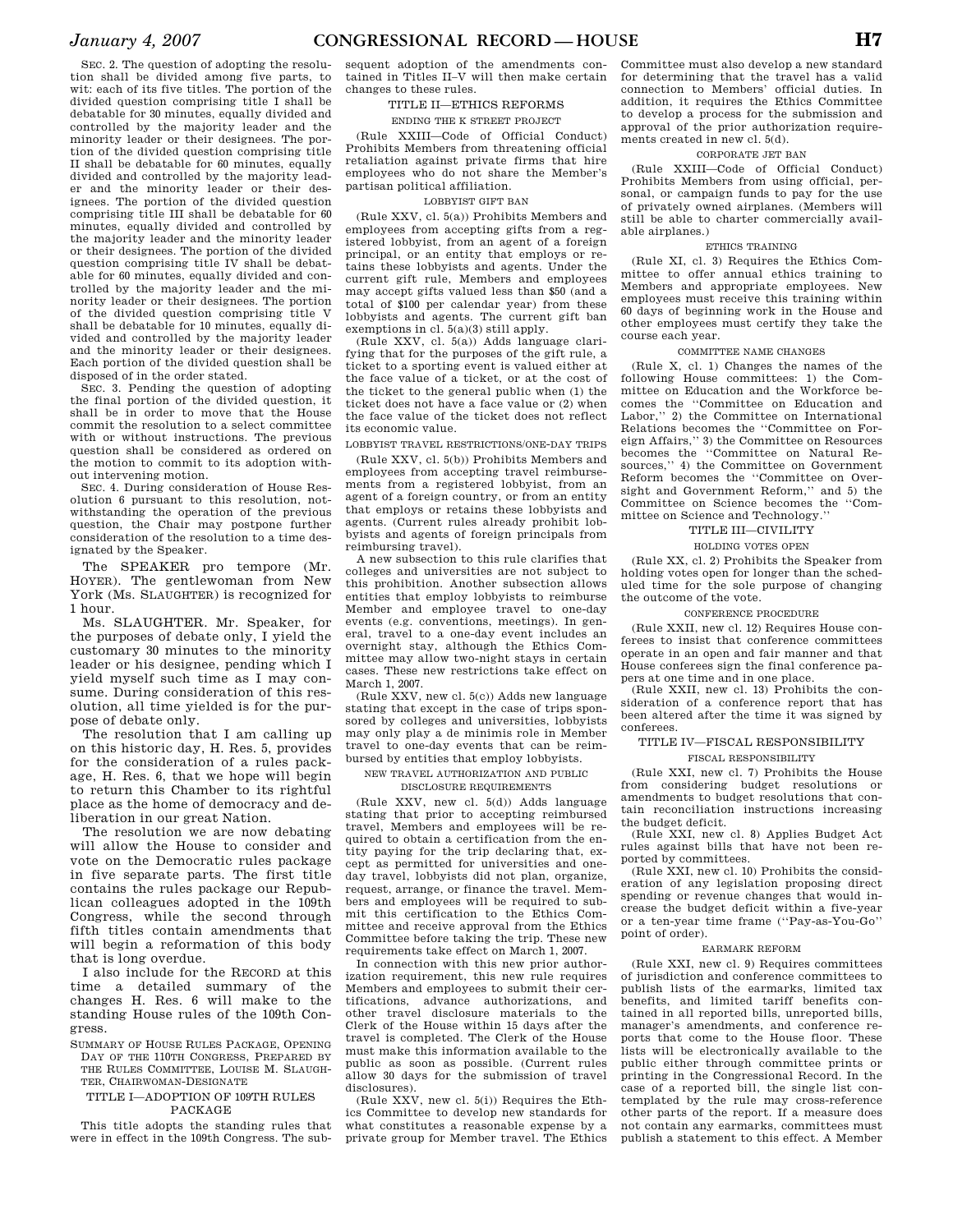may make a point of order (similar to the unfunded mandates point of order) against the consideration of any special rule that waives this requirement.

This new clause defines an earmark as any Member-requested project that is targeted to a specific place and falls outside a formuladriven or competitive award process. Limited tax and tariff benefits are revenue provi-

sions that would benefit 10 or fewer persons. (Rule XXIII—Code of Official Conduct) Prohibits trading earmarks for votes and requires Members to disclose their earmark requests and certify that they and their spouses have no personal financial interest in the request.

#### TITLE V—MISCELLANEOUS

(Rule X, cl. 4) Gives the Committee on Oversight and Government Reform authority to adopt a rule allowing Committee Members and staff to conduct depositions in the

course of Committee investigations. (Rule XIII, cl. 3) Shields Rules Committee reports from a point of order if they are filed without a complete list of record votes taken during the consideration of a special rule. This provision allows the Rules Committee to publish recorded votes taken during Committee hearings in committee reports and/or through other means such as the Internet.

Makes a number of technical changes to the standing House rules.

Allows for the consideration of several pieces of legislation that are part of the ''First 100 Hours'' agenda if special rules for those provisions are not separately reported.

Continues the budget "deeming" tion from the 2nd Session of the 109th Congress until such time as a conference report establishing a budget for the fiscal year 2008 is adopted.

Renews the standing order approved during the 109th Congress that prohibits registered lobbyists from using the Members' exercise facilities.

Mr. Speaker, I consider it to be a great honor to have a chance to address our House on the first day of the 110th Congress. That is what serving as a Representative in this body is, an honor.

There are only 435 Members of Congress chosen from a population of over 300 million. Our neighbors send us here to represent their interests and defend their needs in Washington. What they give us is their trust and the precious opportunity to improve the lives of millions here in America, and in many cases around the world. I can't think why anyone would want to squander that opportunity, Mr. Speaker; and yet this body's previous leadership seemed too often to do just that.

It should come as no surprise that just a few short weeks ago a national poll found that only 11 percent of American voters gave the outgoing Congress either a good or an excellent review. What was worse, fully 74 percent thought that most of us here are more focused on advancing our careers than we are on helping our fellow citi-

zens. Mr. Speaker, the history of the last several years has borne these opinions out. On the first day of the 109th Congress, we debated a new rules package, just as we are doing today. My fellow Democrats and I spoke out against that package from the beginning because we saw what it represented, a retreat from ethical conduct and an abandonment of our real responsibil-

ities. It rendered the Ethics Committee totally powerless to meaningfully enforce the ethical standards of the House. While its most egregious elements were abandoned, it did its job, helping to pave the way to a Congress where unethical conduct would soon find a new home.

By the time Democratic leaders from both the House and Senate joined me to unveil our Honest Leadership and Open Government Act 1 year ago, a great deal of damage had already been done. We had already seen a Medicare bill that sold out America's seniors to the bottom lines of the drug companies. We had seen an energy bill that did nothing to make our Nation's energy supply more stable, but that made the balance books of billion-dollar corporations solid as a rock, even though the CEOs of some of those companies have admitted they did not want those tax cuts.

We had seen our homeland defenses imperiled and a war effort undermined by huge contracts given not to the best and the brightest, but to the most wellconnected. Real, meaningful oversight of those contracts never seemed to make it to the agenda. In one of the most embarrassing series of revelations in our Nation's history, we had seen top legislators bought and sold for their allegiance, traded for gifts, trips, and parties, all worth so much less than the faith the American people had freely given to them and which they had, by the end, lost.

But as I said at the time, the lobbyists who gave those gifts and paid for those trips and hosted those parties, those lobbyists could only knock on the doors of Congress. Members of Congress, the ones inside, were the ones who let them in.

The culture of the last Congress came to be defined by a phrase now common to America throughout the country: it was a ''culture of corruption.'' Two months ago, the American people decided they had paid nearly enough for that kind of leadership. They had sacrificed enough peace of mind, lost enough hope, had their wellbeing imperiled far too many times. They stated loud and clear that they were ready for a new culture to take hold in Washington, a culture of commitment.

That is what my fellow Democrats and I are pledging to bring to this body today, a commitment to the citizens who elected us, a commitment to their needs, a commitment to their security, and a commitment to their future. It may seem like a tall order, but we are already well on the way. We have a new set of leaders here, Democrats who understand the value of trust that has been placed in them.

Together we are going to usher in nothing less than a new way of doing business in the House. While the necessary cultural shift is already under way, a new legislative framework is needed as well. We need rules in the House that will keep the body focused on the well-being of the American peo-

ple, in other words, keep us focused on our job; and that is the framework that we begin to lay out today.

The political process by which bills are written and voted on often seems arcane. It certainly receives little of the focus given to so much else that goes on in Washington. Yet it is at the very heart of what we do here. A broken political process undermines the Democratic principles the House was built on, and it serves as a gateway to a corrupted Congress.

By contrast, a responsible process acts as a powerful check against the abuses and misuses of power so common in recent years. In so many ways our Founding Fathers were visionaries. The rules that Thomas Jefferson first wrote down two centuries ago provide for order and discipline in the House. They provide for transparency and accountability. If they are followed, corruption will be exposed before it has a chance to take root.

Democrats are going to follow the long-established rules of the House, instead of treating them as impediments to be avoided. We are going to allow Members to read bills before voting on them and prevent them from being altered at the last minute.

We are not going to hold open votes for hours on end while arms are twisted and favors are traded. We are going to conduct business whenever possible during normal hours, instead of in the dead of night. We are going to be open about the schedule we keep. In short, we are going to restore basic civility to this body, and never again will any Member of the Congress have to fight to find out where the conference to which he or she has been appointed is meeting.

But we are going to do more. While the rules package of the 109th Congress effectively embraced corrupt practices, this package stamps them out. Today and tomorrow we are introducing a series of critical new rules, legislation that will help guarantee that the unethical practices of the past will have no place in our future.

Gifts and lobbyist-sponsored travel are banned by this rules package. They have been used to grant select groups of people unfettered access to Members of Congress. They have no place in this new Congress. The rules package will finally shed light on an earmarking process that has greased the wheels of corrupt House machinery. It requires the full disclosure of earmarks on all bills and conference reports before Members are asked to vote on them.

If a Member is convinced that a project is worth a Federal earmark, they should have no problem attaching their name to that funding if the project is sound and they have nothing to hide. This package will make real fiscal responsibility a fundamental principle of the House, not a rhetorical one. It will prohibit the consideration of any legislation that would increase budget deficits without offsets.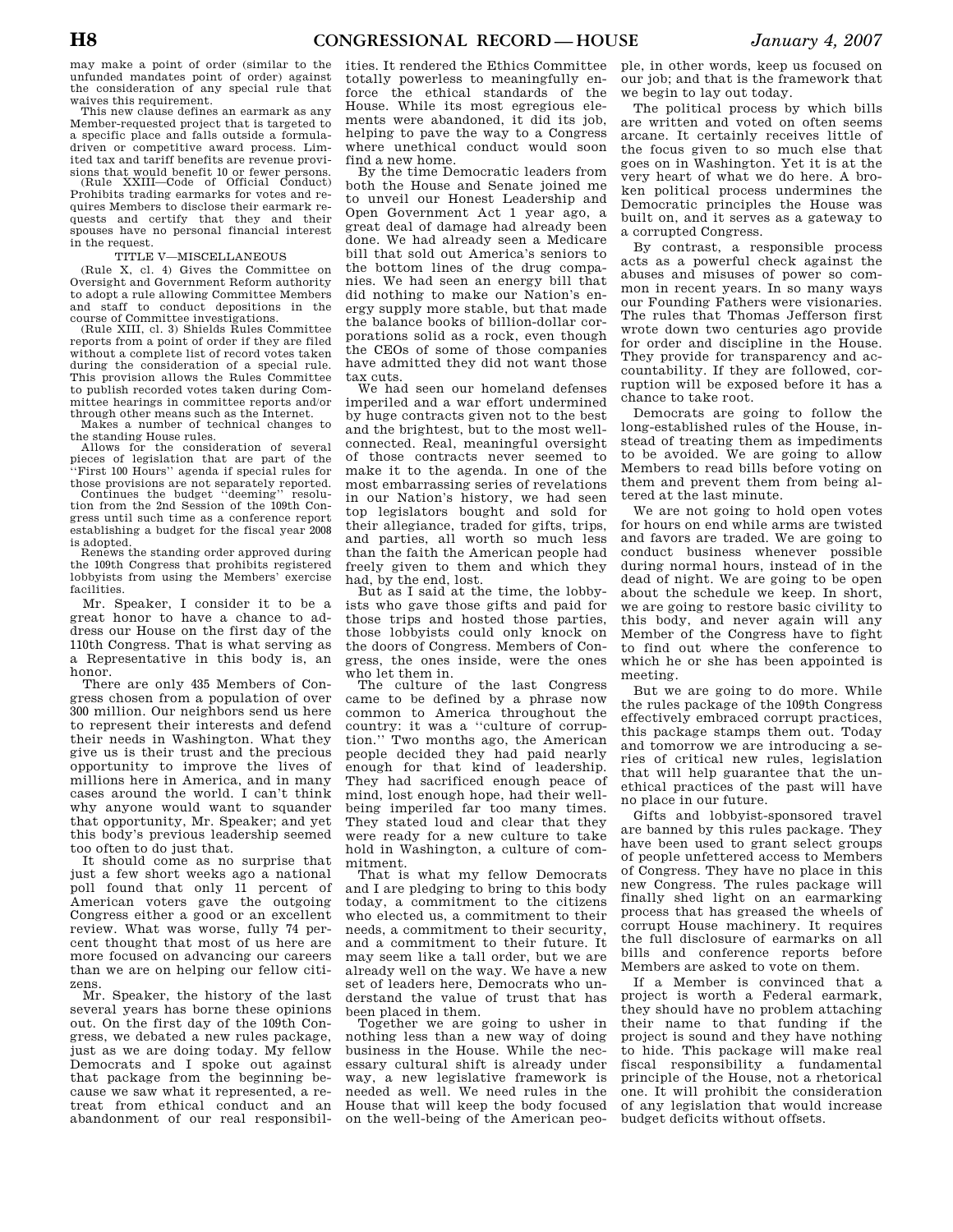Democrats are joined by so many Republicans in believing that it is immoral to pass on the question of debt to our children and grandchildren.

#### $\square$  1500

Enough is enough. No more deficit spending.

Mr. Speaker, and my friends on both sides of the aisle, I know I am joined by my fellow Democrats as well as many Republicans when I say that I want a Congress that America can be proud of again.

I am tired of having to tell my grandchildren and school children in my district that what they have learned in school about the ideals and practices of a democracy isn't true anymore, and what they have learned about how a bill is passed no longer stands here.

It is long past time that this House started living up to those ideas and practices; that they started putting honesty, and integrity, transparency and accountability ahead of everything else.

We must rededicate the People's House to the needs of its citizens. We must return the keys of the government and this democracy to the citizens whom they belong.

This body was created to serve as the battleground of ideas, not of checkbooks or back-room deals or deceptions. It was created to serve the people of the United States.

Today, the men and women of America have given us a very special gift. We have the ability to leave our mark on the future of our Nation. It is the only gift Members of Congress should ask for, and one we must cherish for the good of all. Let us begin.

Mr. Speaker, I would like to take this opportunity to reaffirm the jurisdiction of the Committee on Small Business as contained in House Rule X, clause 1(p). The Committee's jurisdiction includes the Small Business Administration and its programs, as well as small business matters related to the Regulatory Flexibility Act and the Paperwork Reduction Act. Its jurisdiction under House Rule X, clause 1(p) also includes other programs and initiatives that address small businesses outside of the confines of those Acts.

This reaffirmation of the jurisdiction of the Committee on Small Business will enable the House to ensure that it is properly considering the consequences of its actions related to small business.

Mr. Speaker, I reserve the balance of my time.

Mr. DREIER. Mr. Speaker, I rise as the designee of the Republican leader.

The SPEAKER pro tempore. The Chair recognizes the gentleman from California (Mr. DREIER).

(Mr. DREIER asked and was given permission to revise and extend his remarks.)

Mr. DREIER. Mr. Speaker, we have spent a great deal of time this afternoon focusing on the fact that we have the first female Speaker of the United States House of Representatives in our Nation's history. And I think it is also very important for us to note today

that we have the first female Chair of the House Rules Committee in my good friend, Ms. SLAUGHTER, and I would like everyone to join in extending congratulations to Ms. SLAUGHTER.

Now, let me say, Mr. Speaker, that I look forward to working in a bipartisan way in the spirit that was outlined by Speaker PELOSI, and I, of course, will treat the new Chair of the Rules Committee with the dignity that she deserves.

I will say, Mr. Speaker, that I do rise with mixed emotions today. I was very proud to join with you as we came down the center aisle escorting the new Speaker of the House, my fellow Californian. And I am very pleased that we have the first woman, the first Californian, and the first Italian American as Speaker of the House of Representatives.

I have mixed emotions because, while I am very, very proud of Speaker PELOSI, and the new Rules Chair, Ms. SLAUGHTER, and others who are assuming leadership positions, I also am very disappointed.

I am disappointed as I look at this package that we are about to consider, because I do join with you, Mr. Speaker pro tempore, the distinguished majority leader, and Speaker PELOSI, as we have discussed privately and publicly, in our quest, and I think Speaker PELOSI put it extraordinarily well, focusing on the priorities that we have. We are, first and foremost, Americans. We are here to do the people's business and they sent a very strong message last November, and I believe we have an opportunity to do just that.

I will say that I remember very well the opening days of the 104th Congress, 12 years ago. I remember the very heady feeling that came from knowing that, for the first time, at that juncture, in almost half a century, we Republicans were in the majority of the House of Representatives, and we were going to do all that we had promised the American people.

We were that optimistic, quite frankly, because we didn't know any better. None of us had ever served in the majority and we were blissfully unaware of the pressures and problems associated with trying to govern this institution.

During the 109th Congress, the Democratic Caucus, many of whom actually served in the majority before 1995, made a lot of promises about how they would run this place if they ever achieved the majority again. Of course, they, unlike Republicans in 1994, had the experience of having run this place, having served in the majority. And I have a great deal of admiration for my colleagues, because they know exactly what they are facing. Knowing that, knowing exactly what they would face in the majority, they made a commitment to minority rights, should they regain the majority.

And that, Mr. Speaker, is why I said I am disappointed. The resolutions before us bear very little resemblance to the rhetoric on this floor and on the campaign trail. The much ballyhooed commitment to minority rights is virtually nonexistent in the measures before us today. They undermine minority rights that were constantly guaranteed when we were in the majority. The rights of the minority are undermined. Their promises are for a delivery date at some later point, if we agree to be cooperative, according to one Member on the other side of the aisle. And we have, as an IOU now, a wink and a nod and a gentle ''trust us.''

Mr. Speaker, trust is something that is in short supply in this House, and the actions of the incoming majority are, based on the package that has been brought before us early last evening, certainly less than 24 hours before we are considering it here on the House floor, are not doing a lot to bolster our reserves when it comes to the issue of trust. Despite an oft repeated commitment to provide Members with, as I said, at least 24 hours to review legislation before voting on the floor, we received this package at 6:15 last night, 6:15 only after that package was delivered to our friends up in the press gallery.

Now, Mr. Speaker, despite Speaker PELOSI's principle that we need to return to regular order for legislation, including a full committee process of hearings and markups and, I quote Ms. PELOSI here when she said we need an ''open, full and fair debate consisting of a full amendment process that grants the minority the right to offer its alternatives, including a substitute.''

Now, we, in spite of that great directive that came forward, we have a rules package that actually self-executes closed rules for bills that haven't even been introduced, and won't even be going through the committee process. The section of the package that includes those closed rules is debatable for just 10 minutes. This is the polar opposite, the polar opposite of how the Republicans opened the 104th Congress, when our priorities were considered in regular order and under an open amendment process.

Mr. Speaker, also providing a stark contrast is the fact that we put in place, from day one, a guaranteed bite at the apple for the minority in the form of a motion to recommit. We felt so strongly about the fact that when we were in the minority we were denied that chance. So that is why at the beginning of the 104th Congress we put into place that guarantee for the minority.

But I must remind my Democratic colleagues on the Rules Committee that, time and time again, they have made clear their view that the motion to recommit is an insufficient opportunity to articulate their alternative. That argument was propounded constantly as we were dealing with public policy questions. So you can imagine how surprised I was when the Speaker recently replied to a reporter's question about Republican alternatives to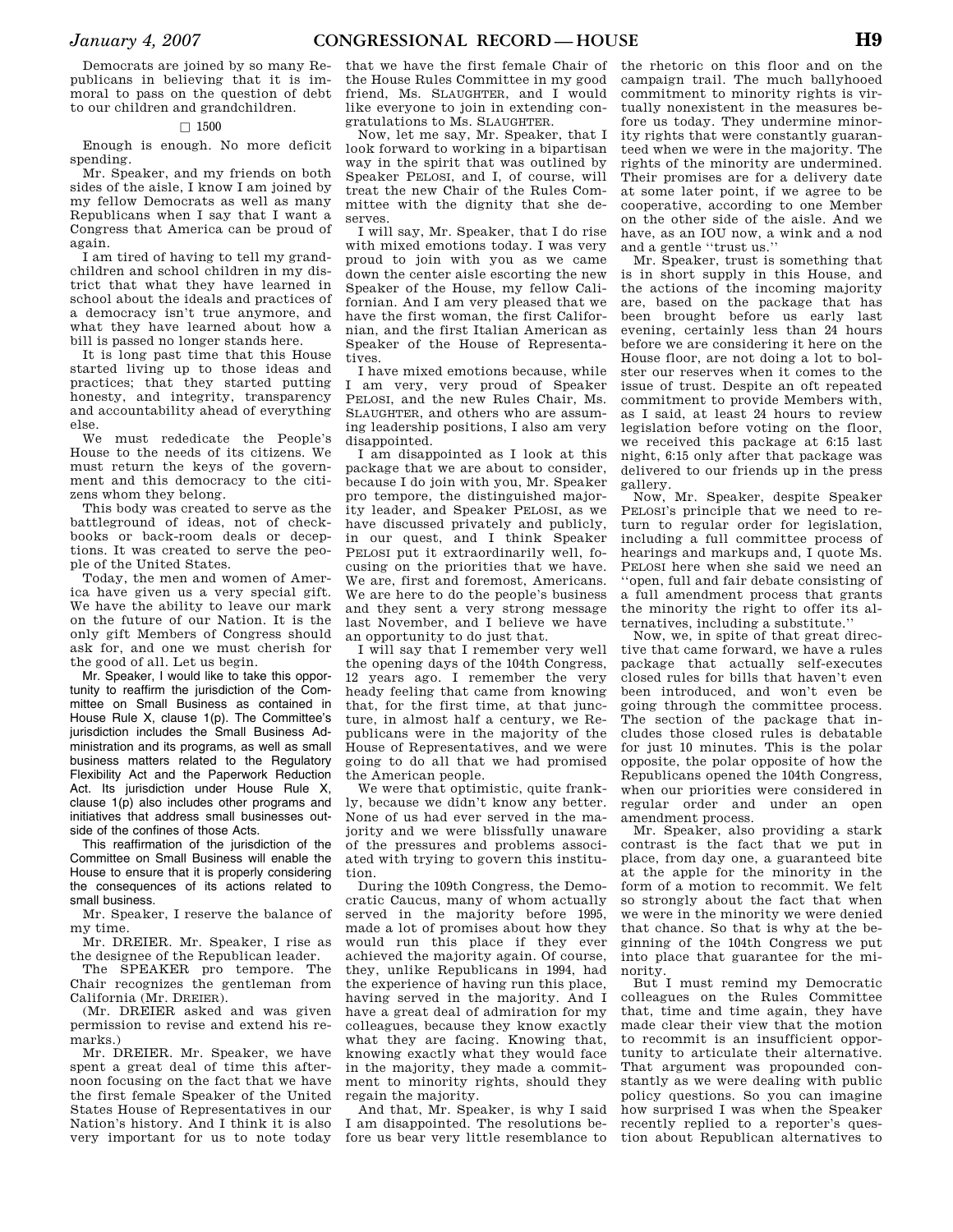the Democratic priorities by saying, ''They'll have a motion to recommit.''

Even worse than five closed rules, Mr. Speaker, is the rollback of one of the most essential elements of transparency that Republicans put into place back at the beginning of the 104th Congress; that is, the right to know how a member of a committee votes on legislation.

Mr. Speaker, this rules package exempts the Committee on Rules from the requirement to publish the votes of its members on its committee reports, something required of every other committee except the Ethics Committee.

Now, in my 12 years as a member of the Rules Committee majority, we took more than 1,300 votes in committee, every single one of which was accurately reported in the committee's report.

Mr. Speaker, at best, this is a solution in search of a problem. At worst, it is an attempt to shield the Rules Committee from the public scrutiny of its actions.

We were told by the distinguished Chair of the Rules Committee that ethics reform and rules reform were not just election year issues for Democrats. Now, Mr. Speaker, sadly, this document says something quite different than that. Promises were made, and they are not being kept. That is the thing that I find to be most troubling. We intend to explain the many inconsistencies for the record and as the debate moves forward.

At the same time, Mr. Speaker, we want to work with our democratic colleagues. Even with this treatment of minority rights, we stand here determined to work in a bipartisan way to confront the challenges that we all know face this country. Unfortunately, this rules package shuts us out from the start. It is my hope that the promises made will, indeed, be kept. But, Mr. Speaker, this package does not inspire a great deal of hope in that they in any way will.

And so, Mr. Speaker, I rise with a great deal of disappointment and a great deal of concern about the first actions that we are taking here.

Mr. Speaker, with that I reserve the balance of my time.

Ms. SLAUGHTER. Mr. Speaker, I would like to yield myself about 30 seconds, 45 perhaps, just to respond for a moment, to remind my friend that what we are voting on is the Republican package of the last term. If it was so bad, we thought it was pretty bad then as well, but we will have time to debate all these things. We will have open debate. And what we have said about fairness is what we are dedicated to do.

#### GENERAL LEAVE

Ms. SLAUGHTER. Mr. Speaker, before I yield to the next speaker, I ask unanimous consent that all Members be given 5 legislative days in which to revise and extend their remarks on H. Res. 5 and H. Res. 6.

The SPEAKER pro tempore (Mr. CLY-BURN). Is there objection to the request of the gentlewoman from New York? There was no objection.

Ms. SLAUGHTER. Mr. Speaker, I am pleased, for the purpose of debate only, to yield 3 minutes to the gentleman from Texas (Mr. DOGGETT).

Mr. DOGGETT. Mr. Speaker, on this historic day, the sun is shining brightly in Washington outside and today, finally it is shining inside this great Capitol building.

Normally, a New Year's resolution is a list you write for yourself. But the ethics package that we Democrats are now adopting was written by the American people at the ballot box in November. This January resolution is possible only because of the November revolution by voters who were, quite frankly, revolted by what they saw going on here in Washington.

Under Democratic leadership, ''Spring Cleaning'' is getting an early start here in January. We ban lobbyists-sponsored junkets and gifts and the use of corporate jets from jet-setting lobbyists like the tobacco company that even took one Member of Congress on a special flight to his criminal arraignment.

In Congress, an earmark too often is a secret means for a Member to funnel Federal dollars to special projects. Some are worthwhile, some are dubious.

When I talk about earmarks to my rancher friends down in Texas, they have a different earmark in mind. It is the mark you put on an ear of your cattle to identify them. By their very nature, earmarks are public, designed to identify ownership. I think we need some of that Texas thinking here in Washington. If earmarks can identify a steer, we are now able, through this new package, to know who is ''steering'' earmarks of federal tax dollars to some unworthy cause.

Ethics reform, of course, is not an end in and of itself. The goal of reform is to improve the substance of the work that we do here. It is to ensure that the priorities in Washington are genuinely the priorities of hard working families in San Marcos, Bastrop, Kyle, and many other communities across our country.

Because fiscal security is national security, we are also working to cut the ballooning federal deficit with pay-asyou-go budgeting; barring new spending provisions or tax changes that would increase our soaring national debt.

Our reforms seek to curb the cost of corruption. It is a cost that has been borne in the pocketbooks of our seniors who pay too much for drugs because of a drug bill that was designed by the pharmaceutical manufacturers, instead of designed to help those who needed help most.

It is the cost of corruption that is reflected in no-bid contracts in Iraq and in the aftermath of the Hurricane Katrina debacle. And it is reflected in

the price that the jobless, the homeless, and the hopeless are paying for the corruption within this administration.

Mr. Speaker, accountability, so long lacking from this administration and the House leadership begins today.

#### $\Box$  1515

Mr. DREIER. Mr. Speaker, at this time I am happy to yield 2 minutes to my very distinguished colleague on the Rules Committee, Mr. LINCOLN DIAZ-BALART from Florida.

Mr. LINCOLN DIAZ-BALART of Florida. I thank my dear friend, and, Mr. Speaker, I was very pleased that my friend and dear chairman of the Rules Committee, Ms. SLAUGHTER, pointed out as she spoke, I heard her speak that most of the ethics package was precisely the one that we had proposed last year. What is very disturbing, however, and really disappointing, Mr. Speaker, are a number of the items that have been included that Mr. DREIER referred to previously.

It is extremely disappointing to see that one of the great advancements of this Congress over the last two centuries, which has been to bring a transparency to our votes, because you know, Mr. Speaker, it used to be even on the floor of the House votes would take place that were not roll call votes, they were not noted for the record and, thus, for the people; yet we moved forward and we changed that. And also in committee, votes had to be recorded. That has been one of the great advancements in the last two centuries in this Congress.

And to see in the Committee on Rules, that I love so much, where we now in this rules package are faced with such a reversal of that progress and that great advancement of openness and transparency on the record, the requirement that the people will be able to see how the members of that committee vote, that has been eliminated, is being eliminated in this package, that is extremely disturbing. And everyone, Mr. Speaker, who loves this Congress should be saddened by what our friends on the other side of the aisle have included, specifically what I have just mentioned, that great reversal of progress in the rules package that has been brought forward today.

So in the hope that that will be remedied and that our friends on the other side of the aisle will realize how sad that is, I rise today with great disappointment.

Ms. SLAUGHTER. Mr. Speaker, for the purposes of debate only, I yield 21⁄2 minutes to the gentlewoman from Florida (Ms. CASTOR), one of our brilliant freshmen and a new member of the Rules Committee.

Ms. CASTOR. Mr. Speaker, I am pleased to offer, along with my distinguished fellow Floridian, and the new rules chairwoman, Ms. SLAUGHTER, an ethics champion in her own right, this legislation extending the rules of the 109th Congress, with ethics reforms to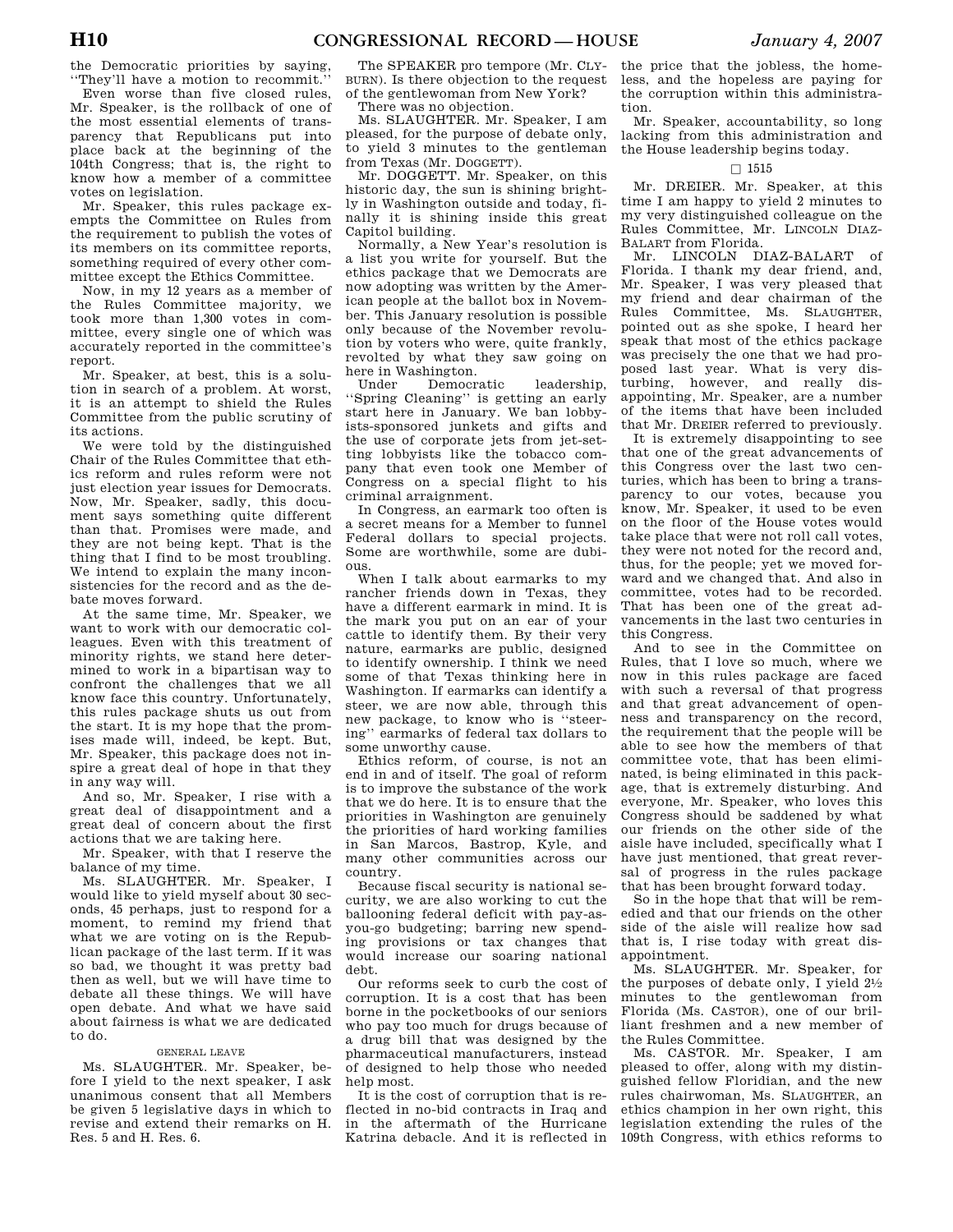follow in the 110th Congress. These rules will serve as a baseline for the rules of the 110th Congress, and then we shall add the needed ethics reforms, fiscal responsibility reforms, and rules on civility.

After recent tumultuous events, we can all agree that our neighbors back home expect the highest ethical standards from the Members of Congress, the people's House. This rules package includes some of the very good rules changes made in the 109th Congress, including the end of proxy voting in committees and the emergency power granted to the Speaker to recess the House and convene in another location in the case of a terrorist incident. But our Democratic package goes further, instituting ethics reforms that prohibit Members from accepting gifts from registered lobbyists, restricting Members' travel on corporate airplanes, and offering ethics training to Members and staff.

I come to the House from local government; and like many of my reformminded freshmen colleagues, I championed ethics reform on the local level, particularly in the Tampa Bay area, where it was needed in the inner workings of county government. Well, it is needed here in the Halls of Congress now more than ever.

The new rules will include a fair and open process for the Congress: no holding open votes to change the outcome and clear guidelines for the operation of conference committees and final conference committee reports. Provisions for more stringent fiscal responsibility and pay-as-you-go budgeting requirements ultimately will aid our neighbors back home in reducing their own debt load while the Federal Government begins to do its part to ease the financial crunch so many of us feel across the country.

The proposed transparency in the earmark process and the additional requirement that Members certify that neither their spouses nor their relatives will have any personal financial interest in an earmark request will show and assure our neighbors back home that Congress is indeed operating in a way that best serves the needs and interests of every American.

I am humble and proud to be part of this new historic Congress and am glad to stand in support of the ethics reform package led by Ms. PELOSI for high ethical standards in government.

Mr. DREIER. Mr. Speaker, I want to first congratulate Ms. CASTOR and certainly welcome her to the Rules Committee and look forward to serving with her.

#### PARLIAMENTARY INQUIRY

Mr. DREIER. I have a parliamentary inquiry, Mr. Speaker.

My parliamentary inquiry is, may I ask of the Chair exactly what it is we are debating and considering at this point. The Chair of the Rules Committee stood up and said, after I gave my opening remarks, that we were in the midst of a debate on the last year's

rules package. I was wondering if the Chair might enlighten us as to exactly what it is that we are considering.

The SPEAKER pro tempore (Mr. CLY-BURN). Pending is House Resolution 5, proposing a special order of business for consideration of House Resolution 6, adopting the Rules of the House for the One Hundred Tenth Congress.

Mr. DREIER. For the consideration of the rules package for the 110th Congress, am I correct?

The SPEAKER pro tempore. That is correct.

Mr. DREIER. Thank you very much for that clarification, Mr. Speaker.

Mr. Speaker, at this time I am very happy to yield 2 minutes to the very distinguished gentleman from Georgia (Mr. PRICE).

Mr. PRICE of Georgia. Mr. Speaker, I thank my colleague for yielding, and I want to commend the ranking member of the Rules Committee and the former chairman for his comments because I think they bring some truth and veracity to this discussion.

I am truly pleased to join my colleagues here who are interested in good government, responsive government, but accountable government. And as a matter of principle, as a matter of principle we believe it is imperative that elected officials be held accountable for what they say and what they do.

Now, while on the campaign trail, Democrats made the promise over and over again that they wanted to have the most open and fair government in history. In fact, the new Speaker said herself, ''More than 2 years ago, I first sent Speaker HASTERT proposals to restore civility in Congress. I reiterate my support for these proposals today. We must restore bipartisanship to the administration of the House, reestablish regular order for considering legislation, and ensure the rights of the minority, whichever party is in the minority. The voice of every American has the right to be heard.''

And she is right. But far from regular order is what we are dealing with here. There are a couple of items I want to present. We have heard that these issues to be dealt with over the next 100 hours of debate have already been vetted, already been through committee. In fact, the freshmen, who are at least 39-strong Democrats, have not had any opportunity. So there is no regular order there.

We also note that in the rules package under Democrat control, the Rules Committee would become anything but transparent, being that the votes that are required or will take place in the Rules Committee will not be available to the public. I do not think that is what the American people voted on when they voted in November.

A minority bill of rights is what we will propose in our previous question amendment motion, and it is that kind of common sense and that kind of accountability and fairness that Americans expect and that we are asking for.

Hearings, amendments to bills, 24 hours' notice, it is that kind of thing we need because it is that process that ensures that the House will work for all Americans to decrease taxes and to make certain our security is maintained in solving the health care challenges that we have.

Mr. Speaker, it appears that promises made on the campaign trail are going to be promises broken in the majority.

Ms. SLAUGHTER. Mr. Speaker, for purposes of debate only, I am pleased to yield 2 minutes to the gentleman from Oregon (Mr. BLUMENAUER).

Mr. BLUMENAUER. I appreciate the gentlewoman's courtesy in permitting me to speak on this.

I am pleased, Mr. Speaker, that we are acting quickly in this Congress on the unfinished business from the last Congress. In short order we will be dealing with things like implementing the 9/11 Commission recommendations, we will have a clean, up-or-down vote on the minimum wage unchanged after 10 years, and we will be able to deal with promoting stem cell research and cutting interest rates on student loans. Again, this is getting past the unfinished business left over from the last **Congress** 

I am pleased that today, unlike how we started the last Congress, we are not beginning by watering down the ethics rules or making it more difficult for the minority.

I believe very strongly in the commitment that our caucus has made. Our leadership has articulated that we are not going to treat the Republican minority the way that we were treated. I think it is going to be very important, Mr. Speaker, that we deal with the spirit with which these rules are enforced. And I am absolutely certain that you will find that the people on the Democratic side of the aisle are going to make sure that the spirit is enforced to make sure that voting machines are not kept open for hours in the middle of the night; making sure that our commitment to have functioning conference committees, where Republicans will be invited to attend conference committees, know when they are there, be able to sign off on them, and not have things parachuted in in the middle of the night in back rooms that nobody had seen; There will be no effort to have the notorious K Street Project turn the business lobby into a partisan tool.

Most important, I am interested in our progress to maintain and enhance civil discourse on this floor. I look forward to a bipartisan effort on an ethics panel that would be independent enforcement and that issue will be reported back to Congress by March 15. I am interested in working on a bipartisan basis to establish this independent mechanism for ethics oversight.

The rules we are adopting today and that we will be refining are an important first step to realize the promise of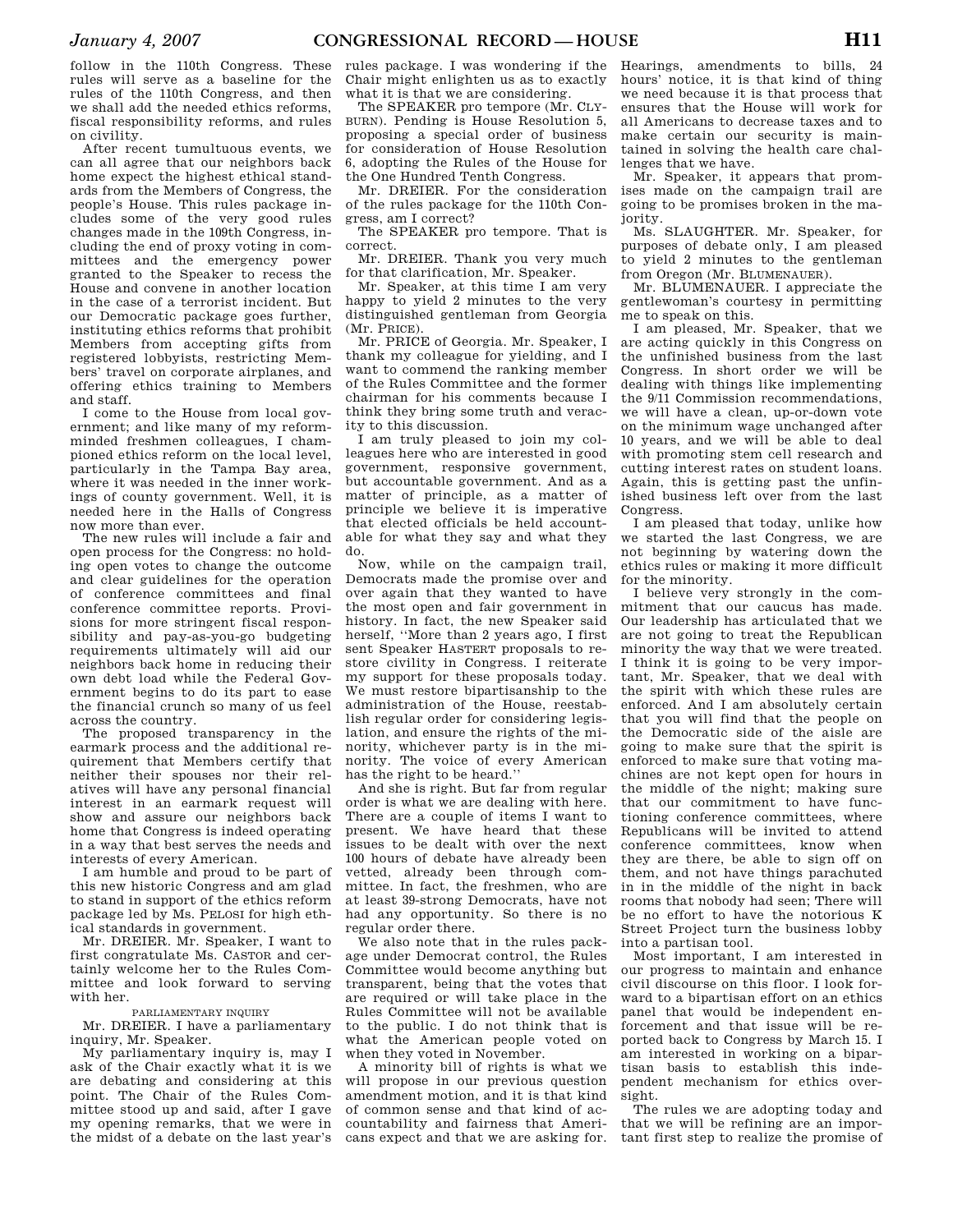the new Congress. Most important will be the spirit. And I, for one, pledge myself to work with Rules Committee members on both sides of the aisle to make sure that that spirit is maintained.

Mr. DREIER. Mr. Speaker, at this time I am very happy to yield 2 minutes to the very distinguished gentleman from Cherryville, North Carolina (Mr. MCHENRY).

Mr. MCHENRY. Mr. Speaker, I want to thank my colleague from California for that warm introduction.

Today was a historic day for the House of Representatives: A new Speaker, a new majority, and, in their words, a new time in Washington. To use the new Speaker's words, this is about respect for every voice, to work for every American, to seek common ground for the common good.

Those are high words and high values that we should seek here in the House of Representatives that all Americans desire in their government. And as a key part of what the Democrats campaigned on in the 2006 election, one of the key tenets was open and honest bipartisan governance. But their first act on this House floor is to push down the throats of this institution a closed rule that closes off debate, that disallows dissenting voices, that simply waves off that open, fair, and honest process.

To that end, I urge my colleagues to defeat the previous question. And if we defeat the previous question, I will be able to offer this minority bill of rights, the Pelosi minority bill of rights. To use the words of the new Speaker, the minority bill of rights includes guidelines for bipartisan administration of the House and for the regular Democratic order for legislation. The principles are fair and will provide for the full and open debate that the American people expect and deserve. Now, those are not my words. Those are the words of the new Speaker. Then-Minority Leader PELOSI wrote those words in June of 2004.

Now, while the new Speaker and I may not agree on much in terms of policy, tax policy, or the policy on national defense, I think we have the same values when it comes to fair and open and honest legislative debate. And to that end I sought to outline her principles and put them into the minority bill of rights. So let us defeat the previous question so that we can vote on this minority bill of rights, the Pelosi bill of rights.

#### $\square$  1530

Ms. SLAUGHTER. Mr. Speaker, for the purpose of debate only, I yield 2 minutes to the gentleman from Maine (Mr. ALLEN).

Mr. ALLEN. Mr. Speaker, I thank the gentlelady for yielding.

Mr. Speaker, I rise in support of H. Res. 5, to provide for the rules package of the 110th Congress. I am proud that the first act of this new Congress is to pass long-overdue ethics and lobbying reform.

Today, we end the era of Jack Abramoff and Tom DeLay, when the levers of government were used less to help American families and more to reward monied special interests. Today, we take a major step to restoring Americans' trust in the legislative branch of government.

We will ban gifts from lobbyists, trips funded by lobbyists, and the use of company planes. We will shut down the K Street Project. We will force Members of Congress to take responsibility for their earmarks. And we will ban arm-twisting for votes.

The need for reform is obvious. The alliance between the previous leadership and K Street lobbyists came at a disastrous cost for democracy, decency, and the public interest. The best example is the industry-written Medicare D prescription drug bill passed in the middle of the night. The majority leadership held the vote open for 3 hours as they twisted arms and levied threats. Thousands of Maine seniors can see today that the program was designed to serve the insurance and pharmaceutical interests more than the people on Medicare.

I am pleased that the ethics package includes reforms that Congressmen DAVID OBEY, BARNEY FRANK, DAVID PRICE, and I introduced 1 year ago. I thank Chairwoman SLAUGHTER and Speaker PELOSI for incorporating our ideas, simple ideas, like ensuring that we all have time to read bills before they are voted on.

H. Res. 6 will restore the people's voice to the people's House. Every American family will benefit by legislation that is advanced in an open and transparent manner, rather than written by lobbyists behind closed doors.

I urge the adoption of this resolution and the entire Democratic rules and ethics reform package.

Mr. DREIER. Madam Speaker, may I inquire of the Chair how much time is remaining on both sides.

The SPEAKER pro tempore (Ms. ESHOO). The gentleman from California has 141⁄2 minutes remaining and the gentlelady from New York has 11 minutes remaining.

Mr. DREIER. Madam Speaker, at this juncture I am very pleased to yield 2 minutes to a very, very hardworking Member of the House, the Chair of the Republican Study Committee, the gentleman from Dallas (Mr. HENSARLING).

Mr. HENSARLING. Madam Speaker, I thank the gentleman from California for yielding.

Madam Speaker, I rise today, and, unfortunately, I have to oppose this particular rules package.

I listened very carefully to our new Speaker when she spoke of fairness, and yet I see that the minority is not being given the opportunity to offer amendments to this particular package when it comes to the floor. We are being asked to vote on things we don't even know what they are about, something that, Madam Speaker, your party complained of when you were in the minority.

But I specifically am disturbed by what I see in supposedly the fiscal responsibility portion that this rule package would allow. I heard our new Speaker talk about how important it was to bring PAYGO to the floor of the House; and I agree, it is a great concept.

Unfortunately, what is being offered, where the minority doesn't have an opportunity to amend, is really false advertising, because what we have, Madam Speaker, is, number one, this concept called baseline budgeting, where these programs are going to grow automatically in what we call discretionary spending, and yet this PAYGO doesn't apply to this. Anything that the majority writes into the budget resolution again is exempted from PAYGO. All of the entitlement spending, a majority of the spending, which could bankrupt our children and our grandchildren, once again is exempt.

What is covered, Madam Speaker? It is hard to find. But anything that is, then the majority has 5 to 10 years apparently to put off the costs, and somehow we are supposed to be convinced in 5 to 10 years they are actually going to pay for it.

Again, this is false advertising. This isn't PAYGO; this is TAXGO. All this is is a subterfuge to make sure that hardworking American families are denied the tax relief that the Republicans and President Bush brought, the tax relief that created 6 million new jobs, that created the highest rate of homeownership in the history of our country, that helped deficits fall, that ensured that real wages came up. That is why we need to oppose this rule, Madam Speaker.

Ms. SLAUGHTER. Madam Speaker, for the purpose of debate only, I yield 3 minutes to the gentleman from Massachusetts (Mr. MEEHAN).

Mr. MEEHAN. Madam Speaker, I thank the gentlelady for yielding me time.

Madam Speaker, this is a historic day in this House: the first woman ever elected Speaker; the first woman, LOU-ISE SLAUGHTER, to be chairman of the powerful Rules Committee. In addition to that, Ms. SLAUGHTER and Speaker PELOSI have put together a package that is indeed a historic, comprehensive ethics package that deserves the support of each and every Member of this body.

In the last Congress, we saw egregious abuses of power by Members of Congress and lobbyists. These abuses tarnished the image of this great institution and caused Americans to lose faith with their government. In the face of these scandals, America had its midterm election and the American people decided decisively to put a new party in charge here in the House of Representatives. They sent a message loud and clear that it was time to clean up the Congress, and in fact exit polls showed that nearly 92 percent of the voters were concerned with the ethical cloud hanging over Washington.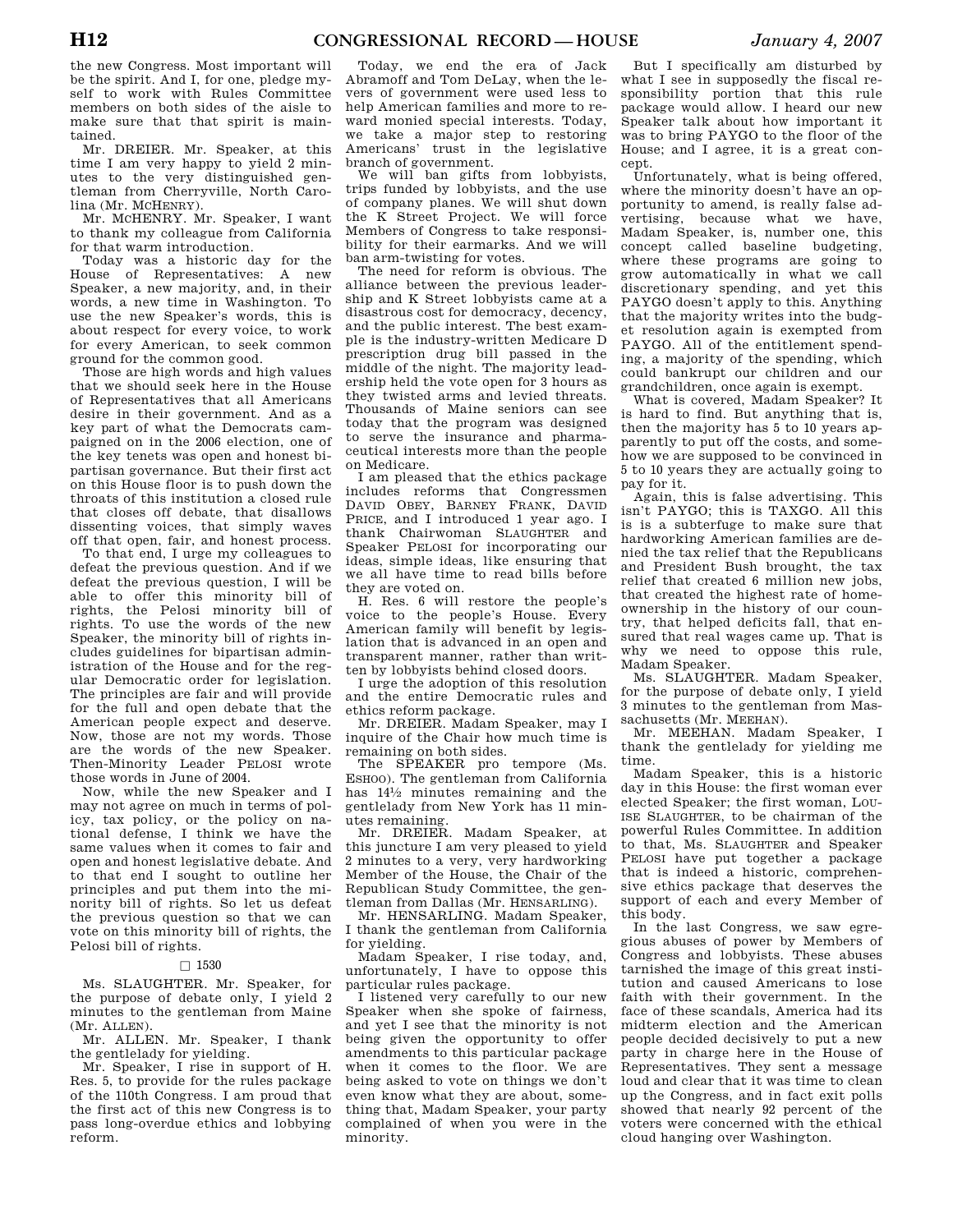What did they ask for? They asked for honest leadership and open government, and this package presented today by Ms. SLAUGHTER, Ms. PELOSI and the leadership is the most significant, comprehensive ethics reform that has ever been presented on the first day of an opening of this Congress.

This is a rules package that cuts the ties to the old culture of corruption and in its place creates a new culture of disclosure, of accountability, and of oversight. Starting today, there will be no more lobbyist-funded junkets or vacations; starting today, no more corporate jets, where Members of Congress can be flown to their indictment arraignment; starting today, no more lobbyist-paid gifts; beginning today, no more K Street Projects. All of this is over with the passage of this package.

I have heard the other side say they had no idea what this party was going to come up with for a rules package. We have been talking for quite some time about the efforts to reform this institution, to get transparency in earmarks, to have an institution where lobbyists can't fund vacations. Now if a Member wants to take a trip, it has to be approved in advance by the Ethics Committee.

As a matter of fact, nearly every public interest group in America that has been fighting for reform over the last decade has stepped up to the plate to say this package is the most significant reform of ethics rules that we have had in a generation.

So the time has come for Democrats and Republicans to join together to pass this comprehensive ethics reform package, because the American people demanded it in the last election, and Speaker PELOSI and the new leadership in this House are delivering on that request.

Mr. DREIER. Madam Speaker, at this time I am happy to yield 2 minutes to the very distinguished gentleman from Marietta, Georgia (Mr. GINGREY), a hardworking former member of the Rules Committee.

Mr. GINGREY. Madam Speaker, I thank the gentleman, the former chairman of the Rules Committee, my colleague from California, and also congratulate the new chairman of the Rules Committee, our friend from New York (Ms. SLAUGHTER).

I just want to point out to the gentleman from Massachusetts, the gentleman that just spoke, this ethics reform package, which we are not opposed to in the totality of it, but many, if not most of these provisions, Madam Speaker, were a part of H.R. 4975, the Republican ethics reform package which we passed in this House in May of this past year with only eight, count them, Madam Speaker, eight votes from the other side. There was total opposition to everything that we wanted to do in regard to ethics reform.

I will remind my colleagues in regard to the so-called K Street Project, that very provision, that is, Members not being able to put pressure on companies in regard to hiring practices, in regard to granting of any legislative favors, was part of that package. But yet our colleagues in the majority party now want to come forward and say ''the K Street Project.''

Now, where is the sense of fairness and fair play and bipartisanship in sticking it in the eye of the new minority, when we tried to change that very thing that they voted against?

I would say furthermore in regard to this overall package of rules, what is this business about not holding a vote open for the sole purpose of changing a vote? If that is in fact a good policy, not being able to do that, and I tend to agree with the new majority that we shouldn't be able to break people's arms with favors for earmarks or special committee assignments which may not be appropriate, then why use the word ''sole?'' Putting in ''sole purpose'' would allow them or anybody to lock a Member in the bathroom and say we are holding the vote open because they are stuck in traffic. So I would suggest let's eliminate ''sole'' and say for the purpose of pressuring a Member to change their vote against their will.

Last and not least, and maybe the chairman of the Rules Committee, Ms. SLAUGHTER, can address this point of this unbelievable idea that members of the Rules Committee, the new members, maybe to protect the freshman members, are not allowed to have a roll call vote in the light of day.

Ms. SLAUGHTER. Madam Speaker, for the purpose of debate only, I yield 2 minutes to the gentleman from Texas (Mr. LAMPSON), and we welcome you home.

Mr. LAMPSON. Madam Speaker, I thank the gentlelady for yielding time.

I am awfully proud to be standing here again in the midst of this distinguished body representing the people of the 22nd Congressional District of Texas.

A wave of change rushed across America since I left office, a wave that carried me back here to Washington, D.C., and I couldn't be prouder to vote today on the very first day of the 110th Congress to reform the rules and code of ethics by which this body operates; rules that were abused and tore Texas and this country apart, and a code of ethics that was disregarded and caused the American people to lose confidence in us, their representatives. We can't afford to wait another day to restore the trust and hope to those who sent us here to represent them.

It is not about moving to the left or to the right, but about moving this country forward. And now is the time to start working together by reaching across the aisle that we allow to divide us. It is time to conduct the people's business openly and honestly in the light of day.

I urge all of you, my distinguished colleagues, to join together in supporting these vital reforms. This is the first step toward restoring pride in our democracy, and that means restoring

fiscal responsibility. Passing our massive debt on to our kids and grandkids is not a legacy we want to leave. Those who elect us are our employers, and we must be diligent in spending their hard-earned money which they entrust to us.

The number of earmarks alone increased nearly 400 percent and spending doubled over the last decade. We must all make an effort, Republicans and Democrats alike, to trim the fat from the budget. We can once again have a balanced budget, fund important initiatives and be diligent in our oversight of agencies of government, all without raising taxes.

I am proud to cast one of my first votes in the 110th Congress in favor of pay-as-you-go rules and aggressive reform of the earmark process so that we can return to a government truly of, by, and for the people.

I am honored to be back in this Chamber. I am proud that this Congress is starting off on the right foot with the best interests of every American on our minds, and I am proud to ask all of my colleagues to support this significant package of rules, H. Res. 5 and 6.

Mr. DREIER. Madam Speaker, at this time I am happy to yield 2 minutes to our very distinguished chief deputy whip, my good friend from Richmond (Mr. CANTOR).

Mr. CANTOR. Madam Speaker, I thank the gentleman.

Madam Speaker, first of all I would like to congratulate the gentlelady from California on her election as Speaker and look forward to serving with her.

I just ran into a reporter on the outside of the Chamber who asked me about the tone of debate and what I thought the tone would be going forward. I agree with Leader BOEHNER when he spoke in this Chamber just a little bit earlier about the fact that we can debate, we can differ in a nice way, and I think that is what the American people expect.

#### $\Box$  1545

But they also expect rigorous debate here on the floor of the House. I am asking my colleagues to reject the previous question. Because if we look at the message from this election, the American people spoke out: They want change. They want us to change the way that Washington does business. And in fact, a little less than 2 years ago, then Minority Leader PELOSI saw fit to send a letter to the former Speaker HASTERT spelling out the way that she thought this House should run, how we should change, a prescription to correct the so-called ills that my friend from Massachusetts mentioned earlier of the 109th Congress. So if we defeat the previous question, we in the House will be allowed to bring up what has been called the minority bill of rights, and this again was the recipe for change that then minority Leader PELOSI saw fit that was the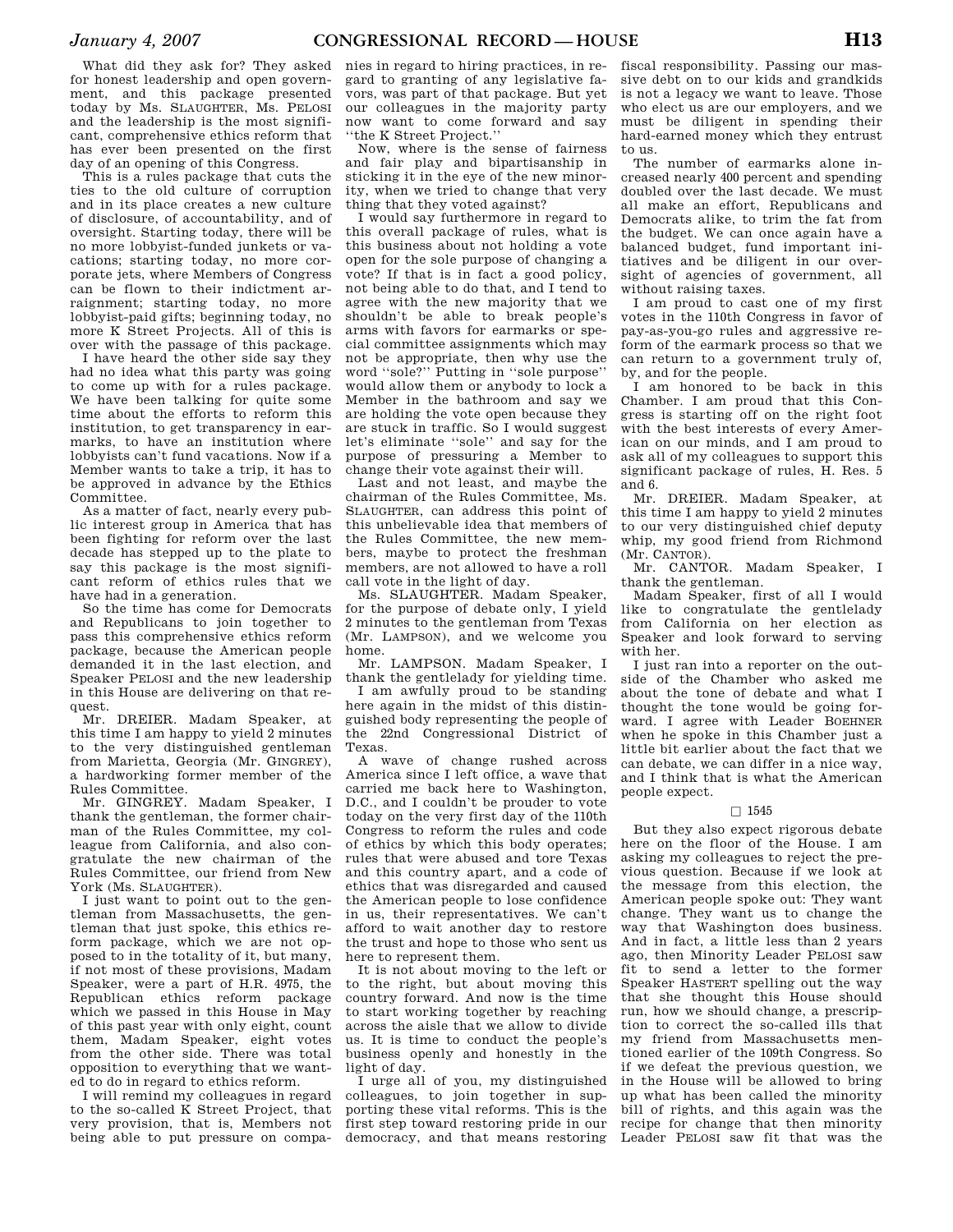right prescription for the ills that affected this institution or allegedly affected this institution.

So it just doesn't make sense for us to be here today and somehow in spirit of bipartisanship, transparency, civility, to be going back on that pledge to honor the rights of all Americans so that we can have an open debate in this House. It doesn't make sense to follow the adage, ''Do as I say, not as I do.''

So I would urge my colleagues to defeat the previous question, allow there to be light, allow there to be transparency, not just after we pass the first 100 hours of this Congress.

Ms. SLAUGHTER. Madam Speaker, I yield myself 45 seconds.

I understand your pain, I understand the hurt, and I understand that you are not really sure that we are going to be fair and honest. But if you look back on the 40 years here before, and I remember on the Rules Committee, that when a bill was coming up to rules, always the chairman and the ranking member came together. They worked together on everything. If it was an oversight committee, I recall that both the chair and the ranking member signed the subpoenas. There was such a series of cooperation we have never, as far as I know, dealt with retribution or underhandedness or hatefulness.

We know we have an awful lot of work to do. We have got a country to save; we have got a reputation to try to get back in the world; we have got the worst deficit we have ever seen; and, we have got to do something about a war. Let me pledge to you, we have no time for vindication or revenge, and it would be so nice if all the Members in this vote for a change would roll in the same direction.

Madam Speaker, I reserve the balance of my time.

Mr. DREIER. I yield myself such time as I may consume to respond that I never used the words ''pain,'' I never said ''hurt.'' I said ''disappointment.'' I said disappointment, Madam Speaker, because I am very disappointed.

I will tell you this: I am prepared at this moment to take my three Republican colleagues and go right upstairs to the Rules Committee and go to work at this moment so that we don't have closed rules in the opening day rules package for consideration of measures that have not gone through the committee process and have not had any opportunity to even have our amendments denied in the Rules Committee. Ms. SLAUGHTER. Madam Speaker,

will the gentleman yield?

Mr. DREIER. I yield to the gentlewoman from New York.

Ms. SLAUGHTER. I simply want to say there is no point going up to Rules. The Rules Committee has not been constituted yet. This is being brought under privileged communication.

Mr. DREIER. Let me just say, we are prepared at this moment, Madam Speaker, we will send a resolution right now so the Rules Committee can begin meeting upstairs.

Madam Speaker, I yield 2 minutes to my friend from Nebraska (Mr. TERRY).

Mr. TERRY. Madam Speaker, I too am deeply disappointed today. I think part of the message from the electorate was that they want us to work together, that they want us to cooperate for the greater good. And, yes, that people were, at least in Nebraska, very upset with the examples of those who violated the public's trust.

We need to work together on an ethics plan. I am pleased that in this rule there are ethics measures that, by the way, the Republicans helped put together many months ago in reaction to the ethics violations we have seen from some of our colleagues.

So, as the people want us to work together in a partnership and not in partisanship, what we received was a partisan slap across the face. It is the mismatch between words and actions of which we are speaking today.

I have had a bill that was incorporated into the ethics package that we passed last May that the Democrats almost en banc opposed because it wasn't tough enough. The reality is that the package in today's rule, which we had no participation in, is, in many ways, weaker. And one of the examples is the fact that, as I worked on with our Speaker, that if you have violated the rules of this House and the public trust and you took money, you found \$90,000 of cold hard cash or you took limousines or whatever the violations were, that you shouldn't be able to leave in the public disgust with the benefits of public service, i.e., a pension. That was in the ethics package passed months ago but isn't in this one. So this is a weaker package.

Now, I too wish I would have had the opportunity to take the bill that I have introduced today and did last year and work with our friends on the other side, but, in the partisan slap, have been denied the ability to do so.

Ms. SLAUGHTER. Madam Speaker, for the purpose of debate only, I will yield 2 minutes to the gentleman from California (Mr. MCNERNEY), one of the freshmen of which we are so proud.

Mr. MCNERNEY. Madam Speaker, I am very honored to be part of the historic 110th Congress.

It is entirely appropriate that the incoming Congress is making ethics reform one of its first acts. This issue is personally important to me and to all of Californians.

We need to provide Congress with a fresh start and improve the strained relations that exist between voters and elected officials. Members of Congress should be held in the highest regard by the people they represent, and the ethics changes will help repair years of damage. We must reestablish positive relationships with everyone we serve, and end this period of mistrust in our government.

Traveling throughout our State of California, I heard from many people who simply want to believe and trust in their elected officials, and today we

are sending the message that we feel the same way.

I am confident also that this will be the first of very many steps that will take back trust and civility in Congress, and I urge all of my colleagues to vote for the ethics package.

Mr. DREIER. Madam Speaker, may I inquire of the Chair how much time we have remaining?

The SPEAKER pro tempore (Ms. ESHOO). The gentleman from California has 6 minutes; the gentlewoman from New York, 41⁄2 minutes remaining.

Mr. DREIER. Madam Speaker, I will yield an additional minute to the gentleman from Cherryville, North Carolina who would like to be recognized.

Mr. MCHENRY. Madam Speaker, I thank my colleague from California for yielding, again, to restate what is very important about this coming vote on the previous question.

If we defeat the previous question, we can then have an honest vote on the Pelosi minority bill of rights package. It is a very important thing for us to have an open, bipartisanship debate on opening day of this new Congress, for the new majority to be able to say clearly to the American people that their rhetoric is becoming reality on the opening day of this Congress. For if they do not do that and they do ram down the throats of all Members here on this floor this previous question, then all people will be locked out from offering debates on this House floor; and, from the Republican side, 140 million Americans who voted for our side of the aisle, their voices will be stifled in this process.

So, Madam Speaker, I encourage all Members, both Republicans and Democrats to come together, defeat this previous vote, and then we can move on to an open, fair debate on the minority bill of rights, the Pelosi minority bill of rights. That is a fair thing to do.

Ms. SLAUGHTER. Madam Speaker, for the purposes of debate only, I am pleased to yield 2 minutes to the gentleman from South Carolina, the chairman of the Budget Committee, Mr. SPRATT.

Mr. SPRATT. Madam Speaker, the package before us will be modified tomorrow to include provisions that reinstate a practice that was followed throughout the 1990s in the budget process called pay-as-you-go.

Pay-as-you-go was first instituted in 1991 as part of the Budget Enforcement Act when President Bush, the first President Bush, was the President of this country. Pay-as-you-go simply provides that if you want to cut taxes when you have a deficit, you can't make the deficit worse; you have got to offset those tax cuts either with entitlement cuts in an equivalent amount or with tax increases elsewhere in the Tax Code. And, if you want to enhance an entitlement, you have to pay for it with an identified revenue stream.

Our friends across the aisle are trying to imply that this PAYGO rule is a sham. I will simply say to you that our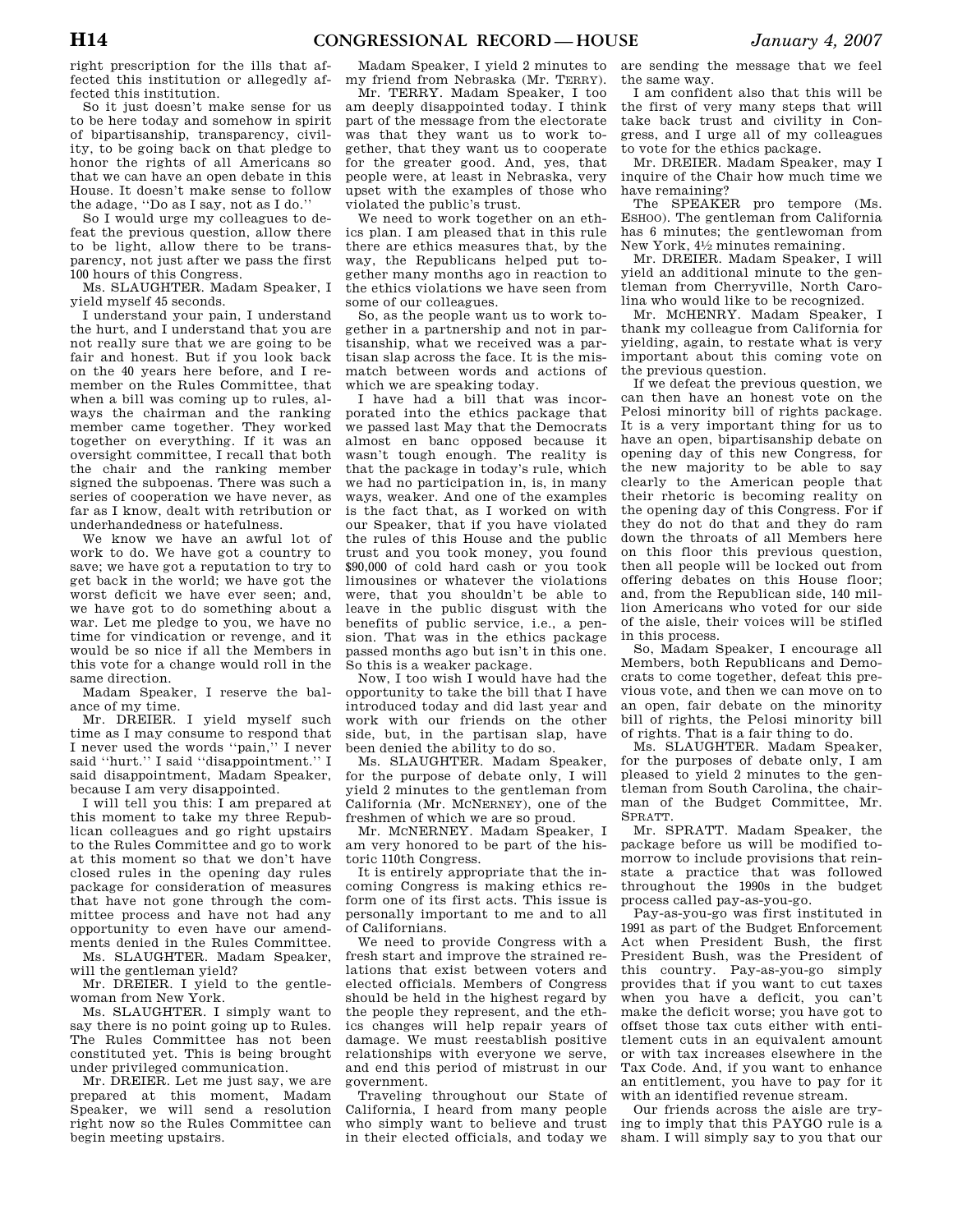PAYGO rule is the art of the possible; it is what we can do at the present moment, and that is we can amend the rules of the House today and tomorrow to include two new PAYGO rules which we have provided for and which have been published.

There is some dispute as to whether or not the baseline against which to measure increases and decreases is going to be something that we can manipulate in the Budget Committee. I would simply invite everybody to read the language of the rule, and they will see that in this particular case, the Committee on the Budget is bound to turn to the Congressional Budget Office, which is traditional practice, and to use the recent baseline estimates supplied by the CBO consistent with section 257 of the Balanced Budget Act of 1985. That is what the rule provides. We go to CBO for the baseline, we determine whether or not the extent to which there will be an increase in spending or decrease in revenues. It is a CBO function based upon the latest baseline. And any other construction of this is a false construction.

Now, some may say this is just a rule of the House, it can be waived by the Rules Committee because, as the other side well knows, points of order of this kind traditionally have been mowed down by the Rules Committee. But this is the best we can do with a rule of the House. We can later come back and make a statutory change, but it will be good to know if our opponents on the other side who support such a change.

Mr. DREIER. Madam Speaker, may I inquire of the distinguished Chair of the Rules Committee now, are there any further speakers on the majority side?

Ms. SLAUGHTER. There are not. And I will reserve the balance of my time.

Mr. DREIER. Madam Speaker, I yield myself the balance of the time.

Madam Speaker, I am actually very enthused and excited about the great new opportunity that lies ahead for every single one of us. We have heard speeches today from our distinguished Republican leader, and we are all very proud that my fellow Californian has become the first woman to preside over the greatest deliberative body known to man. And, as I said earlier, I am particularly proud of the fact that I am being succeeded by the distinguished chairwoman from New York (Ms. SLAUGHTER), as the first woman to chair the Rules Committee.

#### $\Box$  1600

I am enthused about the challenges that lie ahead, and I am very encouraged by the words that we heard from our new Speaker about the need for civility, about the need for us to make sure that we recognize that we are first and foremost Americans, and that the message from last November's election was a very clear one. It was a message that we should come together, work together, Democrats and Republicans

alike, to solve the challenges that we face so that we can in fact do the people's business.

We are very proud of the accomplishments that we have had over the past 12 years, and I believe we can work with the new majority to build on those successes, the successes of ensuring that we have an economy that is second to none, an unemployment rate that is at near-record lows at 4.5 percent, strong domestic product growth more Americans working than ever before in our Nation's history, more Americans owning their own homes, and more minority Americans owning their own homes.

I also am particularly proud of the fact that working together, Madam Speaker, we have been able to ensure that since that tragic day of September 11, 2001, we have not faced another attack on our soil.

The fact that we have not faced another attack is not an accident. It is because of good public policy and the leadership that we have had. Now we do have a change in leadership here in this institution, and there have been a wide range of promises that were made by Members who formerly served in the majority and now are coming back to majority status. As members of the minority, they talked about the need for enhanced minority rights. And I believe many of those things are very, very important. I believed them before, and I believe them now.

One of the things that I think is very important is for us to have an opportunity for consideration of measures here on the House floor that allow for a greater opportunity for Member participation. The thing that troubles me most is if we don't defeat this previous question and then defeat this rule that allows us to move forward, we will be proceeding with a package that will bring forward five closed rules, preventing the Rules Committee from having an opportunity to in any way consider the chance to bring forward amendments.

Never before, never before in our Nation's history have we seen an opening day Rules Committee that would allow for the consideration of five closed rules in the opening-day package. And one of the things, of course, that was discussed widely by our colleagues on the other side of the aisle which we have strongly supported is the notion of transparency, accountability, and disclosure.

One of the most troubling aspects of this measure is that we would move to prevent the RECORD from showing the votes that are cast in the Rules Committee.

We were very proud that we eliminated proxy voting when we came to majority status. Why? Because we wanted Members to show up to work, and we wanted the American people to see their work product.

Well, unfortunately, the American people understand what it means to show up to work. They understand

what it means for greater disclosure and accountability and transparency. We heard the opening remarks during this rule debate on letting the sunshine in. The sun is shining outside today, and it is going to shine in. Under this provision, we see a prevention for the opportunity for the sun to shine in the Rules Committee, and I find it very troubling.

Madam Speaker, I will be asking Members to vote ''no'' on the previous question so we can amend this rule to make in order to consider the Speaker's minority bill of rights as was outlined on May 25, 2006, in her document ''New House Principles: A Congress For All Americans.'' We need to give the new majority an opportunity to live up to those commitments that were made.

Madam Speaker, I ask unanimous consent to insert the text of my amendment and extraneous materials in the RECORD immediately prior to the vote on the previous question.

The SPEAKER pro tempore (Ms. ESHOO). Is there objection to the request of the gentleman from California?

There was no objection.

Mr. DREIER. Madam Speaker, I yield back the balance of my time.

Ms. SLAUGHTER. Madam Speaker, I ask unanimous consent to insert in the RECORD a jurisdictional memorandum of understanding between the chairmen-designate from the Committee on Transportation and the Committee on Homeland Security.

The SPEAKER pro tempore. Is there objection to the request of the gentlewoman from New York?

There was no objection.

MEMORANDUM OF UNDERSTANDING BETWEEN THE COMMITTEE ON TRANSPORTATION AND INFRASTRUCTURE AND THE COMMITTEE ON HOMELAND SECURITY

#### *January 4, 2007.*

On January 4, 2005, the U.S. House of Representatives adopted H. Res. 5, establishing the Rules of the House for the 109th Congress. Section 2(a) established the Committee on Homeland Security as a standing committee of the House of Representatives with specific legislative jurisdiction under House Rule X. A legislative history to accompany the changes to House Rule X was inserted in the Congressional Record on January 4, 2005.

The Committee on Transportation and Infrastructure and the Committee on Homeland Security (hereinafter ''Committees'') jointly agree to the January 4, 2005 legislative history as the authoritative source of legislative history of section 2(a) of H. Res. 5 with the following two clarifications.

First, with regard to the Federal Emergency Management Agency's, FEMA, emergency preparedness and response programs, the Committee on Homeland Security has jurisdiction over the Department of Homeland Security's responsibilities with regard to emergency preparedness and collective response only as they relate to terrorism. However, in light of the federal emergency management reforms that were enacted as title VI of Public Law 109–295, a bill amending FEMA's all-hazards emergency preparedness programs that necessarily addresses FEMA's terrorism preparedness programs would be referred to the Committee on Transportation and Infrastructure; in addition, the Committee on Homeland Security would have a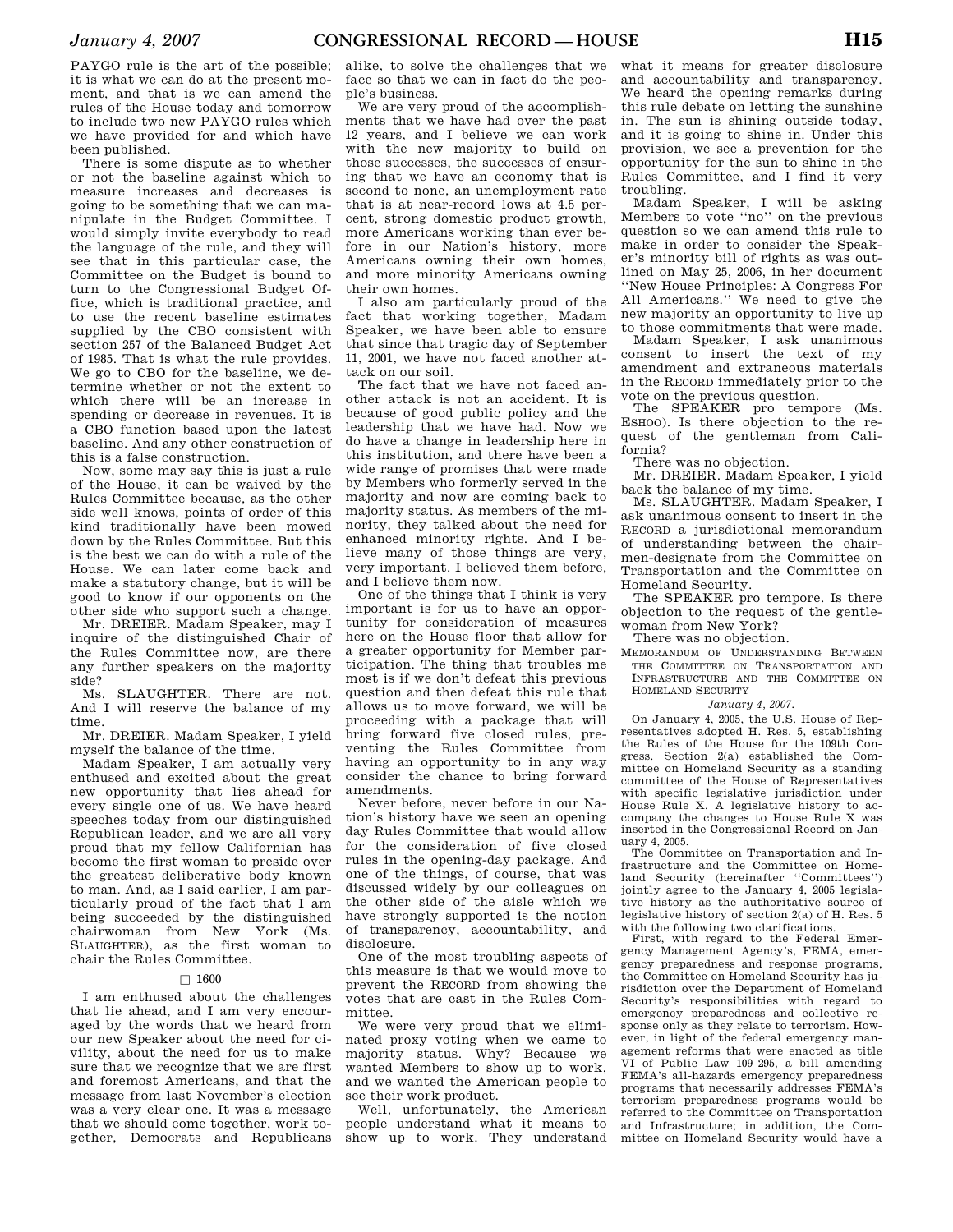jurisdictional interest in such bill. Nothing in this Memorandum of Understanding affects the jurisdiction of the Committee on Transportation and Infrastructure of the Robert T. Stafford Disaster Relief and Emergency Assistance Act and the Federal Fire Prevention and Control Act of 1974.

Second, with regard to port security, the Committee on Homeland Security has jurisdiction over port security, and some Coast Guard responsibilities in that area fall within the jurisdiction of both Committees. A bill addressing the activities, programs, assets, and personnel of the Coast Guard as they relate to port security and non-port security missions would be referred to the Committee on Transportation and Infrastructure; in addition, the Committee on Homeland Security would have a jurisdictional interest in such bill.

This Memorandum of Understanding be-tween the Committee on Transportation and Infrastructure and the Committee on Homeland Security provides further clarification to the January 4, 2005 legislative history of the jurisdiction of the Committees only with<br>regard to these two specific issues. The regard to these two specific issues. Memorandum does not address any other issues and does not affect the jurisdiction of other committees.

JAMES L. OBERSTAR, *Chairman-designate, Committee on Transportation & Infrastructure.*  BENNIE G. THOMPSON, *Chairman-designate, Committee on Homeland Security.* 

The material previously referred to by Mr. DREIER is as follows:

AMENDMENT TO H. RES. 5 OFFERED BY MR. DREIER OF CALIFORNIA, MR. MCHENRY OF NORTH CAROLINA, AND MR. PRICE OF GEOR-GIA

At the end of the resolution, add the following:

SEC. 5. Notwithstanding any other provision of this resolution, the further amendments in section 6 shall be considered as adopted.

SEC. 6. The amendments referred to in section 5 is as follows:

Strike section 503.

At the end of title III, insert the following new sections:

#### **''Sec. 304. Bipartisan Administration of House of Representatives.**

''(a) IN GENERAL.—The Rules of the House of Representatives are amended by adding at the end the following:

#### ''RULE XXIX

''BIPARTISAN ADMINISTRATION OF HOUSE

''1. (a) The elected leadership of the majority and minority parties shall engage in regular consultations with each other to discuss scheduling, administration, and operations of the House.

''(b) The chair and ranking minority member of each committee, as well as their staffs, shall have regular meetings with each other.

''2. The House should have a predictable, professional, family-friendly schedule that allows the legislative process to proceed in a manner that ensures timely and deliberate dispensation of the work of the Congress.'

''(b) ALLOCATION OF COMMITTEE EX-PENSES.—Clause 6 of rule X of the Rules of the House of Representatives is amended by adding at the end the following new paragraph:

''(f) Of the amount provided to a committee under a primary expense resolution or a supplemental expense resolution under this clause, or during an interim funding pe-

riod described in clause 7, one-third of such amount, or such greater percentage as may be agreed to by the chair and ranking minority member of the committee, shall be paid at the direction of the ranking minority member."

#### **''Sec. 305. Regular Order for Legislation.**

''RULE XXX

''REGULAR ORDER FOR LEGISLATION

''1. Legislation shall be developed following full hearings and open subcommittee and committee markups, with appropriate referrals to other committees. Members should have at least 24 hours to examine any legislation before its consideration at the

"2. Legislation shall generally come to the floor under a procedure that allows open, full, and fair debate consisting of a full amendment process that grants the minority the right to offer its alternatives, including a substitute. ''3. Members shall have at least 24 hours to

examine bill and conference report text prior to floor consideration. Rules governing floor debate must be reported before 10 p.m. for any legislation to be considered the fol-

lowing day.<br>"4. Floor votes shall be completed within 15 minutes, with the customary 2-minute extension to accommodate Members' ability to get to the House Chamber to cast their votes. No vote shall be held open in order to

"5. Conference committees shall hold regular meetings (at least weekly) of all conference committee Members. All managers appointed to a conference committee shall be informed of the schedule of conference committee activities in a timely manner, and given ample opportunity for input and debate as decisions are made toward final

language for the conference report. ''6. The Suspension Calendar shall be restricted to non-controversial legislation, and the ratio of legislation on the Calendar which is sponsored by members of the minority party shall be the same as the ratio of the number of members of the party to the membership of the whole House.

(The information contained herein was pro-

vided by Democratic Minority on multiple occasions throughout the 109th Congress. Only political affiliation has been changed.)

THE VOTE ON THE PREVIOUS QUESTION: WHAT IT REALLY MEANS

This vote, the vote on whether to order the previous question on a special rule, is not merely a procedural vote. A vote against ordering the previous question is a vote against the Democratic majority agenda and a vote to allow the opposition, at least for the moment, to offer an alternative plan. It is a vote about what the House should be de-

bating. Mr. Clarence Cannon's Precedents of the House of Representatives, (VI, 308–311) describes the vote on the previous question on the rule as ''a motion to direct or control the consideration of the subject before the House being made by the Member in charge.'' To defeat the previous question is to give the opposition a chance to decide the subject before the House. Cannon cites the Speaker's ruling of January 13, 1920, to the effect that the refusal of the House to sustain the demand for the previous question passes the control of the resolution to the opposition'' in order to offer an amendment. On March 15, 1909, a member of the majority party offered a rule resolution. The House defeated the previous question and a member of the opposition rose to a parliamentary inquiry, asking who was entitled to recognition. Speaker Joseph G. Cannon (R-Illinois) said:

''The previous question having been refused, the gentleman from New York, Mr. Fitzgerald, who had asked the gentleman to yield to him for an amendment, is entitled to the first recognition.''

Because the vote today may look bad for the Democratic majority they will say ''the vote on the previous question is simply a vote on whether to proceed to an immediate vote on adopting the resolution . . . [and] has no substantive legislative or policy implica-tions whatsoever.'' But that is not what they have always said. Listen to the Republican Leadership Manual on the Legislative Process in the United States House of Representatives (6th edition, page 135). Here's how the Republicans describe the previous question vote in their own manual: Although it is generally not possible to amend the rule because the majority Member controlling the time will not yield for the purpose of offering an amendment, the same result may be achieved by voting down the previous question on the rule . . . . When the motion for the previous question is defeated, control of the time passes to the Member who led the opposition to ordering the previous question. That Member, because he then controls the time, may offer a amendment to the rule, or yield for the purpose of amendment.''

Deschler's Procedure in the U.S. House of Representatives, the subchapter titled ''Amending Special Rules'' states: ''a refusal to order the previous question on such a rule [a special rule reported from the Committee on Rules] opens the resolution to amend-ment and further debate.'' (Chapter 21, section 21.2) Section 21.3 continues: Upon rejection of the motion for the previous question on a resolution reported from the Committee on Rules, control shifts to the Member leading the opposition to the previous question, who may offer a proper amendment or motion and who controls the time for debate thereon.''

Clearly, the vote on the previous question on a rule does have substantive policy implications. It is one of the only available tools for those who oppose the Democratic majority's agenda and allows those with alternative views the opportunity to offer an alternative plan.

Ms. SLAUGHTER. Madam Speaker, I yield back the balance of my time, and I move the previous question on the resolution.

The SPEAKER pro tempore. The question is on ordering the previous question.

The question was taken; and the Speaker pro tempore announced that the ayes appeared to have it.

Mr. DREIER. Madam Speaker, on that I demand the yeas and nays.

The yeas and nays were ordered.

The vote was taken by electronic device, and there were—yeas 222, nays 197, not voting 16, as follows:

[Roll No. 3]

|             | $YFAS - 222$   |          |
|-------------|----------------|----------|
| Abercrombie | Bishop (NY)    | Carson   |
| Ackerman    | Blumenauer     | Castor   |
| Allen       | Boren          | Chandler |
| Altmire     | Boswell        | Clarke   |
| Andrews     | Boucher        | Clay     |
| Arcuri      | Boyd (FL)      | Cleaver  |
| Baca        | Boyda (KS)     | Clyburn  |
| Baird       | Brady (PA)     | Cohen    |
| Baldwin     | Braley (IA)    | Conyers  |
| Barrow      | Brown, Corrine | Cooper   |
| Becerra     | Butterfield    | Costa    |
| Berklev     | Capps          | Costello |
| Berman      | Cardoza        | Courtney |
| Berry       | Carnahan       | Cramer   |
| Bishop (GA) | Carney         | Crowley  |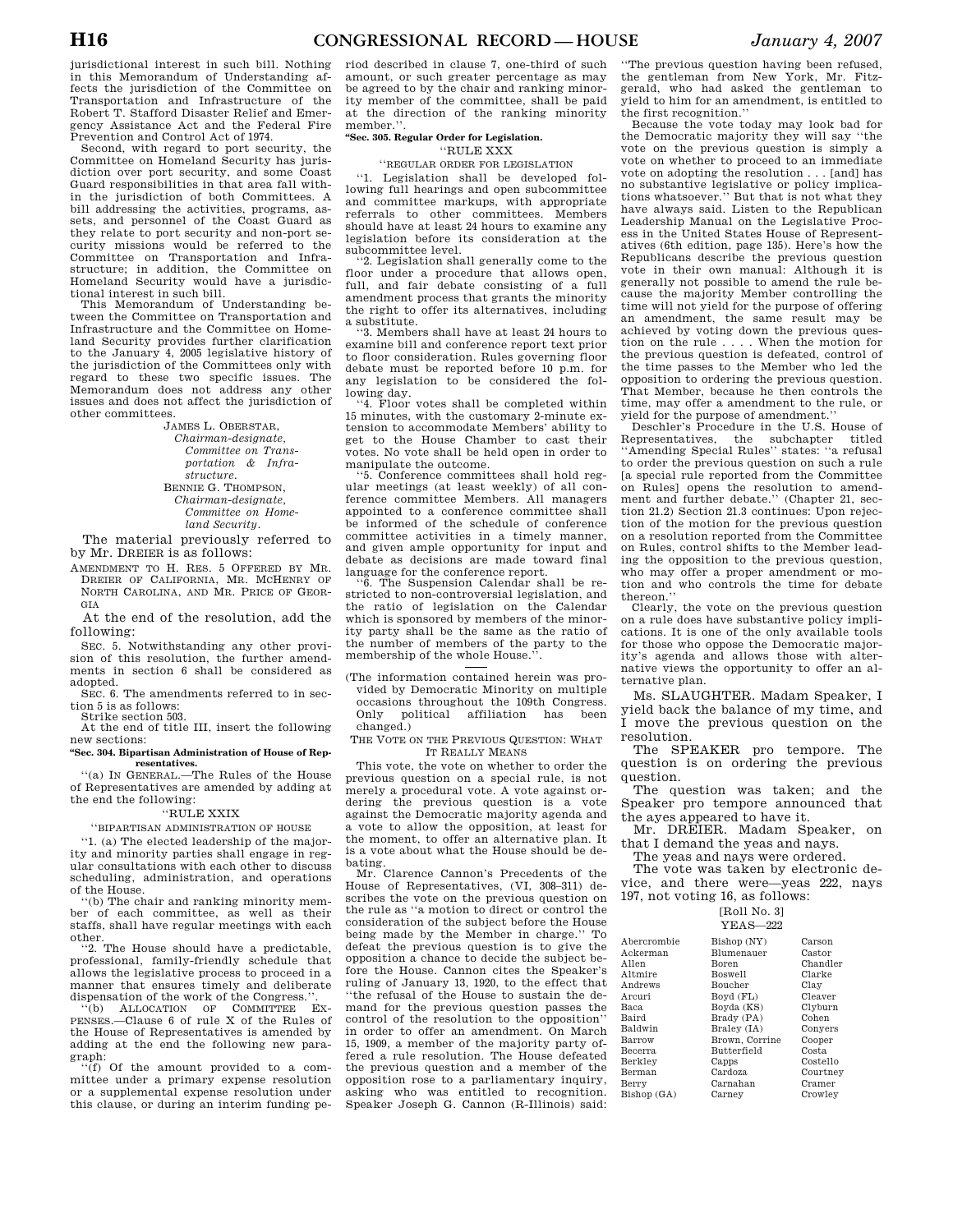### *January 4, 2007* **CONGRESSIONAL RECORD— HOUSE H17**

Petri Pickering Pitts Platts Poe Porter Price (GA) Pryce (OH) Putnam Radanovich Ramstad Regula Rehberg Reichert Renzi Reynolds Rogers (AL) Rogers (KY) Rogers (MI) Rohrabacher Ros-Lehtinen Roskam Royce Ryan (WI) Sali

Cuellar Cummings Davis (AL) Davis (CA) Davis (IL) Davis, Lincoln DeFazio DeGette Delahunt DeLauro Dicks Dingell Doggett. Donnelly Doyle Edwards Ellison Ellsworth Emanuel Engel Eshoo Etheridge Farr Fattah Filner Frank (MA) Giffords Gillibrand Gonzalez Gordon Green, Al Green, Gene Grijalva Gutierrez Hall (NY) Hare Harman Hastings (FL) Herseth Higgins Hill Hinchey Hinojosa Hirono Hodes Holden Holt Honda Hooley Hoyer Israel Jackson (IL) Jackson-Lee (TX) Jefferson Johnson (GA) Kagen Kaptur Kennedy Kildee Kilpatrick

Kind

Lantos

Lee Levin

Lowey

Klein (FL) Kucinich Lampson Langevin Larsen (WA) Larson (CT) Lewis (GA) Lipinski Loebsack Lofgren, Zoe Mahoney (FL) Maloney (NY) Markey Marshall Matheson Matsui McCarthy (NY) McCollum (MN) McDermott McGovern McIntyre McNerney McNulty Meehan Meek (FL) Meeks (NY) Melancon Michaud Millender-McDonald Miller (NC) Miller, George Mitchell Mollohan Moore (KS) Moore (WI) Moran (VA) Murphy (CT) Murphy, Patrick Murtha Napolitano Neal (MA) Oberstar Pallone Pascrell Perlmutter Peterson (MN) Pomeroy Price (NC) Rangel Reyes Rodriguez Ross Rothman Roybal-Allard Ruppersberger Rush Salazar Sa´nchez, Linda T. Sanchez, Loretta Sarbanes Schakowsky Schiff Schwartz Scott (GA) Scott (VA) Serrano Sestak Sherman Shuler Sires Skelton Slaughter Smith (WA) Snyder Solis Space Spratt Stark Stupak Sutton Tanner Tauscher Taylor Thompson (CA) Thompson (MS) Tierney Towns Udall (CO) Udall (NM) Van Hollen Velázquez Waters Watson Watt Wexler Wu Wynn

#### NAYS—197

Cole (OK) Conaway Crenshaw Cubin Culberson

Dent

Doolittle Drake Dreier Duncan Ehlers Emerson

Everett Fallin Feeney Ferguson Flake Forbes

Fossella Foxx

Gallegly

Gilchrest Gingrey Gohmert

Obey Olver Ortiz

Pastor Payne Pelosi

Aderholt Akin Alexander Bachmann Bachus Baker Barrett (SC) Bartlett (MD) Barton (TX) Biggert Bilbray Bilirakis Bishop (UT) Blackburn Blunt Boehner Bonner Bono Boozman Boustany Brady (TX) Brown-Waite, Ginny Buchanan Burgess Burton (IN) Calvert Camp (MI) Campbell (CA) Cannon Cantor Capito Carter Castle Chabot Coble

Visclosky Walz (MN) Wasserman Schultz Waxman Weiner<br>Welch (VT) Wilson (OH) Woolsey Yarmuth Davis (KY) Davis, David Davis, Jo Ann Davis, Tom Deal (GA) Diaz-Balart, L. Diaz-Balart, M. English (PA) Fortenberry Franks (AZ) Frelinghuysen Garrett<sup>(NJ)</sup> Goode Goodlatte Granger Graves Hall (TX) Hastert Hastings (WA) Hayes Heller Hensarling Herger Hobson Hoekstra Hulshof Hunter Inglis (SC) Issa Jindal Johnson (IL) Johnson, Sam Jones (NC) Jordan Keller King (IA) King  $(NY)$ Kingston Kirk Kline (MN) Knollenberg Kuhl (NY) LaHood Latham LaTourette

Lewis (CA) Lewis (KY) Linder

McHenry McHugh McKeon McMorris Rodgers Mica Miller (FL) Miller (MI) Miller, Gary Moran (KS) Murphy, Tim Musgrave Myrick Neugebauer Norwood Nunes Paul Pear Penc Pete Bean Broy Buy

LoBiondo Lucas Lungren, Daniel E. Mack Manzullo Marchant McCarthy (CA) McCaul (TX) McCotter McCrery

| 'ce       | Sessions       | Wolf        |
|-----------|----------------|-------------|
| è.        | Shadegg        | Young (AK)  |
| rson (PA) | Shays          | Young (FL)  |
|           | NOT VOTING-16  |             |
|           | Inslee         | Nadler      |
| vn (SC)   | Johnson, E. B. | Rahall      |
| ۹r        | Jones (OH)     | Ryan (OH)   |
| iano      | Kanjorski      | Shea-Porter |
| ach       | Lamborn        |             |
| nor       | Lynch          |             |

Will the gentleman from Texas (Mr. GOHMERT), the gentleman from Kansas (Mr. MORAN), and the gentleman from Michigan (Mr. ROGERS) kindly come to the well of the House and take the oath of office.

Messrs. GOHMERT, MORAN of Kansas, and Rogers of Michigan appeared at the bar of the House and took the oath of office, as follows:

Do you solemnly swear or affirm that you will support and defend the Constitution of the United States against all enemies, foreign and domestic; that you will bear true faith and allegiance to the same; that you take this obligation freely, without any mental reservation or purpose of evasion; and that you will, well and faithfully, discharge the duties of the office on which you are about to enter, so help you God.

The SPEAKER. Congratulations.

#### $\square$  1630

Mr. AKIN changed his vote from "yea" to "nay."<br>Ms. LINDA T.

SÁNCHEZ of California and Mr. PRICE of North Carolina changed their vote from ''nay'' to ''yea.''

So the previous question was ordered. The result of the vote was announced as above recorded.

Stated for: Ms. SHEA-PORTER. Madam Speaker, on

rollcall No. 3, I was unavoidably detained. Had I been present, I would have voted

''yea.'' Mr. INSLEE. Madam Speaker, I was absent from the House floor during today's vote on the previous question that would allow for floor consideration of a Minority Rules Package.

Had I been present, I would have voted to support the previous question.

Stated against:

Mr. LAMBORN. Madam Speaker, on rollcall No. 3, I was inadvertently detained.

Had I been present, I would have voted ''nay.''

Mr. GERLACH. Madam Speaker, on rollcall No. 3, I was unable to make it to the floor in time to vote.

Had I been present, I would have voted ''nay.''

MOTION TO COMMIT OFFERED BY MR. DREIER

Mr. DREIER. Madam Speaker, I offer a motion to commit.

The SPEAKER pro tempore (Ms. ESHOO). The Clerk will report the motion to commit.

The Clerk read as follows:

Mr. Dreier moves to commit the resolution (H. Res. 5) to a select committee composed of the Majority Leader and the Minority Leader with instructions to report back the same to the House forthwith with only the following amendment:

At the end of the resolution, add the following:

SEC<sub>.</sub> 5. Notwithstanding any other provision of this resolution, the further amendment in section 6 shall be considered as adopted.

SEC. 6. The amendment referred to in section 5 is as follows:

At the end of title IV, add the following new section:

SEC. 406. KEEPING AMERICANS' TAX DOLLARS SAFE.

At the end of clause 6(c) of rule XIII, strike the period, insert a semicolon, and insert the following:

''(3) A rule or order waiving the requirement of clause 10 of rule XX; or,

''(4) A rule or order waiving the applicability of clause 5(b) or (c) of rule XXI.

Mr. HASTINGS of Florida (during the reading). Madam Speaker, I ask unanimous consent that the motion to commit be considered as read and printed in the RECORD.

The SPEAKER pro tempore. Is there objection to the request of the gentleman from Florida?

Mr. DREIER. I object.

The SPEAKER pro tempore. Objection is heard.

The Clerk will read.

The Clerk continued to read the motion to commit.

The SPEAKER pro tempore. Without objection, the previous question is ordered on the motion to commit.

There was no objection.

The SPEAKER pro tempore. The question is on the motion to commit.

The question was taken; and the Speaker pro tempore announced that the noes appeared to have it.

Mr. DREIER. Madam Speaker, on that I demand the yeas and nays.

The yeas and nays were ordered.

The vote was taken by electronic device, and there were—yeas 199, nays 232, not voting 3, as follows:

[Roll No. 4]

|              | $YFAS-199$       |              |
|--------------|------------------|--------------|
| Aderholt     | Bartlett (MD)    | <b>Blunt</b> |
| Akin         | Barton (TX)      | Boehner      |
| Alexander    | Biggert          | Bonner       |
| Bachmann     | Bilbray          | <b>Bono</b>  |
| Bachus       | <b>Bilirakis</b> | Boozman      |
| Baker        | Bishop (UT)      | Boustany     |
| Barrett (SC) | Blackburn        | Brady (TX)   |

| Shimkus     |
|-------------|
| Shuster     |
| Simpson     |
| Smith (NE)  |
| Smith (NJ)  |
| Smith (TX)  |
| Souder      |
| Stearns     |
| Sullivan    |
| Tancredo    |
| Terry       |
| Thornberry  |
| Tiahrt      |
| Tiberi      |
| Turner      |
| Upton       |
| Walberg     |
| Walden (OR) |
| Walsh (NY)  |

 $Ste$  $S<sub>II</sub>$ <sup> $\alpha$ </sup> Tancredo Ter Tho Tial Tibe .<br>Tur  $U$ pt Walberg Wal Wa Wamp Weller

Smi  $Smi$ Sou Weldon (FL) Westmoreland Whitfield Wicker Wilson (NM) Wilson (SC) Wolf

Saxton Schmidt Sensenbrenner

Capu  $Ger$ Gillr Ryan (OH) Shea-Porter

SWEARING IN OF MEMBERS-ELECT

The SPEAKER (during the vote).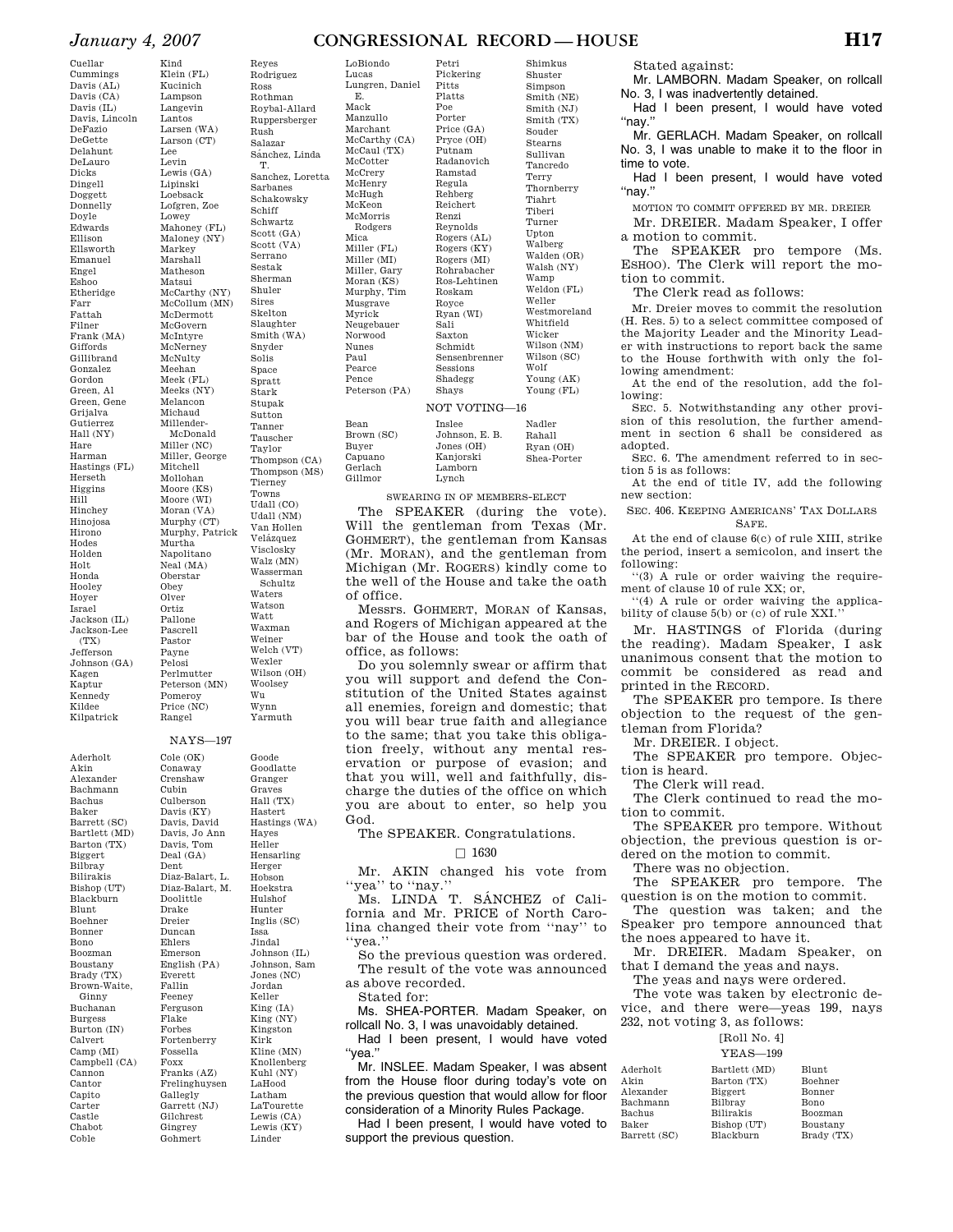#### Brown-Waite, Ginny Buchanan Burgess Burton (IN) Calvert Camp (MI) Campbell (CA) Cannon Cantor Capito Carter Castle Chabot Coble Cole (OK) Conaway Crenshaw Cubin Culberson Davis (KY) Davis, David Davis, Jo Ann Davis, Tom Deal (GA) Dent Diaz-Balart, L. Diaz-Balart, M. Doolittle Drake Dreier Duncan Ehlers Emerson English (PA) Everett Fallin Feeney Ferguson Flake Forbes

Fortenberry Fossella Foxx Franks (AZ) Frelinghuysen Gallegly Garrett (NJ) Gerlach Gilchrest Gillmor Gingrey Gohmert Goode Goodlatte Granger Graves Hall (TX) Hastert Hastings (WA) Hayes

Hobson Hoekstra Hulshof Hunter Inglis (SC) Issa Jindal Johnson (IL) Johnson, Sam Jones (NC) Jordan Keller King (IA) King (NY) Kingston Kirk Kline (MN) Knollenberg Kuhl (NY) LaHood Lamborn Latham LaTourette Lewis (CA) Lewis (KY) Linder LoBiondo Lucas Lungren, Daniel E. Mack Manzullo Marchant McCarthy (CA) McCaul (TX) McCotter McCrery McHenry McHugh McKeon McMorris Rodgers Mica Miller (FL) Miller (MI) Miller, Gary Moran (KS) Murphy, Tim Musgrave Myrick Neugebauer Norwood Nunes Paul Pearce Pence Peterson (PA) Petri

Heller Hensarling Herger

Pickering Pitts Platts Poe Porter Price (GA) Pryce (OH) Putnam

Ramstad Regula Rehberg Reichert Renzi Reynolds

Roskam Royce Ryan (WI) Sali Schmidt

Sessions Shadegg Shays Shimkus Shuster Simpson

Smith (NJ)

Souder Stearns Sullivan Tancredo Terry

Tiahrt Tiberi Turner Upton Walberg

Wamp

Weller Westmoreland Whitfield Wicker Wilson (NM) Wilson (SC)

Abercrombie Ackerman Allen Altmire Andrews Arcuri Baca Baird Baldwin Barrow Bean Becerra Berkley Berman Berry Bishop (GA) Bishop (NY) Blumenauer Boren Boswell Boucher Boyd (FL) Boyda (KS) Brady (PA) Braley (IA) Brown, Corrine Butterfield Capps Capuano Cardoza Carnahan Carney Carson Castor Chandler Clarke

Wolf Young (AK) Young (FL) NAYS—232 Clay Cleaver Clyburn Cohen Conyers Cooper Costa Costello Courtney Cramer Crowley Cuellar Cummings Davis (AL) Davis (CA) Davis (IL) Davis, Lincoln DeFazio DeGette Delahunt DeLauro Dicks Dingell Doggett Donnelly Doyle Edwards Ellison Ellsworth Emanuel Engel Eshoo Etheridge Farr Fattah Filner Frank (MA) Giffords Gillibrand Gonzalez Gordon Green, Al Green, Gene Grijalva Gutierrez Hall (NY) Hare Harman Hastings (FL) Herseth Higgins Hill Hinchey Hinojosa Hirono Hodes Holden Holt Honda Hooley Hoyer Inslee Israel Jackson (IL) Jackson-Lee (TX) Jefferson  $Johnson (GA)$ Johnson, E. B. Jones (OH) Kagen Kanjorski

### **H18 CONGRESSIONAL RECORD— HOUSE** *January 4, 2007*

Sestak

Mollohan

Radanovich Rogers (AL) Rogers (KY) Rogers (MI) Rohrabacher Ros-Lehtinen Sensenbrenner Smith (NE) Smith (TX) Thornberry Walden (OR) Walsh (NY) Weldon (FL) Kaptur Kennedy Kildee Kilpatrick Kind Klein (FL) Kucinich Lampson Langevin Lantos Larsen (WA) Larson (CT) Lee Levin Lewis (GA) Lipinski Loebsack Lofgren, Zoe Lowey Lynch Markey Marshall Matheson Matsui McDermott McGovern McIntyre McNerney McNulty Meehan Meek (FL) Meeks (NY) Melancon Michaud Millender-Miller (NC) Mitchell

Mahoney (FL) Maloney (NY) McCarthy (NY) McCollum (MN) McDonald Miller, George Moore (KS) Murtha Nadler Oberstar Obey Olver Ortiz Pallone Pascrell Pastor Payne Pomeroy Rahall Rangel Reyes Ross Rush Salazar T. Schiff Serrano Brown (SC) Buyer Saxton

Moore (WI) Moran (VA) Murphy (CT) Murphy, Patrick Napolitano Neal (MA) Perlmutter Peterson (MN) Price (NC) Rodriguez Rothman Roybal-Allard Ruppersberger Ryan (OH) Sánchez, Linda Sanchez, Loretta Sarbanes Schakowsky Schwartz Scott (GA) Scott (VA) Shea-Porter Sherman Shuler Sires Skelton Slaughter Smith (WA) Snyder Solis Space Spratt Stark Stupak Sutton Tanner Tauscher Taylor Thompson (CA) Thompson (MS) Tierney Towns Udall (CO) Udall (NM) Van Hollen Velázquez Visclosky Walz (MN) Wasserman Schultz Waters Watson Watt Waxman Weiner Welch (VT) Wexler Wilson (OH) Woolsey Wu Wynn Yarmuth NOT VOTING—3

#### $\Box$  1650

Mr. OBEY, Mr. ELLSWORTH and Ms. SLAUGHTER changed their vote from ''yea'' to ''nay.''

So the motion to commit was rejected.

The result of the vote was announced as above recorded.

The SPEAKER pro tempore (Mr. SCOTT of Virginia). The question is on the resolution.

The question was taken; and the Speaker pro tempore announced that the ayes appeared to have it.

Mr. DREIER. Mr. Speaker, on that I demand the yeas and nays.

The yeas and nays were ordered.

 $\bar{Y}$ 

The vote was taken by electronic device, and there were—yeas 235, nays 195, not voting 4, as follows:

#### [Roll No. 5]

| EAS |  | 235 |  |
|-----|--|-----|--|
|     |  |     |  |

| Abercrombie<br>Ackerman<br>Allen<br>Altmire<br>Andrews<br>Arcuri<br>Baca.<br>Baird<br>Baldwin<br>Barrow<br><b>Bean</b><br>Becerra.<br>Berkley<br><b>Berman</b><br>Berry<br>Bishop (GA)<br>Bishop (NY)<br>Blumenauer<br>Boren<br><b>Boswell</b><br>Boucher<br>Boyd (FL) | Brady (PA)<br>Braley (IA)<br>Brown, Corrine<br>Butterfield<br>Capps<br>Capuano<br>Cardoza<br>Carnahan<br>Carney<br>Carson<br>Castor<br>Chandler<br>Clarke<br>Clay<br>Cleaver<br>Clyburn<br>Cohen<br>Conyers<br>Cooper<br>Costa.<br>Costello<br>Courtney | Crowley<br>Cuellar<br>Cummings<br>Davis (AL)<br>Davis (CA)<br>Davis (IL)<br>Davis, Lincoln<br>DeFazio<br>DeGette<br>Delahunt<br>DeLauro<br><b>Dicks</b><br>Dingell<br>Doggett<br>Donnelly<br>Doyle<br>Edwards<br>Ellison<br>Ellsworth<br>Emanuel<br>Engel<br>Eshoo |
|------------------------------------------------------------------------------------------------------------------------------------------------------------------------------------------------------------------------------------------------------------------------|---------------------------------------------------------------------------------------------------------------------------------------------------------------------------------------------------------------------------------------------------------|--------------------------------------------------------------------------------------------------------------------------------------------------------------------------------------------------------------------------------------------------------------------|
| Boyda (KS)                                                                                                                                                                                                                                                             | Cramer                                                                                                                                                                                                                                                  | Etheridge                                                                                                                                                                                                                                                          |
|                                                                                                                                                                                                                                                                        |                                                                                                                                                                                                                                                         |                                                                                                                                                                                                                                                                    |
|                                                                                                                                                                                                                                                                        |                                                                                                                                                                                                                                                         |                                                                                                                                                                                                                                                                    |

Farr Fattah Filner Frank (MA) Giffords Gillibrand Gonzalez Gordon Green, Al Green, Gene Grijalva Gutierrez Hall (NY) Hare Harman Hastings (FL) Herseth Higgins Hill Hinchey Hinojosa Hirono Hodes Holden Holt Honda Hooley Hoyer Inslee Israel Jackson (IL) Jackson-Lee (TX) Jefferson Johnson (GA) Johnson, E. B. Jones (NC) Jones (OH) Kagen Kanjorski Kaptur Kennedy Kildee Kilpatrick Kind Klein (FL) Kucinich Lampson Langevin Lantos Larsen (WA) Larson (CT) Lee Levin Lewis  $(GA)$ Lipinski

Loebsack

Aderholt Akin Alexander Bachmann Bachus Baker

Barton (TX) Biggert Bilbray Bilirakis Bishop (UT) Blackburn Blunt Boehner Bonner Bono Boozman Boustany Brady (TX) Brown-Waite, Ginny Buchanan Burgess Burton (IN) Calvert Camp (MI) Campbell (CA) Cannon Cantor Capito Carter Castle Chabot Coble Cole (OK) Conaway Crenshaw Cubin

# Rush

Lofgren, Zoe

Lowey Murphy, Patrick Ryan (OH) Salazar Sánchez, Linda T. Sanchez, Loretta Sarbanes Schakowsky Schiff Schwartz Scott (GA) Scott (VA) Serrano Sestak Shays Shea-Porter Sherman Shuler Sires Skelton **Slaughter** Smith (WA) Snyder Solis Space Spratt Stark Stupak Sutton Tanner Tauscher Taylor Thompson (CA) Thompson (MS) **Tierney** Towns

Udall (CO) Udall (NM) Van Hollen Velázquez Visclosky Walz (MN) Wasserman Schultz Waters Watson Watt Waxman Weiner Welch (VT) Wexler Wilson (OH) Woolsey Wu Wynn Yarmuth Hastings (WA) Hayes Heller Hensarling Herger Hobson Hoekstra Hulshof Hunter Inglis (SC) Issa Jindal Johnson (IL) Johnson, Sam Jordan Keller King (IA) King (NY) Kingston Kirk Kline (MN) Knollenberg Kuhl (NY) LaHood Lamborn Latham LaTourette Lewis (CA) Lewis (KY) Linder LoBiondo Lucas Lungren, Daniel E. Mack Manzullo Marchant McCarthy (CA) McCaul (TX) McCotter

Lynch Mahoney (FL) Maloney (NY) Markey Marshall Matheson Matsui McCarthy (NY) McCollum (MN) McDermott McGovern McIntyre McNerney McNulty Meehan Meek (FL) Meeks (NY) Melancon Michaud Millender-McDonald Miller (NC) Miller, George Mitchell Mollohan Moore (KS) Moore (WI) Moran (VA) Murphy (CT) Murtha Nadler Napolitano Neal (MA) Oberstar Obey Olver Ortiz Pallone Pascrell Pastor Paul Payne Perlmutter Peterson (MN) Pomeroy Price (NC) Rahall Rangel Reyes Rodriguez Ross Rothman Roybal-Allard Ruppersberger NAYS—195 Barrett (SC) Bartlett (MD) Culberson Davis (KY) Davis, David Davis, Jo Ann Davis, Tom Deal (GA) Dent Diaz-Balart, L. Diaz-Balart, M. Doolittle Drake Dreier Duncan Ehlers

Emerson English (PA) Everett Fallin Feeney Ferguson Flake Forbes Fortenberry Fossella Foxx Franks (AZ) Frelinghuysen Gallegly Garrett (NJ) Gerlach Gilchrest Gillmor Gingrey Gohmert Goode Goodlatte Granger Graves Hall (TX) Hastert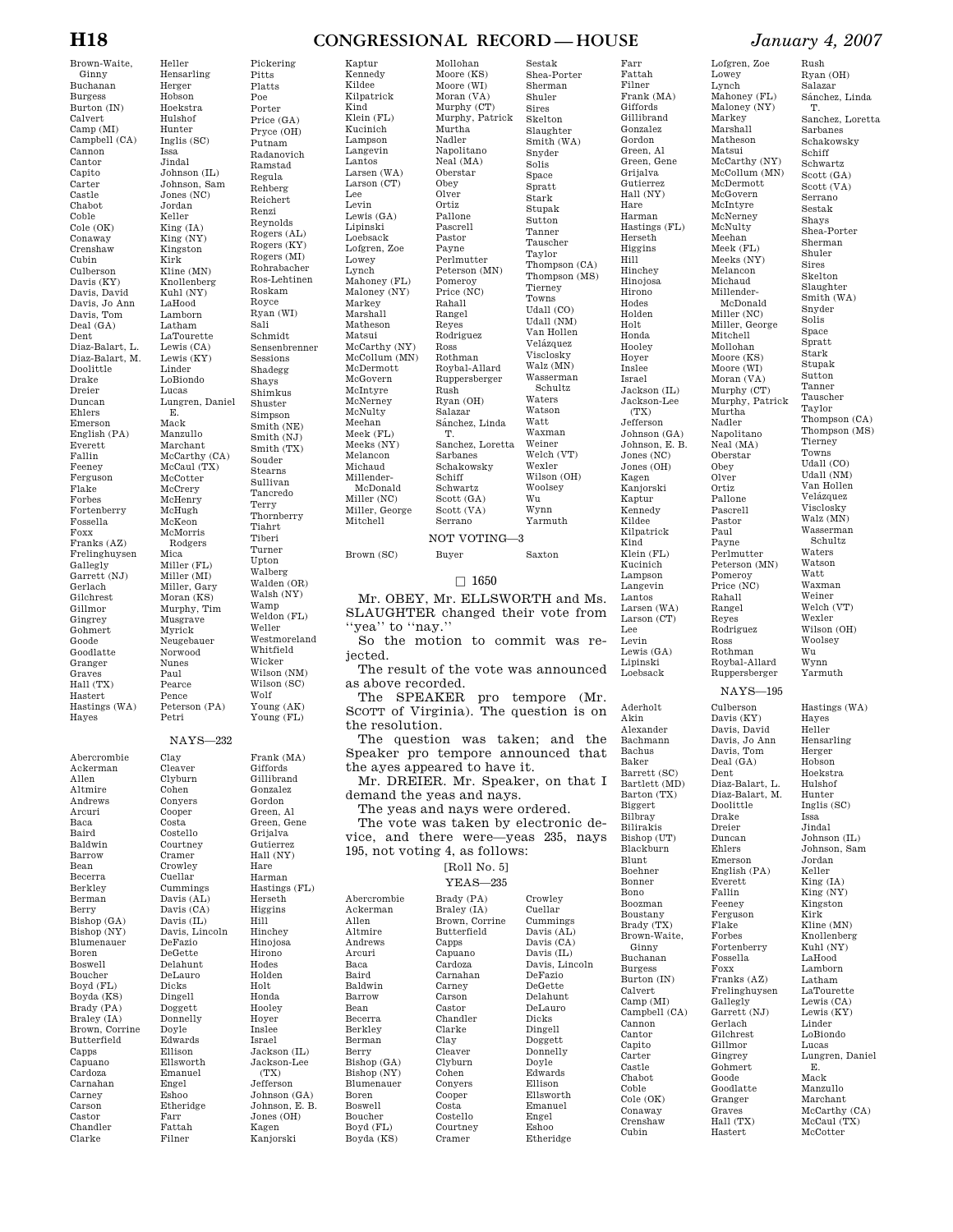| McHenry       | Pryce (OH)    | Smith (NJ)     |
|---------------|---------------|----------------|
| McHugh        | Putnam        | Smith (TX)     |
| McKeon        | Radanovich    | Souder         |
| McMorris      | Ramstad       | <b>Stearns</b> |
| Rodgers       | Regula        | Sullivan       |
| Mica.         | Rehberg       | Tancredo       |
| Miller (FL)   | Reichert      | Terry          |
| Miller (MI)   | Renzi         | Thornberry     |
| Miller, Gary  | Reynolds      | <b>Tiahrt</b>  |
| Moran (KS)    | Rogers (AL)   | Tiberi         |
| Murphy, Tim   | Rogers (MI)   | Turner         |
| Musgrave      | Rohrabacher   | Upton          |
| Myrick        | Ros-Lehtinen  | Walberg        |
| Neugebauer    | Roskam        | Walden (OR)    |
| Norwood       | Royce         | Walsh (NY)     |
| Nunes         | Ryan (WI)     | Wamp           |
| Pearce        | Sali          | Weldon (FL)    |
| Pence         | Saxton        | Weller         |
| Peterson (PA) | Schmidt       | Westmoreland   |
| Petri         | Sensenbrenner | Whitfield      |
| Pickering     | Sessions      | Wicker         |
| Pitts         | Shadegg       | Wilson (NM)    |
| Platts        | Shimkus       | Wilson (SC)    |
| Poe           | Shuster       | Wolf           |
| Porter        | Simpson       | Young (AK)     |
| Price (GA)    | Smith (NE)    | Young (FL)     |
|               | NOT VOTING-4  |                |
| Brown (SC)    | McCrery       |                |
| Buyer         | Rogers (KY)   |                |

#### Rogers (KY)  $\Box$  1710

So the resolution was agreed to.

The result of the vote was announced as above recorded.

A motion to reconsider was laid on the table.

Mr. HOYER. Mr. Speaker, pursuant to the resolution just adopted, I call up House Resolution 6 and ask for its immediate consideration.

The Clerk read the title of the resolution.

The text of the resolution is as follows:

#### H. RES. 6

*Resolved*,

TITLE I. ADOPTION OF RULES OF ONE HUNDRED NINTH CONGRESS

SEC. 101. The Rules of the House of Representatives of the One Hundred Ninth Congress, including applicable provisions of law or concurrent resolution that constituted rules of the House at the end of the One Hundred Ninth Congress, are adopted as the Rules of the House of Representatives of the One Hundred Tenth Congress.

#### TITLE II. ETHICS

SEC. 201. That the Rules of the House of Representatives of the One Hundred Ninth Congress, including applicable provisions of law or concurrent resolution that constituted rules of the House at the end of the One Hundred Ninth Congress, together with such amendments thereto in this resolution as may otherwise have been adopted, are adopted as the Rules of the House of Representatives of the One Hundred Tenth Congress, with the following amendments:

#### **SEC. 202. ENDING THE K-STREET PROJECT.**

Rule XXIII is amended by redesignating clause 14 as clause 15, and by inserting after clause 13 the following new clause:

''14. A Member, Delegate, or Resident Commissioner may not, with the intent to influence on the basis of partisan political affiliation an employment decision or employment practice of any private entity—

''(a) take or withhold, or offer or threaten to take or withhold, an official act; or

''(b) influence, or offer or threaten to influence, the official act of another.'

### **SEC. 203. BAN ON GIFTS FROM LOBBYISTS.**

(a) Clause  $5(a)(1)(A)$  of rule XXV is amended by inserting " $(i)$ " after " $(A)$ " and adding at the end the following:

'(ii) A Member, Delegate, Resident Commissioner, officer, or employee of the House

may not knowingly accept a gift from a registered lobbyist or agent of a foreign principal or from a private entity that retains or employs registered lobbyists or agents of a foreign principal except as provided in subparagraph (3) of this paragraph.''.

(b) Clause  $5(a)(1)(B)$  of rule XXV is amended by inserting ''not prohibited by subdivision (A)(ii)" after the parenthetical.

#### **SEC. 204. VALUATION OF TICKETS TO SPORTING AND ENTERTAINMENT EVENTS.**

Clause  $5(a)(1)(B)$  of rule XXV is further amended by inserting  $(1)$ , after  $(8)$ , and adding at the end the following:

''(ii) A gift of a ticket to a sporting or entertainment event shall be valued at the face value of the ticket or, in the case of a ticket without a face value, at the highest cost of a ticket with a face value for the event. The price printed on a ticket to an event shall be deemed its face value only if it also is the price at which the issuer offers that ticket for sale to the public."

#### **SEC. 205. RESTRICTION OF PRIVATELY FUNDED TRAVEL.**

(a) PROHIBITION.—Clause 5(b)(1) of rule XXV is amended—

(1) in subdivision (A), by striking ''from a private source'' and all that follows through ''prohibited by this clause'' and inserting ''for necessary transportation, lodging, and related expenses for travel to a meeting, speaking engagement, factfinding trip, or similar event in connection with his duties as an officeholder shall be considered as a reimbursement to the House and not a gift prohibited by this clause when it is from a private source other than a registered lobbyist or agent of a foreign principal or a private entity that retains or employs registered lobbyists or agents of a foreign principal (except as provided in subdivision (C))''; and

(2) by adding at the end the following new subdivision:

''(C) A reimbursement (including payment in kind) to a Member, Delegate, Resident Commissioner, officer, or employee of the House for any purpose described in subdivision (A) also shall be considered as a reimbursement to the House and not a gift prohibited by this clause (without regard to whether the source retains or employs registered lobbyists or agents of a foreign principal) if it is, under regulations prescribed by the Committee on Standards of Official Conduct to implement this provision—

'(i) directly from an institution of higher education within the meaning of section 101 of the Higher Education Act of 1965; or

''(ii) provided only for attendance at or participation in a one-day event (exclusive of travel time and an overnight stay).

''Regulations prescribed to implement this provision may permit a two-night stay when determined by the committee on a case-bycase basis to be practically required to participate in the one-day event.'

(b) EFFECTIVE DATE.—The amendments made by subsection (a) shall take effect on March 1, 2007.

#### **SEC. 206. LOBBYIST ORGANIZATIONS AND PAR-TICIPATION IN CONGRESSIONAL TRAVEL.**

(a) IN GENERAL.—Clause 5 of rule XXV is further amended by redesignating paragraphs (c), (d), (e), and (f) as paragraphs (e), (f), (g), and (h), respectively, and by inserting after paragraph (b) the following:

''(c)(1)(A) Except as provided in subdivision (8), a Member, Delegate, Resident Commissioner, officer, or employee of the House may not accept a reimbursement (including payment in kind) for transportation, lodging, or related expenses for a trip on which the traveler is accompanied on any segment by a registered lobbyist or agent of a foreign principal.

''(B) Subdivision (A) does not apply to a trip for which the source of reimbursement is an institution of higher education within the meaning of section 101 of the Higher Education Act of 1965.

''(2) A Member, Delegate, Resident Commissioner, officer, or employee of the House may not accept a reimbursement (including payment in kind) for transportation, lodging, or related expenses under the exception in paragraph  $(b)(1)(C)(ii)$  of this clause for a trip that is financed in whole or in part by a private entity that retains or employs registered lobbyists or agents of a foreign principal unless any involvement of a registered lobbyist or agent of a foreign principal in the planning, organization, request, or arrangement of the trip is de minimis under rules prescribed by the Committee on Standards of Official Conduct to implement paragraph  $(b)(1)(C)$  of this clause.

 $(3)$  A Member, Delegate, Resident Commissioner, officer, or employee of the House may not accept a reimbursement (including payment in kind) for transportation, lodging, or related expenses for a trip (other than a trip permitted under paragraph (b)(1)(C) of this clause) if such trip is in any part planned, organized, requested, or arranged by a registered lobbyist or agent of a foreign principal.''

''(d) A Member, Delegate, Resident Commissioner, officer, or employee of the House shall, before accepting travel otherwise permissible under paragraph (b)(1) of this clause from any private source—

''(1) provide to the Committee on Standards of Official Conduct before such trip a written certification signed by the source or (in the case of a corporate person) by an officer of the source—

''(A) that the trip will not be financed in any part by a registered lobbyist or agent of a foreign principal;

''(B) that the source either—

''(i) does not retain or employ registered lobbyists or agents of a foreign principal; or ''(ii) is an institution of higher education

within the meaning of section 101 of the Higher Education Act of 1965; or

''(iii) certifies that the trip meets the requirements specified in rules prescribed by the Committee on Standards of Official Conduct to implement paragraph  $(b)(1)(C)(ii)$  of this clause and specifically details the extent of any involvement of a registered lobbyist or agent of a foreign principal in the planning, organization, request, or arrangement of the trip considered to qualify as de minimis under such rules;

''(C) that the source will not accept from another source any funds earmarked directly or indirectly for the purpose of financing any aspect of the trip;

''(D) that the traveler will not be accompanied on any segment of the trip by a registered lobbyist or agent of a foreign principal (except in the case of a trip for which the source of reimbursement is an institution of higher education within the meaning of section 101 of the Higher Education Act of 1965); and

 $f(E)$  that (except as permitted in paragraph  $(b)(1)(C)$  of this clause) the trip will not in any part be planned, organized, requested, or arranged by a registered lobbyist or agent of a foreign principal; and

''(2) after the Committee on Standards of Official Conduct has promulgated the regulations mandated in paragraph (i)(1)(8) of this clause, obtain the prior approval of the committee for such trip."

(b) CONFORMING CHANGES IN CROSS-REF-ERENCES.—Clause 5 of rule XXV is further amended by—

(1) in clause  $5(a)(3)(E)$ , striking "paragraph"  $(c)(3)$ " and inserting "paragraph  $(e)(3)$ "; and (2) in clause  $5(e)(2)$  (as redesignated), strik-<br>ig "paragraph" (d)" and inserting "paraing ''paragraph (d)'' and inserting ''para $graph(f)$ .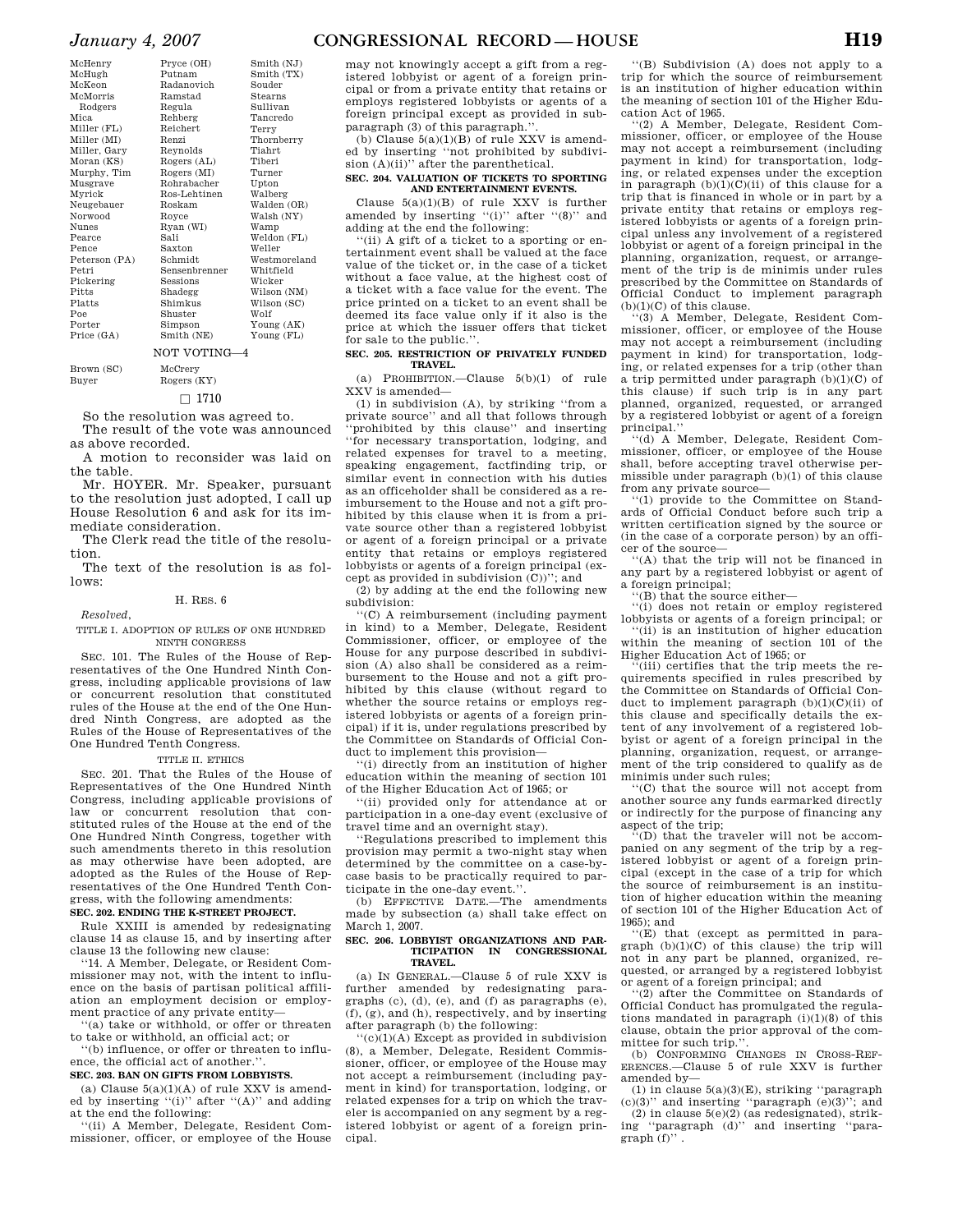(c) TIMELINESS OF INFORMATION.—Clause  $5(b)(1)(A)(ii)$  of rule XXV is amended by striking ''30 days'' and inserting ''15 days''.

(d) CONFORMING AMENDMENT.—Clause 5(b)(3) of rule XXV is amended by striking ''of expenses reimbursed or to be reimbursed'

(e) PUBLIC AVAILABILITY.—Clause 5(b)(5) of rule XXV is amended to read as follows:

''(5) The Clerk of the House shall make all advance authorizations, certifications, and disclosures filed pursuant to this paragraph available for public inspection as soon as possible after they are received.''.

(f) EFFECTIVE DATE.—The amendments made by this section shall take effect on March 1, 2007.

#### **SEC. 207. FURTHER LIMITATION ON THE USE OF FUNDS FOR TRAVEL.**

Rule XXIII is further amended by redesignating clause 15 (as earlier redesignated) as clause 16, and by inserting after clause 14 the following new clause:

''15. (a) A Member, Delegate, or Resident Commissioner may not use personal funds, official funds, or campaign funds for a flight on a non-governmental airplane that is not licensed by the Federal Aviation Administration to operate for compensation or hire.

''(b) In this clause, the term 'campaign funds' includes funds of any political committee under the Federal Election Campaign Act of 1971, without regard to whether the committee is an authorized committee of the Member, Delegate, or Resident Commissioner involved under such Act."

#### **SEC. 208. EXPENSES FOR OFFICIALLY CON-NECTED TRAVEL.**

Clause 5 of rule XXV is further amended by adding at the end the following:

''(i)(1) Not later than 45 days after the date of adoption of this paragraph and at annual intervals thereafter, the Committee on Standards of Official Conduct shall develop and revise, as necessary—

''(A) guidelines on judging the reasonableness of an expense or expenditure for purposes of this clause, including the factors that tend to establish—

''(i) a connection between a trip and official duties;

''(ii) the reasonableness of an amount spent by a sponsor;

''(iii) a relationship between an event and an officially connected purpose; and

''(iv) a direct and immediate relationship between a source of funding and an event; and

''(B) regulations describing the information it will require individuals subject to this clause to submit to the committee in order to obtain the prior approval of the committee for any travel covered by this clause, including any required certifications.

''(2) In developing and revising guidelines under paragraph (1 )(A), the committee shall take into account the maximum per diem rates for official Government travel published annually by the General Services Administration, the Department of State, and the Department of Defense.''.

#### **SEC. 209. ADDITIONAL DISCLOSURE.**

Clause 5(b)(3) of rule XXV is further amended—

(a) by striking ''and'' after the semicolon at the end of subdivision (E);

(b) by redesignating subdivision (F) as subdivision (G); and

(c) by inserting after subdivision (E) the following new subdivision:

''(F) a description of meetings and events attended; and''.

#### **SEC. 210. CLERICAL CORRECTION.**

Clause 5(f)(1) of rule XXV (as earlier redesignated) is amended by striking ''are'' and inserting "is".

#### **SEC. 211. ANNUAL ETHICS TRAINING FOR MEM-BERS, OFFICERS AND EMPLOYEES OF THE HOUSE.**

(a) Training Program.—Clause 3(a) of rule XI is amended by adding at the end the following new subparagraph:

''(6)(A) The committee shall offer annual ethics training to each Member, Delegate, Resident Commissioner, officer, and employee of the House. Such training shall—

''(i) involve the classes of employees for whom the committee determines such training to be appropriate; and

''(ii) include such knowledge of the Code of Official Conduct and related House rules as may be determined appropriate by the committee.

''(B)(i) A new officer or employee of the House shall receive training under this paragraph not later than 60 days after beginning service to the House.

''(ii) Not later than January 31 of each year, each officer and employee of the House shall file a certification with the committee that the officer or employee attended ethics training in the last year as established by this subparagraph.''.

(b) Effective Date.—The amendment made by subsection (a) shall take effect on March 1, 2007.

#### **SEC. 212. DESIGNATING COMMITTEE ON EDU-CATION AND LABOR.**

(a) Clause 1 (e) of rule X is amended by striking ''Committee on Education and the Workforce'' and inserting ''Committee on Education and Labor''.

(b) Clause 3(d) of rule X is amended by striking ''Committee on Education and the Workforce'' and inserting ''Committee on Education and Labor''.

#### **SEC. 213. DESIGNATING COMMITTEE ON FOREIGN AFFAIRS.**

(a) Clause 1 of rule X is amended by—

(1) redesignating the existing paragraphs  $(h)$  through  $(m)$ , as paragraphs  $(m)$ ,  $(i)$ ,  $(V)$ , (h), (k), and (l), respectively (inserting paragraph (h), as redesignated, after paragraph  $(g)$ ); and

(2) in paragraph (h), as redesignated, strik-<br>ing "Committee on International Relations" ing ''Committee on International Relations'' and inserting ''Committee on Foreign Affairs''.

(b) Clause 3 of rule X is amended by—

(1)redesignating the existing paragraphs  $(b)$  through  $(i)$  as paragraphs  $(c)$ ,  $(e)$ ,  $(d)$ ,  $(i)$ ,  $(g)$ ,  $(f)$ ,  $(b)$  and  $(h)$ , respectively (inserting paragraph (b), as redesignated, after paragraph (a); inserting paragraph (d), as redesignated, after paragraph (c); and inserting paragraph (f), as redesignated, after paragraph (e)); and

(2) in paragraph (f), as redesignated, striking ''Committee on International Relations'' and inserting ''Committee on Foreign Affairs''.

(c) Clause 11 (a)(1)(C) of rule X is amended by striking ''Committee on International Relations'' and inserting ''Committee on Foreign Affairs''.

(d) Clause 2(d) of rule XII is amended by striking ''Committee on International Relations'' and inserting ''Committee on Foreign Affairs''.

#### **SEC. 214. DESIGNATING COMMITTEE ON NAT-URAL RESOURCES.**

(a) Clause 1 (I) of rule X (as earlier redesignated) is amended by striking ''Committee on Resources'' and inserting ''Committee on Natural Resources''.

(b) Clause 3(h) of rule X (as earlier redesignated) is amended by striking ''Committee on Resources'' and inserting ''Committee on Natural Resources''.

#### **SEC. 215. DESIGNATING COMMITTEE ON OVER-SIGHT AND GOVERNMENT REFORM.**

(a) Clause 1 of rule X is further amended  $by-$ 

(1) inserting paragraph (m) (as earlier redesignated), after paragraph (I) (as earlier redesignated); and

(2) in paragraph (m) (as earlier redesignated), striking ''Committee on Government Reform'' and inserting ''Committee on Oversight and Government Reform''.

 $(b)$  Clause 2 of rule X is amended by-

(1) in paragraph (d)(1), striking ''Committee on Government Reform' and inserting ''Committee on Oversight and Government

Reform''; and (2) in paragraph (d)(2), striking ''Committee on Government Reform'' and inserting ''Committee on Oversight and Government Reform''.

(c) Clause 3 of rule X is further amended by—

(1) inserting paragraph (i) (as earlier redesignated) after paragraph (h) (as earlier redesignated); and

(2) in paragraph (i), (as earlier redesignated), striking ''Committee on Government Reform'' and inserting ''Committee on Oversight and Government Reform''.

(d) Clause 4 of rule X is amended by—

(1) in paragraph  $(c)(1)$ , striking "Committee on Government Reform'' and inserting ''Committee on Oversight and Government Reform''; and

(2) in paragraph (c)(2), striking ''Committee on Government Reform'' and inserting ''Committee on Oversight and Government Reform''.

(e) Clause  $5(d)(2)$  of rule X is amended by striking ''Committee on Government Reform'' and inserting ''Committee on Oversight and Government Reform''.

(f) Clause 4 of rule XV is amended by striking ''Committee on Government Reform'' and inserting ''Committee on Oversight and Government Reform''.

#### **SEC. 216. DESIGNATING COMMITTEE ON SCIENCE AND TECHNOLOGY.**

(a) Clause 1 (o) of rule X is amended by striking ''Committee on Science'' and inserting ''Committee on Science and Technology''.

(b) Clause 3(k) of rule X is amended by striking "Committee on Science" and insert-<br>ing "Committee on Science and Teching "Committee on Science and nology''.

#### **SEC. 217. SEPARATE ORDER: NUMBERING OF BILLS.**

In the One Hundred Tenth Congress, the first 10 numbers for bills (H.R. 1 through H.R. 10) shall be reserved for assignment by the Speaker to such bills as she may designate.

#### TITLE III. CIVILITY

SEC. 301. The Rules of the House of Representatives of the One Hundred Ninth Congress, including applicable provisions of law or concurrent resolution that constituted rules of the House at the end of the One Hundred Ninth Congress, together with such amendments thereto in this resolution as may otherwise have been adopted, are adopted as the Rules of the House of Representatives of the One Hundred Tenth Congress, with the following amendments:

#### **SEC. 302. PROPER CONDUCT OF VOTES.**

Clause 2(a) of rule XX is amended by inserting after the second sentence the following sentence: "A record vote by electronic device shall not be held open for the sole purpose of reversing the outcome of such vote."

#### **SEC. 303. FULL AND OPEN DEBATE IN CON-FERENCE.**

In rule XXII—

(a) clause 12(a) is amended by adding at the end the following new subparagraphs:

''(3) In conducting conferences with the Senate, managers on the part of the House should endeavor to ensure—

''(A) that meetings for the resolution of differences between the two Houses occur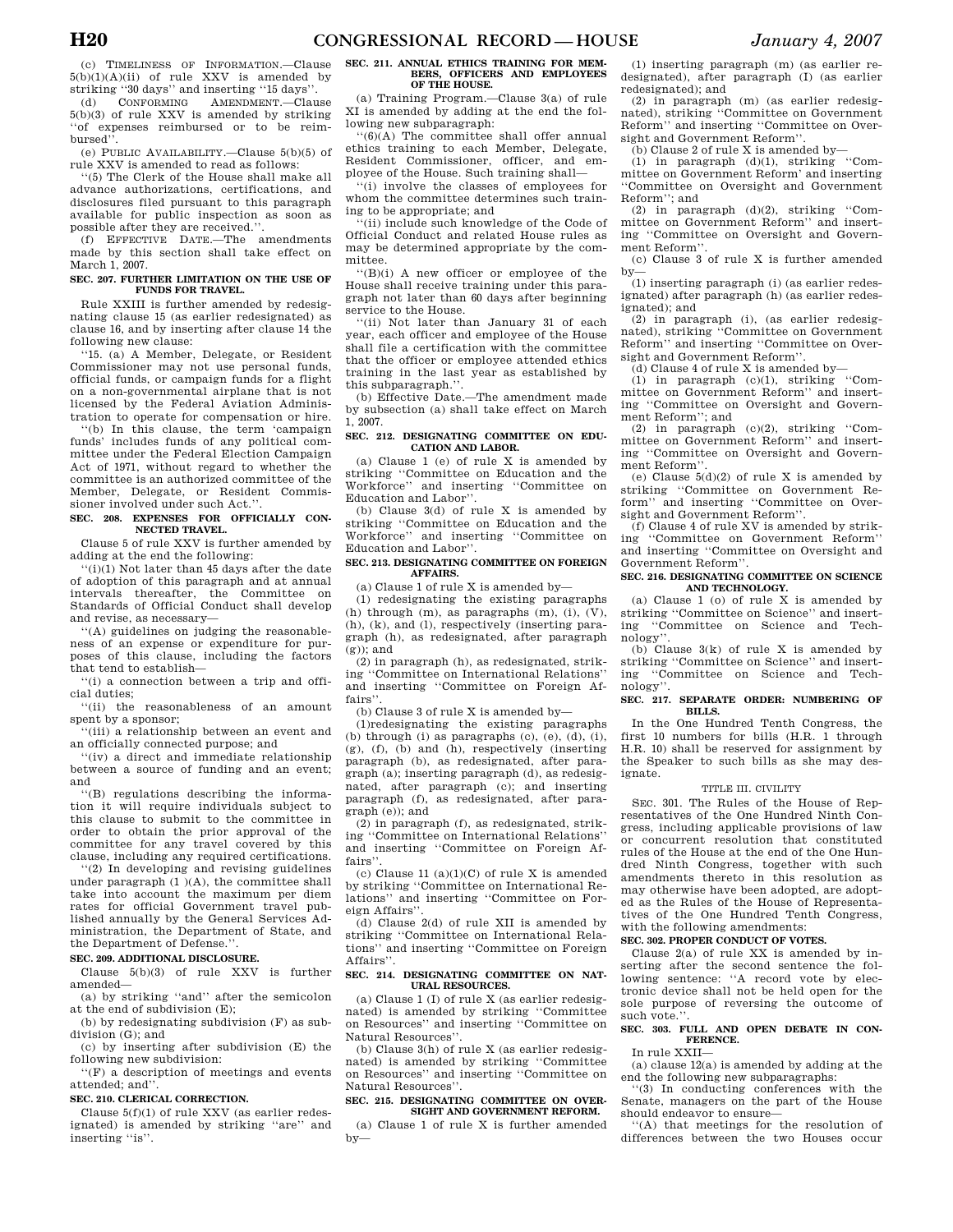only under circumstances in which every manager on the part of the House has notice of the meeting and a reasonable opportunity to attend;

''(B) that all provisions on which the two Houses disagree are considered as open to discussion at any meeting of a conference committee; and

''(C) that papers reflecting a conference agreement are held inviolate to change without renewal of the opportunity of all managers on the part of the House to reconsider their decisions to sign or not to sign the agreement.

''(4) Managers on the part of the House shall be provided a unitary time and place with access to at least one complete copy of the final conference agreement for the purpose of recording their approval (or not) of the final conference agreement by placing their signatures (or not) on the sheets prepared to accompany the conference report and joint explanatory statement of the managers.''.

(b) add the following new clause at the end: ''13. It shall not be in order to consider a conference report the text of which differs in any way, other than clerical, from the text that reflects the action of the conferees on all of the differences between the two Houses, as recorded by their placement of their signatures (or not) on the sheets prepared to accompany the conference report and joint explanatory statement of the managers.''.

#### TITLE IV. FISCAL RESPONSIBILITY

SEC. 401. The Rules of the House of Representatives of the One Hundred Ninth Congress, including applicable provisions of law or concurrent resolution that constituted rules of the House at the end of the One Hundred Ninth Congress, together with such amendments thereto in this resolution as may otherwise have been adopted, are adopted as the Rules of the House of Representatives of the One Hundred Tenth Congress, with the following amendments:

#### **SEC. 402. RECONCILIATION.**

Rule XXI is amended by adding at the end the following new clause:

''7. It shall not be in order to consider a concurrent resolution on the budget, or an amendment thereto, or a conference report thereon that contains reconciliation directives under section 310 of the Congressional Budget Act of 1974 that specify changes in law reducing the surplus or increasing the deficit for either the period comprising the current fiscal year and the five fiscal years beginning with the fiscal year that ends in the following calendar year or the period comprising the current fiscal year and the ten fiscal years beginning with the fiscal year that ends in the following calendar year. In determining whether reconciliation directives specify changes in law reducing the surplus or increasing the deficit, the sum of the directives for each reconciliation bill (under section 310 of the Congressional Budget Act of 1974) envisioned by that measure shall be evaluated.

#### **SEC. 403. APPLYING POINTS OF ORDER UNDER BUDGET ACT TO BILLS AND JOINT RESOLUTIONS CONSIDERED UNDER SPECIAL RULES.**

Rule XXI is amended by adding at the end the following new clause:

''8. With respect to measures considered pursuant to a special order of business, points of order under title III of the Congressional Budget Act of 1974 shall operate without regard to whether the measure concerned has been reported from committee. Such points of order shall operate with respect to (as the case may be)—

'(a) the form of a measure recommended by the reporting committee where the statute uses the term ''as reported'' (in the case of a measure that has been so reported);

''(b) the form of the measure made in order as an original bill or joint resolution for the purpose of amendment; or

''(c) the form of the measure on which the previous question is ordered directly to passage.''.

#### **SEC. 404. CONGRESSIONAL EARMARK REFORM.**

(a) Point of Order against Congressional Earmarks.—Rule XXI is amended by adding at the end the following new clause: ''9. (a) It shall not be in order to consider—

''(1) a bill or joint resolution reported by a committee unless the report includes a list of congressional earmarks, limited tax benefits, and limited tariff benefits in the bill or in the report (and the name of any Member, Delegate, or Resident Commissioner who submitted a request to the committee for each respective item included in such list) or a statement that the proposition contains no congressional earmarks, limited tax benefits, or limited tariff benefits;

 $(2)$  a bill or joint resolution not reported by a committee unless the chairman of each committee of initial referral has caused a list of congressional earmarks, limited tax benefits, and limited tariff benefits in the bill (and the name of any Member, Delegate, or Resident Commissioner who submitted a request to the committee for each respective item included in such list) or a statement that the proposition contains no congressional earmarks, limited tax benefits, or limited tariff benefits to be printed in the Congressional Record prior to its consideration;

''(3) an amendment to a bill or joint resolution to be offered at the outset of its consideration for amendment by a member of a committee of initial referral as designated in a report of the Committee on Rules to accompany a resolution prescribing a special order of business unless the proponent has caused a list of congressional earmarks, limited tax benefits, and limited tariff benefits in the amendment (and the name of any Member, Delegate, or Resident Commissioner who submitted a request to the proponent for each respective item included in such list) or a statement that the proposition contains no congressional earmarks, limited tax benefits, or limited tariff benefits to be printed in the Congressional Record prior to its consideration; or

''(4) a conference report to accompany a bill or joint resolution unless the joint explanatory statement prepared by the managers on the part of the House and the managers on the part of the Senate includes a list of congressional earmarks, limited tax benefits, and limited tariff benefits in the conference report or joint statement (and the name of any Member, Delegate, Resident Commissioner, or Senator who submitted a request to the House or Senate committees of jurisdiction for each respective item included in such list) or a statement that the proposition contains no congressional earmarks, limited tax benefits, or limited tariff benefits.

''(b) It shall not be in order to consider a rule or order that waives the application of paragraph (a). As disposition of a point of order under this paragraph, the Chair shall put the question of consideration with respect to the rule or order that waives the application of paragraph (a). The question of consideration shall be debatable for 10 minutes by the Member initiating the point of order and for 10 minutes by an opponent, but shall otherwise be decided without intervening motion except one that the House adjourn.

''(c) In order to be cognizable by the Chair, a point of order raised under paragraph (a) may be based only on the failure of a report,

submission to the Congressional Record, or joint explanatory statement to include a list required by paragraph (a) or a statement that the proposition contains no congressional earmarks, limited tax benefits, or limited tariff benefits.

 $'(d)$  For the purpose of this clause, the term 'congressional earmark' means a provision or report language included primarily at the request of a Member, Delegate, Resident Commissioner, or Senator providing, authorizing or recommending a specific amount of discretionary budget authority, credit authority, or other spending authority for a contract, loan, loan guarantee, grant, loan authority, or other expenditure with or to an entity, or targeted to a specific State, locality or Congressional district, other than through a statutory or administrative formula-driven or competitive award process.

''(e) For the purpose of this clause, the term 'limited tax benefit' means—

''(1) any revenue-losing provision that—

''(A) provides a Federal tax deduction, credit, exclusion, or preference to 10 or fewer beneficiaries under the Internal Revenue Code of 1986, and

''(B) contains eligibility criteria that are not uniform in application with respect to potential beneficiaries of such provision; or

''(2) any Federal tax provision which provides one beneficiary temporary or permanent transition relief from a change to the Internal Revenue Code of 1986.

''(f) For the purpose of this clause, the term 'limited tariff benefit' means a provision modifying the Harmonized Tariff Schedule of the United States in a manner that benefits 10 or fewer entities.

(b) Related Amendment to Code of Official Conduct.—Rule XXIII is amended—

(a) by redesignating clause 16 (as earlier redesignated) as clause 18; and

(b) by inserting after clause 15 the following new clauses:

''16. A Member, Delegate, or Resident Commissioner may not condition the inclusion of language to provide funding for a congressional earmark, a limited tax benefit, or a limited tariff benefit in any bill or joint resolution (or an accompanying report) or in any conference report on a bill or joint resolution (including an accompanying joint explanatory statement of managers) on any vote cast by another Member, Delegate, or Resident Commissioner. For purposes of this clause and clause 17, the terms 'congressional earmark,' 'limited tax benefit,' and 'limited tariff benefit' shall have the meanings given them in clause 9 of rule XXI.

''17. (a) A Member, Delegate, or Resident Commissioner who requests a congressional earmark, a limited tax benefit, or a limited tariff benefit in any bill or joint resolution (or an accompanying report) or in any conference report on a bill or joint resolution (or an accompanying joint statement of managers) shall provide a written statement to the chairman and ranking minority member of the committee of jurisdiction, including—

 $\tilde{f}'(1)$  the name of the Member, Delegate, or Resident Commissioner;

''(2) in the case of a congressional earmark, the name and address of the intended recipient or, if there is no specifically intended recipient, the intended location of the activity;

''(3) in the case of a limited tax or tariff benefit, identification of the individual or entities reasonably anticipated to benefit, to the extent known to the Member, Delegate, or Resident Commissioner;

''(4) the purpose of such congressional earmark or limited tax or tariff benefit; and

''(5) a certification that the Member, Delegate, or Resident Commissioner or spouse has no financial interest in such congressional earmark or limited tax or tariff benefit.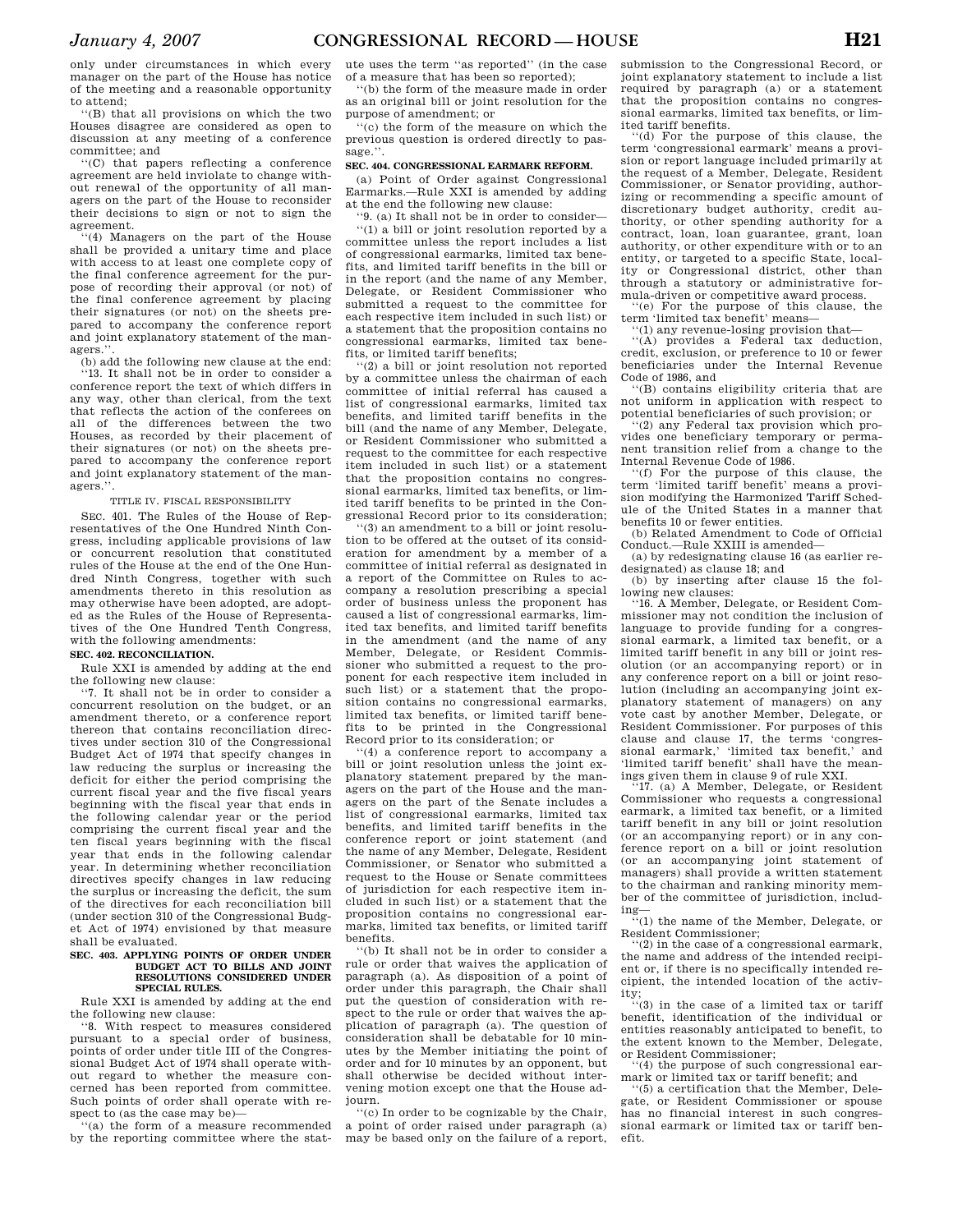''(b) Each committee shall maintain the information transmitted under paragraph (a), and the written disclosures for any congressional earmarks, limited tax benefits, or limited tariff benefits included in any measure reported by the committee or conference report filed by the chairman of the committee or any subcommittee thereof shall be open for public inspection.''.

#### **SEC. 405. PAY-AS-YOU-GO POINT OF ORDER.**

Rule XXI is amended by adding at the end the following new clause:

''10. It shall not be in order to consider any bill, joint resolution, amendment, or conference report if the provisions of such measure affecting direct spending and revenues have the net effect of increasing the deficit or reducing the surplus for either the period comprising the current fiscal year and the five fiscal years beginning with the fiscal year that ends in the following calendar year or the period comprising the current fiscal year and the ten fiscal years beginning with the fiscal year that ends in the following calendar year. The effect of such measure on the deficit or surplus shall be determined on the basis of estimates made by the Committee on the Budget relative to—

(a) the most recent baseline estimates supplied by the Congressional Budget Office consistent with section 257 of the Balanced Budget and Emergency Deficit Control Act of 1985 used in considering a concurrent resolution on the budget; or

(b) after the beginning of a new calendar year and before consideration of a concurrent resolution on the budget, the most recent baseline estimates supplied by the Congressional Budget Office consistent with section 257 of the Balanced Budget and Emergency Deficit Control Act of 1985.''.

#### TITLE V. MISCELLANEOUS

SEC. 501. The Rules of the House of Representatives of the One Hundred Ninth Congress, including applicable provisions of law or concurrent resolution that constituted rules of the House at the end of the One Hundred Ninth Congress, together with such amendments thereto in this resolution as may otherwise have been adopted, are adopted as the Rules of the House of Representatives of the One Hundred Tenth Congress, with the following amendments:

#### **SEC. 502. DEPOSITION AUTHORITY.**

Clause 4(c) of rule X is amended by adding at the end the following new subparagraph:

''(3)(A) The Committee on Oversight and Government Reform may adopt a rule authorizing and regulating the taking of depositions by a member or counsel of the committee, including pursuant to subpoena under clause 2(m) of rule XI (which hereby is made applicable for such purpose).

''(B) A rule adopted by the committee pursuant to this subparagraph—

''(i) may provide that a deponent be directed to subscribe an oath or affirmation before a person authorized by law to administer the same; and

(ii) shall ensure that the minority members and staff of the committee are accorded equitable treatment with respect to notice of and a reasonable opportunity to participate in any proceeding conducted thereunder.

''(C) Information secured pursuant to the authority described in subdivision (A) shall retain the character of discovery until offered for admission in evidence before the committee, at which time any proper objection shall be timely."

#### **SEC. 503. RECORD VOTES IN THE COMMITTEE ON RULES.**

The second sentence of clause 3(b) of rule XIII is amended by inserting ''a report by the Committee on Rules on a rule, joint rule, or the order of business or to" after "to" **SEC. 504. CHANGES TO REFLECT INTELLIGENCE** 

**COMMUNITY REFORM.** 

Clause 11 of rule X is amended by—

(a) in paragraph  $(b)(1)(A)$ , striking "Director of Central Intelligence'' and inserting ''Director of National Intelligence'';

(b) in paragraph  $(b)(1)(A)$ , striking "Foreign'

 $(c)$  in paragraph  $(b)(1)(D)(i)$ , striking "Director of Central Intelligence'' and inserting ''Director of National Intelligence'';

(d) in paragraph  $(b)(1)(D)(i)$ , striking "Foreign'

(e) in paragraph (c)(2), inserting ''the Director of National Intelligence,'' before ''the Director of the Central Intelligence Agency'';

 $(f)$  in paragraph  $(e)(2)$ , striking "Central" and inserting ''National''; and

(g) in paragraph (i), striking subparagraphs (1) through (6) and inserting in lieu thereof the following:

''(1) The activities of the Director of National Intelligence and the Office of the Director of National Intelligence.

''(2) The activities of the Central Intelligence Agency.

''(3) The activities of the Defense Intelligence Agency.

''(4) The activities of the National Security Agency.

''(5) The intelligence and intelligence-related activities of other agencies and subdivisions of the Department of Defense.

''(6) The intelligence and intelligence-related activities of the Department of State. ''(7) The intelligence and intelligence-re-

lated activities of the Federal Bureau of Investigation.

''(8) The intelligence and intelligence-related activities of all other departments and agencies of the executive branch.''.

#### **SEC. 505. TECHNICAL AND CONFORMING CHANGES.**

(a) Clause 12(b) of rule I is amended to read as follows:

''(b)(1) To suspend the business of the House when notified of an imminent threat to its safety, the Speaker may declare an emergency recess subject to the call of the Chair.''

''(2) To suspend the business of the Committee of the Whole House on the state of the Union when notified of an imminent threat to its safety, the Chairman of the Committee of the Whole may declare an emergency recess subject to the call of the Chair.''.

(b) Clause 6(b) of rule XIII is amended to read as follows:

''(b) Pending the consideration of a report by the Committee on Rules on a rule, joint rule, or the order of business, the Speaker may entertain one motion that the House adjourn but may not entertain any other dilatory motion until the report shall have been disposed of.''.

(c) Clause 1(b) of rule XV is amended to read as follows:

''(b) Pending a motion that the House suspend the rules, the Speaker may entertain one motion that the House adjourn but may not entertain any other motion until the vote is taken on the suspension.''.

(d) In clause 2(e) of rule XV, subparagraph (1) is amended to read as follows:

''(1) If a motion prevails to discharge the Committee on Rules from consideration of a resolution, the House shall immediately consider the resolution, pending which the Speaker may entertain one motion that the House adjourn but may not entertain any other dilatory motion until the resolution has been disposed of. If the resolution is adopted, the House shall immediately proceed to its execution.''.

#### **SEC. 506. SPECIAL ORDER OF BUSINESS: 9/11 SE-LECT PANEL.**

Upon the adoption of this resolution it shall be in order without intervention of any

point of order to consider in the House a resolution to enhance intelligence oversight authority. The resolution shall be considered as read. The previous question shall be considered as ordered on the resolution to final adoption without intervening motion except: (1) one hour of debate equally divided and controlled by the Majority Leader and the Minority Leader or their designees; and (2) one motion to recommit which may not contain instructions.

#### **SEC. 507. SPECIAL ORDER OF BUSINESS: 9/11 REC-OMMENDATIONS.**

(a) Upon the adoption of this resolution it shall be in order to consider in the House the bill (H.R. 1) to provide for the implementation of the recommendations of the National Commission on Terrorist Attacks Upon the United States. All points of order against the bill and against its consideration are waived. The bill shall be considered as read. The previous question shall be considered as ordered on the bill to final passage without intervening motion except: (1) three hours of debate equally divided and controlled by the Majority Leader and the Minority Leader or their designees; and (2) one motion to recommit.

(b) During consideration of H.R. 1 pursuant to this resolution, notwithstanding the operation of the previous question, the Chair may postpone further consideration of the bill to a time designated by the Speaker. **SEC. 508. SPECIAL ORDER OF BUSINESS: MIN-**

### **IMUM WAGE.**

(a) Upon the adoption of this resolution it shall be in order to consider in the House the bill (H.R. 2) to amend the Fair Labor Standards Act of 1938 to provide for an increase in the Federal minimum wage. All points of order against the bill and against its consideration are waived. The bill shall be considered as read. The previous question shall be considered as ordered on the bill to final passage without intervening motion except:  $(1)$ three hours of debate equally divided and controlled by the Majority Leader and the Minority Leader or their designees; and (2) one motion to recommit.

(b) During consideration of H.R. 2 pursuant to this resolution, notwithstanding the operation of the previous question, the Chair may postpone further consideration of the bill to a time designated by the Speaker.

#### **SEC. 509. SPECIAL ORDER OF BUSINESS: STEM CELL.**

(a) Upon the adoption of this resolution it shall be in order to consider in the House the bill (H.R. 3) to amend the Public Health Service Act to provide for human embryonic stem cell research. All points of order against the bill and against its consideration are waived. The bill shall be considered as read. The previous question shall be considered as ordered on the bill to final passage without intervening motion except: (1) three hours of debate equally divided and controlled by the Majority Leader and the Minority Leader or their designees; and (2) one motion to recommit.

(b) During consideration of H.R. 3 pursuant to this resolution, notwithstanding the operation of the previous question, the Chair may postpone further consideration of the bill to a time designated by the Speaker.

#### **SEC. 510. SPECIAL ORDER OF BUSINESS: PRE-SCRIPTION DRUGS.**

(a) Upon the adoption of this resolution it shall be in order to consider in the House the bill (H.R. 4) to amend part D of title XVIII of the Social Security Act to require the Secretary of Health and Human Services to negotiate lower covered part D drug prices on behalf of Medicare beneficiaries. All points of order against the bill and against its consideration are waived. The bill shall be considered as read. The previous question shall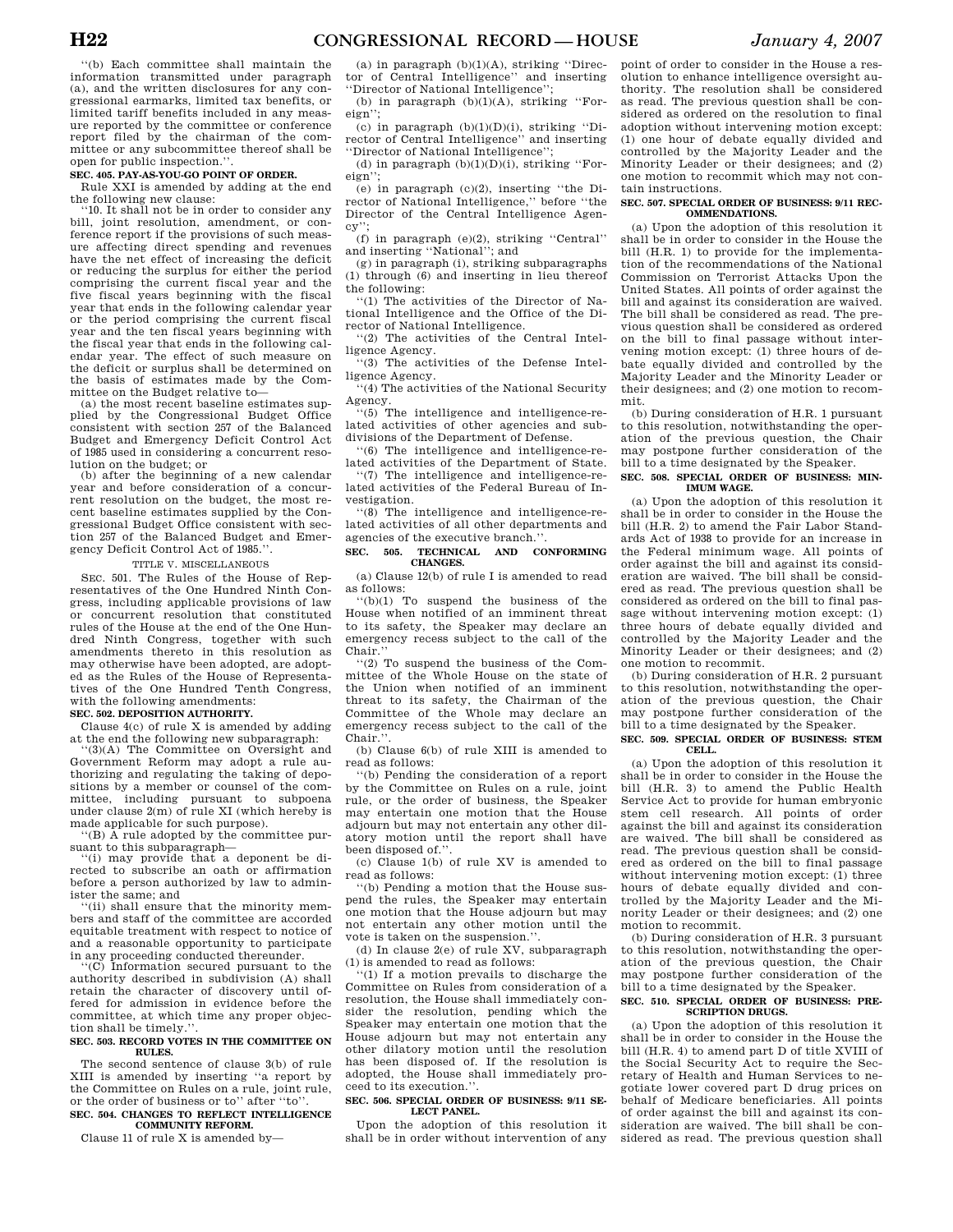be considered as ordered on the bill to final passage without intervening motion except: (1) three hours of debate equally divided and controlled by the Majority Leader and the Minority Leader or their designees; and (2) one motion to recommit.

(b) During consideration of H.R. 4 pursuant to this resolution, notwithstanding the operation of the previous question, the Chair may postpone further consideration of the bill to a time designated by the Speaker. **SEC. 511. SEPARATE ORDERS.** 

(a) BUDGET MATTERS.—(1) During the One Hundred Tenth Congress, references in section 306 of the Congressional Budget Act of 1974 to a resolution shall be construed in the House of Representatives as references to a joint resolution.

(2) During the One Hundred Tenth Congress, in the case of a reported bill or joint resolution considered pursuant to a special order of business, a point of order under section 303 of the Congressional Budget Act of 1974 shall be determined on the basis of the text made in order as an original bill or joint resolution for the purpose of amendment or to the text on which the previous question is ordered directly to passage, as the case may be.

(3) During the One Hundred Tenth Congress, a provision in a bill or joint resolution, or in an amendment thereto or a conference report thereon, that establishes prospectively for a Federal office or position a specified or minimum level of compensation to be funded by annual discretionary appropriations shall not be considered as providing new entitlement authority under section 401 of the Congressional Budget Act of 1974.

(4)(A) During the One Hundred Tenth Congress, pending the adoption of a concurrent resolution on the budget for fiscal year 2008, the provisions of House Concurrent Resolution 376 of the One Hundred Ninth Congress, as adopted by the House, shall have force and effect in the House as though the One Hundred Tenth Congress has adopted such a concurrent resolution.

(B) The chairman of the Committee on the Budget (when elected) shall submit for printing in the Congressional Record—

(i) the allocations contemplated by section 302(a) of the Congressional Budget Act of 1974 to accompany the concurrent resolution described in subparagraph (A), which shall be considered to be such allocations under a concurrent resolution on the budget; and

(ii) ''Accounts Identified for Advance Appropriations,'' which shall be considered to be the programs, projects, activities, or accounts referred to in section 401(b) of House Concurrent Resolution 376 of the One Hundred Ninth Congress, as adopted by the House.

(5)(A) During the One Hundred Tenth Congress, except as provided in subsection (C), a motion that the Committee of the Whole rise and report a bill to the House shall not be in order if the bill, as amended, exceeds an applicable allocation of new budget authority under section 302(b) of the Congressional Budget Act of 1974, as estimated by the Committee on the Budget.

(B) If a point of order under subsection (A) is sustained, the Chair shall put the question: ''Shall the Committee of the Whole rise and report the bill to the House with such amendments as may have been adopted notwithstanding that the bill exceeds its allocation of new budget authority under section 302(b) of the Congressional Budget Act of 1974?''. Such question shall be debatable for 10 minutes equally divided and controlled by a proponent of the question and an opponent but shall be decided without intervening motion.

(C) Subsection (A) shall not apply—

(i) to a motion offered under clause 2(d) of rule XXI; or

(ii) after disposition of a question under subsection (B) on a given bill.

(D) If a question under subsection (B) is decided in the negative, no further amendment shall be in order except—

(i) one proper amendment, which shall be debatable for 10 minutes equally divided and controlled by the proponent and an opponent, shall not be subject to amendment, and shall not be subject to a demand for division of the question in the House or in the Committee of the Whole; and

(ii) pro forma amendments, if offered by the chairman or ranking minority member of the Committee on Appropriations or their designees, for the purpose of debate.

(b) CERTAIN SUBCOMMITTEES.—Notwithstanding clause 5(d) of rule X, during the One Hundred Tenth Congress—

(1) the Committee on Armed Services may have not more than seven subcommittees;

(2) the Committee on Foreign Affairs may have not more than seven subcommittees: and

(3) the Committee on Transportation and Infrastructure may have not more than six subcommittees.

(c) EXERCISE FACILITIES FOR FORMER MEM-BERS.—During the One Hundred Tenth Congress—

(1) The House of Representatives may not provide access to any exercise facility which is made available exclusively to Members and former Members, officers and former officers of the House of Representatives, and their spouses to any former Member, former officer, or spouse who is a lobbyist registered under the Lobbying Disclosure Act of 1995 or any successor statute or agent of a foreign principal as defined in clause 5 of rule XXV. For purposes of this section, the term ''Member of the House of Representatives'' includes a Delegate or Resident Commissioner to the Congress.

(2) The Committee on House Administration shall promulgate regulations to carry out this subsection.

The SPEAKER pro tempore. Pursuant to House Resolution 5, the question shall be divided among each of the five titles of House Resolution 6. The previous question is ordered on each portion of the divided question, except as specified in sections 2 through 4 of House Resolution 5.

The portion of the divided question comprising title I is now debatable for 30 minutes.

The gentleman from Maryland (Mr. HOYER) and the gentleman from Ohio (Mr. BOEHNER) each will control 15 minutes.

The Chair recognizes the gentleman from Maryland.

Mr. HOYER. Mr. Speaker, I yield myself such time as I may consume.

First, Mr. Speaker, let me say, this is truly a proud and historic moment for this institution, the people's House in our Nation. Today, for the first time in our history, the Members of this great body have elected a woman, the gentlewoman from California (Ms. PELOSI), to serve as our Speaker. I want to offer my heartfelt congratulations to Speaker PELOSI, as well as her husband Paul, and her children and all of her family.

Last November 7, the American people delivered a resounding message that was heard in every corner of this

Nation. They want change and a new direction in our Nation. Today, as we open this new 110th Congress, with hope and great optimism, we will take the first steps in offering the voters precisely that by changing the way business is done in Washington.

As we open this new chapter in American history, we will seek to elevate results over rhetoric and put progress before partisanship as we affirm our commitment to transparency, accountability, and civility.

Mr. Speaker, this rules package includes sweeping ethics reforms that begin to address some of the most egregious transgressions of the recent past. Among other things, we will ban gifts, including meals and tickets, from lobbyists and the organizations that employ them. We will ban lobbyists and the organizations that employ them from financing travel for Members or their staffs, except for one-day travel to visit a site, attend a forum, participate in a panel, or give a speech, all obviously in the pursuance of the Members' duties. We will require Members and staff to obtain preapproval from the Ethics Committee for permitted travel; and, Mr. Speaker, we will end the K Street Project, a practice that brought shame on this House when some Members promised access in return for patronage hiring.

Now let me say, very frankly, as importantly as these rules changes are, they alone will not ensure the integrity of this institution. Rather, the Members of this House will ensure the integrity of this institution when we conduct ourselves with integrity and hold accountable those who fail to abide by these rules and the highest ethical standards.

#### $\Box$  1715

Thus during the next 2 years, we have an obligation, each and every one of us, to ensure that the Ethics Committee does the job that it was constituted to perform. The implementation of rules, while vital, must be followed by effective, real enforcement.

Through this rules package, Mr. Speaker, we also signal our sincere intent to foster an environment in which civility, consensus, and compromise are nurtured. The American people are tired of partisanship. They are rightfully demanding progress on the critical priorities that face our Nation. Surely we will disagree on many issues, but that does not require us to be disagreeable, and we surely can disagree without impugning or questioning the motives, the character of our colleagues.

In addition, Mr. Speaker, this rules package restores fiscal discipline by reinstating the budget rules that helped us produce record budget surpluses in the 1990s and which previously were supported on a bipartisan basis.

Mr. Speaker, we simply cannot continue on our current fiscal course. In the last 72 months, our Nation has turned a projected 10-year budget surplus of \$5.6 trillion into a deficit of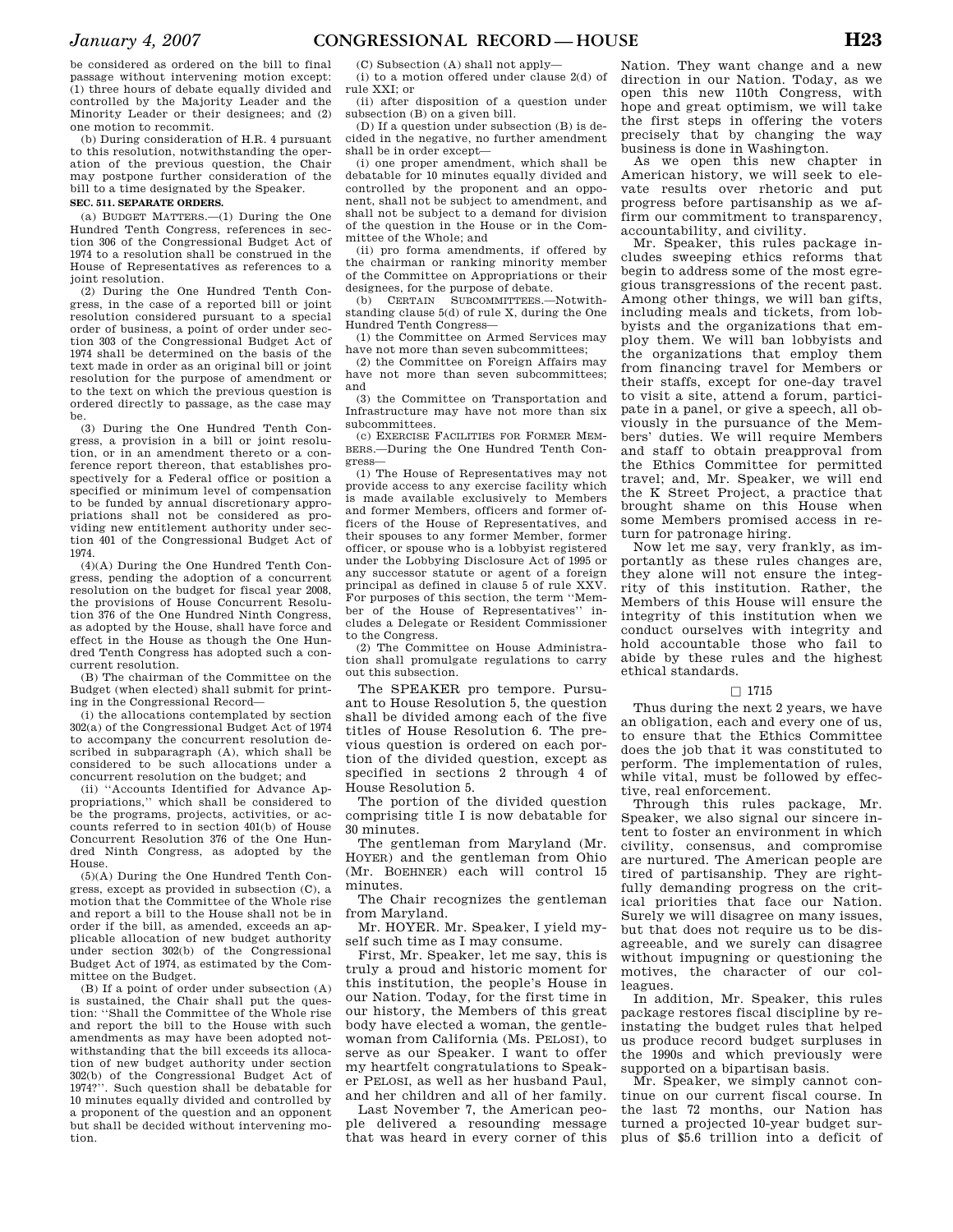more than \$3 trillion. It is, in my opinion, Mr. Speaker, immoral of this generation of Americans to force our children and grandchildren to pay our bills. Our current course threatens our economic as well as our national security. Pay-as-you-go budget rules will help us restore the fiscal discipline that the American people demand. These measures represent the foundation of our mission and the basis for the good work we will do together as one body with the best interests of those we serve at heart.

Mr. Speaker, we have a profound responsibility to fulfill and make hard choices. However, we also share an extraordinary opportunity that is distinctive in the American experience, to heal a deeply divided Nation, to conquer national doubt and restore public confidence in the United States Congress. I look forward, Mr. Speaker, to working with each and every one in this body in our pursuit of that progress.

In conclusion, let me leave you with the words of our 35th President, John Kennedy, who said this: ''Let us not seek the Republican answer or the Democratic answer, but the right answer. Let us not seek to fix the blame for the past. Let us accept our own responsibility for the future.''

Mr. Speaker, let us now embrace our responsibility and fulfill the trust that the American people have placed in us to lead, to govern effectively, and to make the greatest Nation on Earth even greater. I urge my colleagues to support this resolution.

Mr. Speaker, at this time I would ask unanimous consent that the remaining time allocated to me be controlled by Mr. HASTINGS of Florida, a member of the Rules Committee.

The SPEAKER pro tempore (Mr. SCOTT of Virginia). Is there objection to the request of the gentleman from Maryland?

There was no objection.

The SPEAKER pro tempore. The Chair recognizes the gentleman from California (Mr. DREIER) as the designee of the minority leader.

Mr. DREIER. Mr. Speaker, I yield myself such time as I may consume.

I would like to begin by extending my compliments to my very good friend from Maryland, the distinguished majority leader, Mr. HOYER. In fact, Mr. HOYER just quoted John F. Kennedy and I believe that he was right on target in focusing on that brilliant quote of President Kennedy's where he said that we should not seek the Republican answer, we should not seek the Democratic answer, we should seek the right answer. I was struck with that, Mr. Speaker, and I believe that we should join in strong support of this resolution, of support of this title; and I am going to urge my colleagues to join in voting in support of this title which uses the rules base of the 109th Congress as the basis for which these proposed changes are being offered.

But I think it is very important for us to note that if we are going to, in

fact, seek the right answer as opposed to the Republican answer or the Democratic answer, we need to do that by vigorously pursuing the deliberative process about which we all speak. And I know that during the past several years, my very distinguished colleagues on the other side of the aisle raised concerns about a lack of deliberation that existed in this House and the fact that more amendments could have been made in order. I will acknowledge that we could have made more amendments in order. That was clearly an option there. But as my friend, having served in the majority, knows very well, there are challenges that need to be addressed when you are in the majority, challenges of managing this institution. I see him sitting there very comfortably and I am glad that he is comfortable at this point, but I know full well that he, Mr. Speaker, is going to face many management challenges in the days and weeks and months ahead.

But during the past couple of years, what we have heard is a commitment to minority rights made by those who were formerly in the majority, who were in the minority at that time and are now back in the majority. And so I would argue that the words of President Kennedy can best be implemented if we in fact do increase the level of deliberation, and that is why as we look at the proposed changes that we are going to be considering, I have to say that when it comes to the actual management, I am concerned. I am concerned about the prospect of, for the first time in the history of this institution, taking prospectively five closed rules and placing that in the openingday rules package.

Similarly, Mr. Speaker, I am concerned about the prospect of taking this issue of transparency, accountability, and disclosure about which we on both sides of the aisle regularly talk because we are here to represent all of the American people, the notion of now saying again for the first time in the history of this great institution that we are going to create an opportunity whereby we will not have accountability and transparency in our very important deliberations that will take place in the Rules Committee.

And so again I would say in response to the brilliant words of President John F. Kennedy, as outlined by our distinguished majority leader, Mr. HOYER, that we do seek the right answer; and I believe that the best way to seek the right answer is through enhanced deliberation, and we have a chance to do that.

Now, I will when it comes to this vote urge my colleagues to vote in favor of title I. Title I, as you know, Mr. Speaker, simply provides a chance to use the opening rules package of the 109th Congress, and I think that that is a correct thing for us to do; and I hope the Democrats and Republicans alike, and the majority leader has just called for support of title I and I will urge the

colleagues on our side of the aisle to join so that again we will be coming together and I think having the right answer on that.

With that, Mr. Speaker, I reserve the balance of my time.

The SPEAKER pro tempore. The gentleman from Florida has 91⁄2 minutes remaining.

Mr. HASTINGS of Florida. Mr. Speaker, I thank the majority leader for yielding me time.

Mr. Speaker, House rules allowing for cosponsors have yet to be adopted. Therefore, I would submit this list of cosponsors for House Resolution 6 for the RECORD.

Pursuant to clause 7 of Rule XII of the Rules of the House of Representatives, the following sponsors are hereby added to H. Res. 6.

Louise Slaughter, David Obey, John Spratt, Zach Space, Chris Carney, Baron Hill, Heath Shuler, Steny Hoyer, James Clyburn, Rahm Emanuel, John Larson, Xavier Becerra, Chris Van Hollen, Rosa DeLauro, George Miller, Jim McGovern, Alcee Hastings, Doris Matsui, Kathy Castor, Betty Sutton, Peter Welch.

Gary Ackerman, Tom Allen, Jason Altmire, Rob Andrews, Michael Arcuri, Joe Baca, Brian Baird, Tammy Baldwin, Melissa Bean, Shelley Berkley, Howard Berman, Marion Berry, Tim Bishop, Earl Blumenauer, Madeleine Bordallo, Leonard Boswell, Nancy Boyda, Robert Brady, Bruce Braley.

G.K. Butterfield, Lois Capps, Mike Capuano, Dennis Cardoza, Russ Carnahan, Ben Chandler, Donna Christensen, Yvette Clarke, Emanuel Cleaver, Steve Cohen, John Conyers, Jim Cooper, Joe Courtney, Joe Crowley, Henry Cuellar, Elijah Cummings, Susan Davis, Danny Davis, Artur Davis, Lincoln Davis.<br>Peter DeFazio,

Diana DeGette, Bill Delahunt, Norm Dicks, John Dingell, Lloyd Doggett, Joe Donnelly, Mike Doyle, Keith Ellison, Brad Ellsworth, Anna Eshoo, Bob Etheridge, Eni Faleomavaega, Sam Farr, Chaka Fattah, Bob Filner, Barney Frank, Gabby Giffords, Kirsten Gillibrand, Bart Gordon.

Al Green, Gene Green, Raul Grijalva, John Hall, Phil Hare, Jane Harman, Stephanie Herseth, Brian Higgins, Maurice Hinchey, Mazie Hirono, Paul Hodes, Tim Holden, Michael Honda, Darlene Hooley, Jay Inslee, Steve Israel, Jesse Jackson, Sheila Jackson-Lee, Eddie Bernice Johnson, Hank Johnson.

Steve Kagen, Marcy Kaptur, Patrick Kennedy, Dale Kildee, Ron Kind, Ron Klein, Dennis Kucinich, Nick Lampson, Jim Langevin, Tom Lantos, Richard Larsen, Barbara Lee, Sander Levin, John Lewis, Dan Lipinski, Dave Loebsack, Zoe Lofgren, Stephen Lynch, Tim Mahoney, Carolyn Maloney.

Ed Markey, Carolyn McCarthy, Betty McCollum, Jim McDermott, Mike McIntyre, Jerry McNerney, Mike McNulty, Martin Meehan, Kendrick Meek, Michael Michaud, Juanita Millender-McDonald, Harry Mitchell, Dennis Moore, Jim Moran, Chris Murphy, Patrick Murphy, Jerry Nadler, Grace Napolitano, Eleanor Holmes Norton, James Oberstar.

John Olver, Frank Pallone, Bill Pascrell, Ed Pastor, Donald Payne, Ed Perlmutter, Collin Peterson, Earl Pomeroy, David Price, Nick Rahall, Charlie Rangel, Silvestre Reyes, Ciro Rodriguez, Mike Ross, Steve Rothman, Lucille Roybal-Allard, Dutch Ruppersberger, Bobby Rush, Tim Ryan, John Salazar.

Sánchez, John Sarbanes, Jan<br>ky, Adam Schiff, Allyson Schakowsky, Adam Schiff,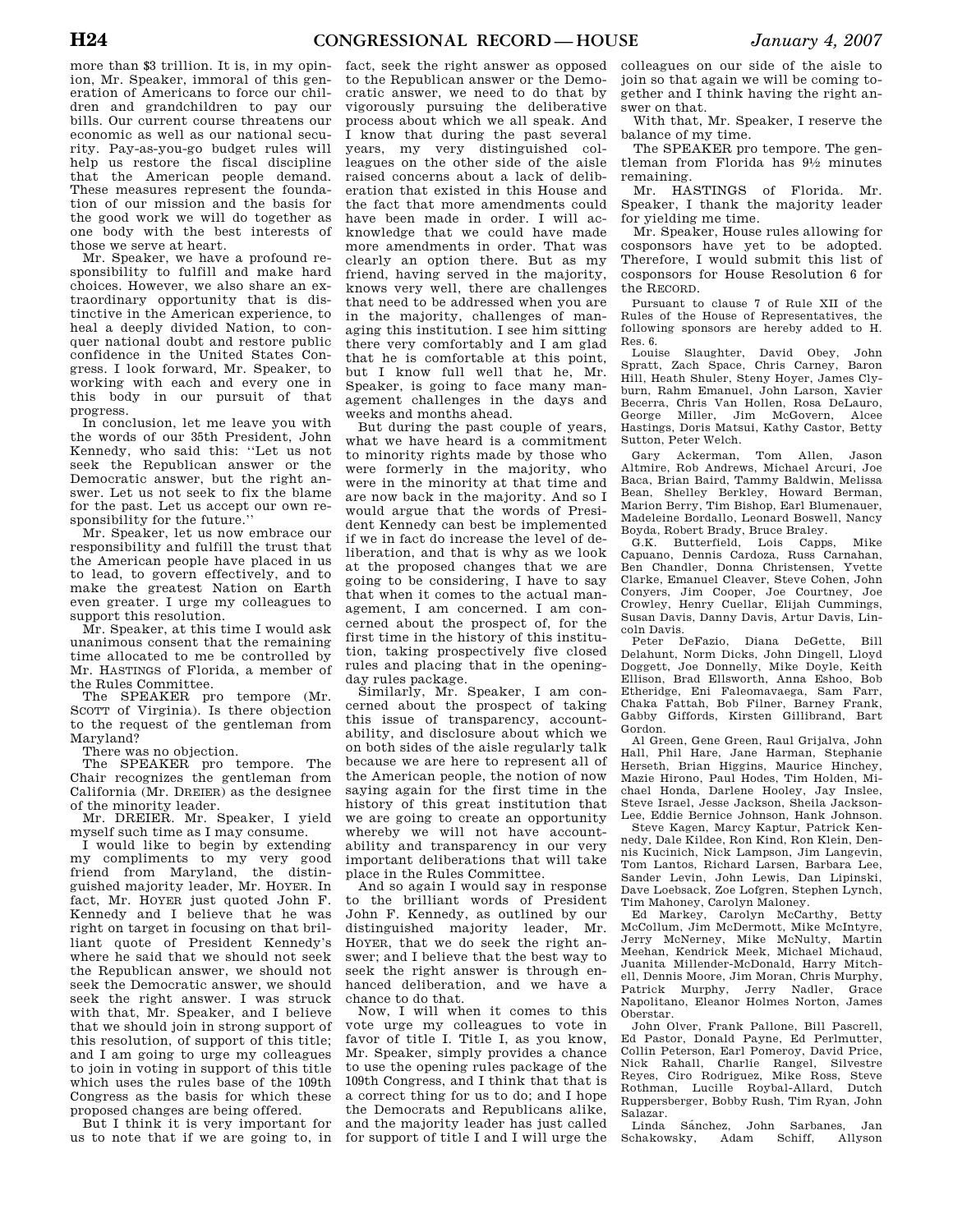Schwartz, David Scott, Jose´ Serrano, Joe Sestak, Carol Shea-Porter, Brad Sherman, Albio Sires, Ike Skelton, Adam Smith, Vic Snyder, Hilda Solis, Pete Stark, Ellen Tauscher, Bennie Thompson, Mike Thompson, John Tierney.

Stephanie Tubbs Jones, Mark Udall, Tom Udall, Nydia Velázquez, Tim Walz, Debbie Wasserman Shultz, Maxine Waters, Diane Watson, Henry Waxman, Anthony Weiner, Robert Wexler, Charlie Wilson, Lynn Woolsey, David Wu, Al Wynn, John Yarmuth, Rush Holt, Bobby Scott.

Mr. Speaker, I yield myself such time as I may consume.

I enjoyed listening to my colleague and good friend, and he is my good friend, former chairman of the Rules Committee, speak about closed rules. Since he is the master of closed rules, I know he knows of what he speaks.

Title I of our rules package is, or at least should be, the least controversial part, as the ranking member has said, of what we are going to discuss over the next few hours. Title I is very simply the rules of the 109th Congress. We are taking the Republican rules from the last Congress and using this as our base. The changes we will make to improve on the previous Congress's rules will come later and will be discussed by the members of the Rules Committee. This section of the House rules package makes it clearer that the former chairperson of the Rules Committee, my friend from California, was being just a bit disingenuous when he said the other day that, and I quote him, we have not received even a draft, unquote, of the Democrats' rules. Of course he had, Mr. Speaker. They were the rules of the House that he helped draft as Chair of the Rules Committee 2 years ago. All we have done is taken the old House rules and improved them to make the House a more ethical, more democratic, more open institution.

Mr. DREIER. Mr. Speaker, will the gentleman yield?

Mr. HASTINGS of Florida. Of course I will yield to my friend.

Mr. DREIER. I thank my friend for yielding. I really am very hesitant to interrupt the brilliance of my good friend from Fort Lauderdale.

Mr. HASTINGS of Florida. Now that you have.

Mr. DREIER. Now that I have interrupted it, I just couldn't hesitate to interrupt when I heard that I somehow had a draft by virtue of knowing what the rules package that was put into place for the operation of the 109th Congress was? That was all we had. We had nothing whatsoever beyond the rules of the House and that is it.

I thank my friend for yielding.

Mr. HASTINGS of Florida. Well, you helped make those rules, my good friend. Perhaps you didn't utilize the fact that you did as a draft. But in either event, I take it that I have made my point and you have made yours.

Frankly, Mr. Speaker, many of the changes to House rules that our Republican colleagues did make in 1995 and subsequently, in my opinion, were good

ones and some of them we have kept. Proxy voting in committees was eliminated. That was an excellent reform. We have kept it. It is in our rules package. You gave the Speaker emergency power to recess the House and convene in another place in case of a terrorist incident. That was a good reform, and it is in the package that we have offered. You prohibited public works projects being named for serving Members of Congress. That always kind of bothered me, and I am glad that you got rid of it, and it was a good reform and it is in our package.

So, Mr. Speaker, title I, I think, is pretty straightforward. I think we should all be able to agree on it, and the distinguished ranking member of the Rules Committee has indicated he agrees. They are the Republican rules of last Congress that today's majority agrees with, draft or no draft. We will get to the changes later. But title I are the rules that today's minority wrote 2 years ago.

Mr. Speaker, I reserve the balance of my time.

Mr. DREIER. Mr. Speaker, before I yield to my good friend from Pasco, I would simply like to ask unanimous consent to enter into the RECORD at this point a copy of the draft that we received that is dated January 2, 2007. The time stamp on that is 5:45 p.m. I was informed that we had it last night at 6:10 p.m., and it had already been circulated to those in the press gallery by that point.

I would be happy to yield to my friend.

Mr. HASTINGS of Florida. I am glad my friend yields. You do agree that the rules that you wrote are the rules that are being adopted in this section that we are talking about?

Mr. DREIER. The section that we are talking about right now is simply implementation——

Mr. HASTINGS of Florida. Can I get a yes or no?

Mr. DREIER. It is simply implementation of the rules that have existed for the 109th Congress. I clearly was talking about the rules for the 110th Congress. In fact, if the gentleman was here when I had an exchange with the distinguished new Chair of the Rules Committee when she tried to argue that we somehow were debating the rules for the 109th Congress, the Chair confirmed the fact that we are in fact considering in toto the package for the 110th Congress using as base text the 109th.

What I have here and if I am able to gain unanimous consent for this, Mr. Speaker, to include in the RECORD, is the draft which uses the 109th base text and has the proposed changes, the different titles for the proposed changes for the rules of the 110th Congress.

I would ask unanimous consent to include this draft with the date and the time on it showing that it did not fall within the 24-hour notification period of time that my friends have consistently insisted on.

Mr. HASTINGS of Florida. I object, and I reserve the right to object.

Mr. DREIER. The gentleman objects to my including the draft?

Mr. HASTINGS of Florida. I reserve the right to object.

The SPEAKER pro tempore. The gentleman reserves the right to object and is recognized under his reservation.

#### $\Box$  1730

Mr. HASTINGS of Florida. I just wish to share with Mr. DREIER in the spirit of bipartisanship that mincing words with reference to whether or not you knew that this portion of the draft of the 109th rules are those of the 110th actually don't even get to the level of substance that we ought be dealing with, with something as important as the rules.

You know the rules. I agree with you that that draft that you are talking about came from the 109th; but all I am suggesting to you is that you are not surprised by anything in title I, because you participated in writing it and, therefore, I think that the record should reflect that, notwithstanding the fact.

Now, I assure you, having served on the Rules Committee with you with distinction and respecting you greatly, that you can reasonably expect that you are not only going to have 24 hours notice, you are going to have a lot of notice regarding a lot of measures that we were never accorded. And, toward that end, in the spirit of bipartisanship, I will not object to your offer.

Mr. DREIER. Mr. Speaker, will the gentleman yield?

Mr. HASTINGS of Florida. I yield to the gentleman from California.

Mr. DREIER. Mr. Speaker, the simple point that I am trying to make is that we all know what the rules for the 109th Congress were. We have lived under those rules for the last 2 years. Yes, I was proud to have crafted those, working with my colleagues on this side of the aisle, and we passed those at the beginning of the Congress and we are going to have a chance in just a few minutes to vote on those again.

The point is, it is not the rules of the 109th Congress that we didn't have a draft of. We did not have a draft until January 3 at 5:45 p.m., which clearly did not comply with that 24-hour requirement that has been put forward. And that is the only point that I am trying to make.

Mr. HASTINGS of Florida. Reclaiming my time, I think the gentleman has made his point.

Mr. Speaker, I withdraw my reservation of objection.

The SPEAKER pro tempore (Mr. FRANK of Massachusetts). Is there objection to the request of the gentleman from California?

There was no objection.

January 3, 2007—4:45 p.m. H. RES. 6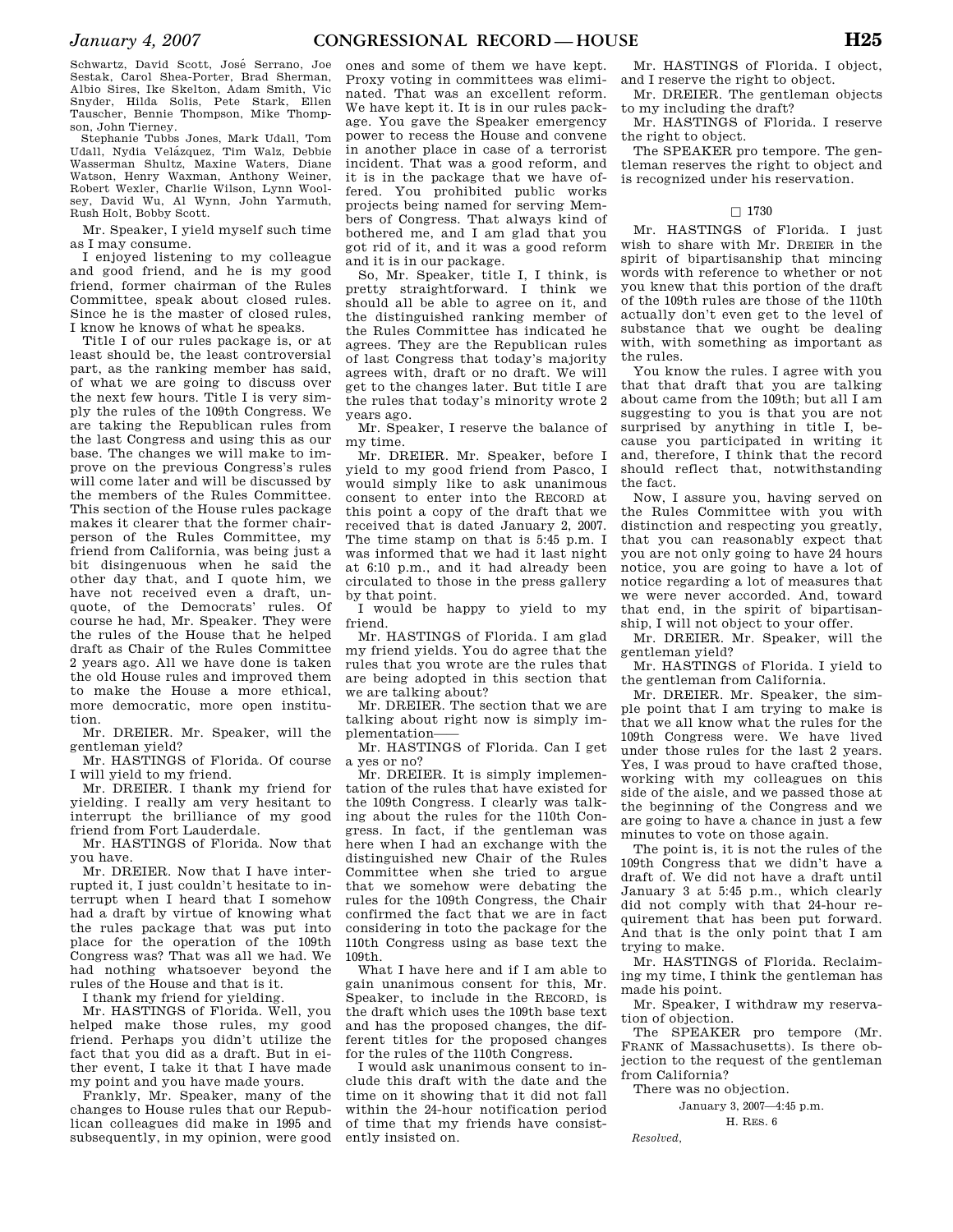#### TITLE I. ADOPTION OF RULES OF ONE HUNDRED NINTH CONGRESS

SEC. 101. The Rules of the House of Representatives of the One Hundred Ninth Congress, including applicable provisions of law or concurrent resolution that constituted rules of the House at the end of the One Hundred Ninth Congress, are adopted as the Rules of the House of Representatives of the One Hundred Tenth Congress.

#### TITLE II. ETHICS

SEC. 201. That the Rules of the House of Representatives of the One Hundred Ninth Congress, including applicable provisions of law or concurrent resolution that constituted rules of the House at the end of the One Hundred Ninth Congress, together with such amendments thereto in this resolution as may otherwise have been adopted, are adopted as the Rules of the House of Representatives of the One Hundred Tenth Congress, with the following amendments:

#### **SEC. 202. ENDING THE K-STREET PROJECT.**

Rule XXIII is amended by redesignating clause 14 as clause 15, and by inserting after clause 13 the following new clause:

'14. A Member, Delegate, or Resident Commissioner may not, with the intent to influence on the basis of partisan political affiliation an employment decision or employment practice of any private entity—

'(a) take or withhold, or offer or threaten to take or withhold, an official act; or

''(b) influence, or offer or threaten to influence, the official act of another."

#### **SEC. 203. BAN ON GIFTS FROM LOBBYISTS.**

(a) Clause  $5(a)(1)(A)$  of rule XXV is amended by inserting "(i)" after "(A)" and adding at the end the following:

''(ii) A Member, Delegate, Resident Commissioner, officer, or employee of the House may not knowingly accept a gift from a registered lobbyist or agent of a foreign principal or from a private entity that retains or employs registered lobbyists or agents of a foreign principal except as provided in subparagraph (3) of this paragraph."

(b) Clause  $5(a)(1)(B)$  of rule XXV is amended by inserting ''not prohibited by subdivision (A)(ii)'' after the parenthetical.

#### **SEC. 204. VALUATION OF TICKETS TO SPORTING AND ENTERTAINMENT EVENTS.**

Clause  $5(a)(1)(B)$  of rule XXV is further amended by inserting ''(i)'' after ''(B)'' and adding at the end the following:

''(ii) A gift of a ticket to a sporting or entertainment event shall be valued at the face value of the ticket or, in the case of a ticket without a face value, at the highest cost of a ticket with a face value for the event. The price printed on a ticket to an event shall be deemed its face value only if it also is the price at which the issuer offers that ticket for sale to the public."

#### **SEC. 205. RESTRICTION OF PRIVATELY FUNDED TRAVEL.**

(a) PROHIBITION.—Clause 5(b)(1) of rule XXV is amended—

(1) in subdivision (A), by striking ''from a private source'' and all that follows through 'prohibited by this clause'' and inserting ''for necessary transportation, lodging, and related expenses for travel to a meeting, speaking engagement, factfinding trip, or similar event in connection with his duties as an officeholder shall be considered as a reimbursement to the House and not a gift prohibited by this clause when it is from a private source other than a registered lobbyist or agent of a foreign principal or a private entity that retains or employs registered lobbyists or agents of a foreign principal (except as provided in subdivision (C))''; and

(2) by adding at the end the following new subdivision:

''(C) A reimbursement (including payment in kind) to a Member, Delegate, Resident

Commissioner, officer, or employee of the House for any purpose described in subdivision (A) also shall be considered as a reimbursement to the House and not a gift prohibited by this clause (without regard to whether the source retains or employs registered lobbyists or agents of a foreign principal) if it is, under regulations prescribed by the Committee on Standards of Official Conduct to implement this provision—

(i) directly from an institution of higher education within the meaning of section 101 of the Higher Education Act of 1965; or

''(ii) provided only for attendance at or participation in a one-day event (exclusive of travel time and an overnight stay).

''Regulations prescribed to implement this provision may permit a two-night stay when determined by the committee on a case-bycase basis to be practically required to participate in the one-day event.''.

(b) EFFECTIVE DATE.—The amendments made by subsection (a) shall take effect on March 1, 2007.

#### **SEC. 206. LOBBYIST ORGANIZATIONS AND PAR-TICIPATION IN CONGRESSIONAL TRAVEL.**

(a) IN GENERAL.—Clause 5 of rule XXV is further amended by redesignating paragraphs (c), (d), (e), and (f) as paragraphs (e), (f), (g), and (h), respectively, and by inserting after paragraph (b) the following:

 $C$ <sup>''</sup>(c)(1)(A) Except as provided in subdivision (B), a Member, Delegate, Resident Commissioner, officer, or employee of the House may not accept a reimbursement (including payment in kind) for transportation, lodging, or related expenses for a trip on which the traveler is accompanied on any segment by a registered lobbyist or agent of a foreign principal.

''(B) Subdivision (A) does not apply to a trip for which the source of reimbursement is an institution of higher education within the meaning of section 101 of the Higher Education Act of 1965.

''(2) A Member, Delegate, Resident Commissioner, officer, or employee of the House may not accept a reimbursement (including payment in kind) for transportation, lodging, or related expenses under the exception in paragraph  $(b)(1)(C)(ii)$  of this clause for a trip that is financed in whole or in part by a private entity that retains or employs registered lobbyists or agents of a foreign principal unless any involvement of a registered lobbyist or agent of a foreign principal in the planning, organization, request, or arrangement of the trip is de minimis under rules prescribed by the Committee on Standards of Official Conduct to implement paragraph (b)(1)(C) of this clause.

'(3) A Member, Delegate, Resident Commissioner, officer, or employee of the House may not accept a reimbursement (including payment in kind) for transportation, lodging, or related expenses for a trip (other than a trip permitted under paragraph (b)(1)(C) of this clause) if such trip is in any part planned, organized, requested, or arranged by a registered lobbyist or agent of a foreign principal.''

'(d) A Member, Delegate, Resident Commissioner, officer, or employee of the House shall, before accepting travel otherwise permissible under paragraph (b)(1) of this clause from any private source—

''(1) provide to the Committee on Standards of Official Conduct before such trip a written certification signed by the source or (in the case of a corporate person) by an officer of the source—

''(A) that the trip will not be financed in any part by a registered lobbyist or agent of a foreign principal;

''(B) that the source either—

''(i) does not retain or employ registered lobbyists or agents of a foreign principal; or

''(ii) is an institution of higher education within the meaning of section 101 of the Higher Education Act of 1965; or

''(iii) certifies that the trip meets the requirements specified in rules prescribed by the Committee on Standards of Official Conduct to implement paragraph  $(b)(1)(C)(ii)$  of this clause and specifically details the extent of any involvement of a registered lobbyist or agent of a foreign principal in the planning, organization, request, or arrangement of the trip considered to qualify as de minimis under such rules;

''(C) that the source will not accept from another source any funds earmarked directly or indirectly for the purpose of financing any aspect of the trip;

 $\cdot$ <sup>c</sup>(D) that the traveler will not be accompanied on any segment of the trip by a registered lobbyist or agent of a foreign principal (except in the case of a trip for which the source of reimbursement is an institution of higher education within the meaning of section 101 of the Higher Education Act of 1965); and

''(E) that (except as permitted in paragraph  $(b)(1)(C)$  of this clause) the trip will not in any part be planned, organized, requested, or arranged by a registered lobbyist or agent of a foreign principal; and

''(2) after the Committee on Standards of Official Conduct has promulgated the regulations mandated in paragraph  $(i)(1)(B)$  of this clause, obtain the prior approval of the committee for such trip."

(b) CONFORMING CHANGES IN CROSS-REF-ERENCES.—Clause 5 of rule XXV is further amended by—

(1) in clause 5(a)(3)(E), striking ''paragraph  $(c)(3)$ " and inserting "paragraph  $(e)(3)$ "; and

 $(2)$  in clause  $5(e)(2)$  (as redesignated), striking ''paragraph (d)'' and inserting ''paragraph (f)''.

(c) TIMELINESS OF INFORMATION.—Clause  $5(b)(1)(A)(ii)$  of rule XXV is amended by striking ''30 days'' and inserting ''15 days''.

(d) CONFORMING AMENDMENT.—Clause 5(b)(3) of rule XXV is amended by striking ''of expenses reimbursed or to be reimbursed''.

(e) PUBLIC AVAILABILITY.—Clause 5(b)(5) of rule XXV is amended to read as follows:

''(5) The Clerk of the House shall make all advance authorizations, certifications, and disclosures filed pursuant to this paragraph available for public inspection as soon as possible after they are received.''.

(f) EFFECTIVE DATE.—The amendments made by this section shall take effect on March 1, 2007.

#### **SEC. 207. FURTHER LIMITATION ON THE USE OF FUNDS FOR TRAVEL.**

Rule XXIII is further amended by redesignating clause 15 (as earlier redesignated) as clause 16, and by inserting after clause 14 the following new clause:

''15. (a) A Member, Delegate, or Resident Commissioner may not use personal funds, official funds, or campaign funds for a flight on a non-governmental airplane that is not licensed by the Federal Aviation Administration to operate for compensation or hire.

''(b) In this clause, the term 'campaign funds' includes funds of any political committee under the Federal Election Campaign Act of 1971, without regard to whether the committee is an authorized committee of the Member, Delegate, or Resident Commissioner involved under such Act."

#### **SEC. 208. EXPENSES FOR OFFICIALLY CON-NECTED TRAVEL.**

Clause 5 of rule XXV is further amended by adding at the end the following:

 $``(i)\overline{(1)}$  Not later than 45 days after the date of adoption of this paragraph and at annual intervals thereafter, the Committee on Standards of Official Conduct shall develop and revise, as necessary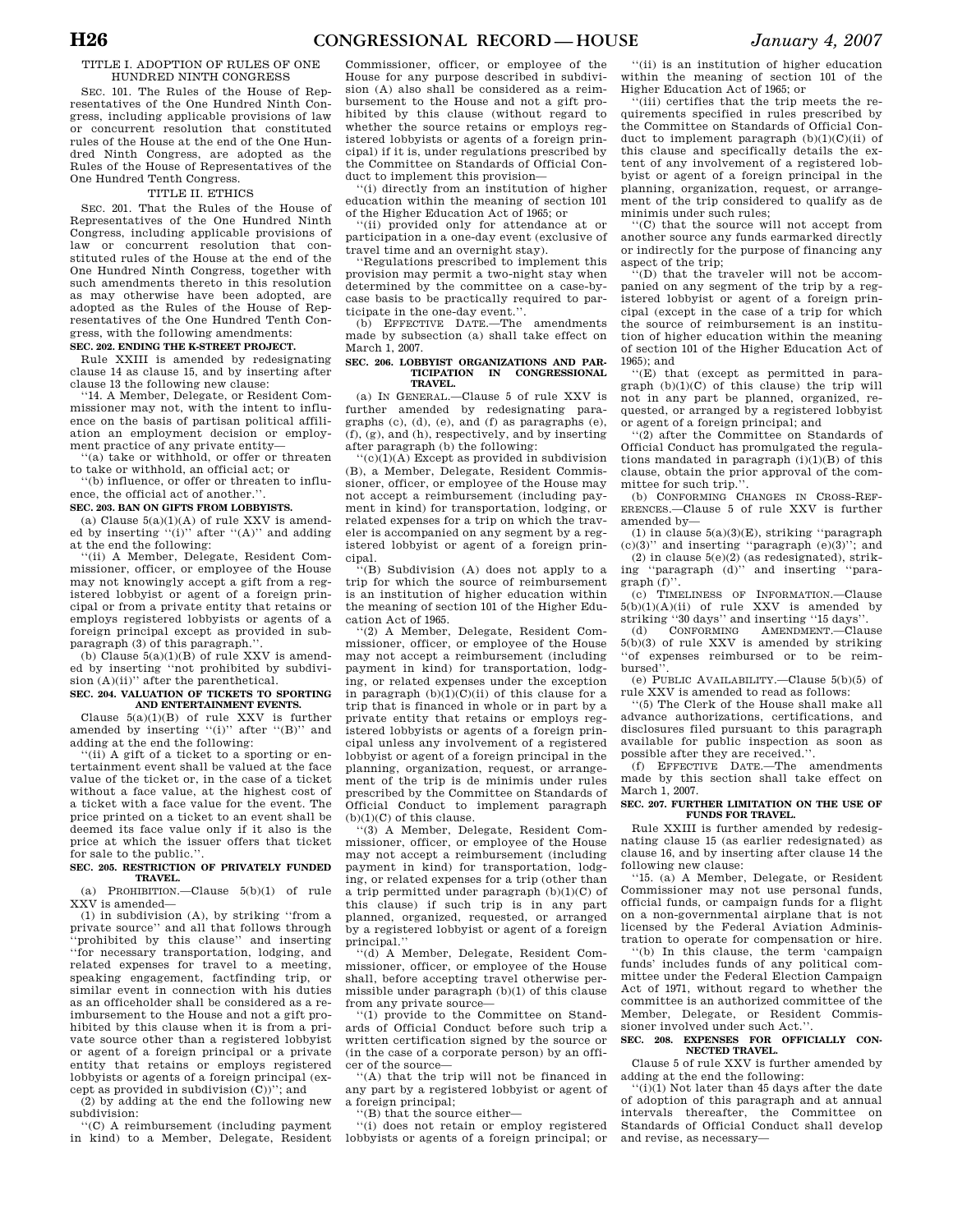that tend to establish—

spent by a sponsor;

''(ii) the reasonableness of an amount

''(iii) a relationship between an event and

''(iv) a direct and immediate relationship between a source of funding and an event;

''(B) regulations describing the information it will require individuals subject to this clause to submit to the committee in order to obtain the prior approval of the committee for any travel covered by this clause, including any required certifications. ''(2) In developing and revising guidelines under paragraph (1)(A), the committee shall take into account the maximum per diem rates for official Government travel published annually by the General Services Administration, the Department of State, and

Clause 5(b)(3) of rule XXV is further

(a) by striking ''and'' after the semicolon

(b) by redesignating subdivision (F) as sub-

(c) by inserting after subdivision (E) the

''(F) a description of meetings and events

Clause 5(f)(1) of rule XXV (as earlier redesignated) is amended by striking ''are'' and

**SEC. 211. ANNUAL ETHICS TRAINING FOR MEM-**

(a) TRAINING PROGRAM.—Clause 3(a) of rule XI is amended by adding at the end the fol-

 $'(6)(A)$  The committee shall offer annual ethics training to each Member, Delegate, Resident Commissioner, officer, and employee of the House. Such training shall— ''(i) involve the classes of employees for whom the committee determines such train-

''(ii) include such knowledge of the Code of Official Conduct and related House rules as may be determined appropriate by the com-

''(B)(i) A new officer or employee of the House shall receive training under this paragraph not later than 60 days after beginning

''(ii) Not later than January 31 of each year, each officer and employee of the House shall file a certification with the committee that the officer or employee attended ethics training in the last year as established by

(b) EFFECTIVE DATE.—The amendment made by subsection (a) shall take effect on

SEC. 212. DESIGNATING COMMITTEE ON EDU-**CATION AND LABOR.**  (a) Clause 1(e) of rule X is amended by striking ''Committee on Education and the Workforce'' and inserting ''Committee on

(b) Clause 3(d) of rule X is amended by striking ''Committee on Education and the Workforce'' and inserting ''Committee on

**SEC. 213. DESIGNATING COMMITTEE ON FOREIGN** 

**OF THE HOUSE.** 

**BERS, OFFICERS AND EMPLOYEES** 

an officially connected purpose; and

the Department of Defense.''. **SEC. 209. ADDITIONAL DISCLOSURE.** 

at the end of subdivision (E);

following new subdivision:

lowing new subparagraph:

ing to be appropriate; and

service to the House.

this subparagraph.''.

Education and Labor''.

Education and Labor''.

**AFFAIRS.**  (a) Clause 1 of rule X is amended by— (1) redesignating the existing paragraphs  $(h)$  through  $(m)$ , as paragraphs  $(m)$ ,  $(i)$ ,  $(j)$ , (h), (k), and (l), respectively (inserting para-

March 1, 2007.

**SEC. 210. CLERICAL CORRECTION.** 

cial duties;

and

amended—

division (G); and

attended; and''.

inserting ''is''.

mittee.

poses of this clause, including the factors ''(i) a connection between a trip and offi-(2) in paragraph (h), as redesignated, striking ''Committee on International Relations'' and inserting ''Committee on Foreign Affairs''.

(b) Clause 3 of rule X is amended by—

(1) redesignating the existing paragraphs (b) through (i) as paragraphs (c), (e), (d), (i),  $(g)$ ,  $(f)$ ,  $(b)$  and  $(h)$ , respectively (inserting paragraph (b), as redesignated, after paragraph (a); inserting paragraph (d), as redesignated, after paragraph (c); and inserting paragraph (f), as redesignated, after paragraph (e)); and

(2) in paragraph (f), as redesignated, striking ''Committee on International Relations'' and inserting ''Committee on Foreign Affairs''.

(c) Clause  $11(a)(1)(C)$  of rule X is amended by striking ''Committee on International Relations'' and inserting ''Committee on Foreign Affairs''.

(d) Clause  $2(d)$  of rule XII is amended by striking ''Committee on International Relations'' and inserting ''Committee on Foreign Affairs''.

#### **SEC. 214. DESIGNATING COMMITTEE ON NAT-URAL RESOURCES.**

(a) Clause 1(l) of rule X (as earlier redesignated) is amended by striking ''Committee on Resources'' and inserting ''Committee on Natural Resources''.

(b) Clause 3(h) of rule X (as earlier redesignated) is amended by striking ''Committee on Resources'' and inserting ''Committee on Natural Resources''.

### **SEC. 215. DESIGNATING COMMITTEE ON OVER-**

**SIGHT AND GOVERNMENT REFORM.**  (a) Clause 1 of rule X is further amended by—

(1) inserting paragraph (m) (as earlier redesignated), after paragraph (l) (as earlier redesignated); and

(2) in paragraph (m) (as earlier redesignated), striking ''Committee on Government Reform'' and inserting ''Committee on Oversight and Government Reform''.

(b) Clause 2 of rule X is amended by—

(1) in paragraph (d)(1), striking ''Committee on Government Reform'' and inserting ''Committee on Oversight and Government Reform''; and

(2) in paragraph (d)(2), striking ''Committee on Government Reform'' and inserting ''Committee on Oversight and Government Reform''.

(c) Clause 3 of rule X is further amended by—

(1) inserting paragraph (i) (as earlier redesignated) after paragraph (h) (as earlier redesignated); and

(2) in paragraph (i), (as earlier redesignated), striking ''Committee on Government Reform'' and inserting ''Committee on Oversight and Government Reform''.

 $(d)$  Clause 4 of rule X is amended by-

(1) in paragraph (c)(1), striking ''Committee on Government Reform'' and inserting ''Committee on Oversight and Government Reform''; and

(2) in paragraph (c)(2), striking ''Committee on Government Reform'' and inserting ''Committee on Oversight and Government Reform''.

(e) Clause 5(d)(2) of rule X is amended by striking ''Committee on Government Reform'' and inserting ''Committee on Oversight and Govemment Reform''.

(f) Clause 4 of rule XV is amended by striking ''Committee on Government Reform'' and inserting ''Committee on Oversight and Government Reform''.

#### **SEC. 216. DESIGNATING COMMITTEE ON SCIENCE AND TECHNOLOGY.**

(a) Clause 1(o) of rule X is amended by striking ''Committee on Science'' and inserting ''Committee on Science and Technology''.

(b) Clause 3(k) of rule X is amended by striking ''Committee on Science'' and inserting ''Committee on Science and Technology''.

#### **SEC. 217. SEPARATE ORDER: NUMBERING OF BILLS**

In the One Hundred Tenth Congress, the first 10 numbers for bills (H.R. 1 through H.R. 10) shall be reserved for assignment by the Speaker to such bills as she may designate.

#### TITLE III. CIVILITY

SEC. 301. The Rules of the House of Representatives of the One Hundred Ninth Congress, including applicable provisions of law or concurrent resolution that constituted rules of the House at the end of the One Hundred Ninth Congress, together with such amendments thereto in this resolution as may otherwise have been adopted, are adopted as the Rules of the House of Representatives of the One Hundred Tenth Congress, with the following amendments:

#### **SEC. 302. PROPER CONDUCT OF VOTES.**

Clause 2(a) of rule XX is amended by inserting after the second sentence the fol-lowing sentence: ''A record vote by electronic device shall not be held open for the sole purpose of reversing the outcome of such vote."

#### **SEC. 303. FULL AND OPEN DEBATE IN CON-FERENCE.**

In rule XXII—

(a) clause 12(a) is amended by adding at the end the following new subparagraphs:

''(3) In conducting conferences with the Senate, managers on the part of the House should endeavor to ensure—

'(A) that meetings for the resolution of differences between the two Houses occur only under circumstances in which every manager on the part of the House has notice of the meeting and a reasonable opportunity to attend;

''(B) that all provisions on which the two Houses disagree are considered as open to discussion at any meeting of a conference committee; and

''(C) that papers reflecting a conference agreement are held inviolate to change without renewal of the opportunity of all managers on the part of the House to reconsider their decisions to sign or not to sign the agreement.

''(4) Managers on the part of the House shall be provided a unitary time and place with access to at least one complete copy of the final conference agreement for the purpose of recording their approval (or not) of the final conference agreement by placing their signatures (or not) on the sheets prepared to accompany the conference report and joint explanatory statement of the managers.''.

(b) add the following new clause at the end:

''13. It shall not be in order to consider a conference report the text of which differs in any way, other than clerical, from the text that reflects the action of the conferees on all of the differences between the two Houses, as recorded by their placement of their signatures (or not) on the sheets prepared to accompany the conference report and joint explanatory statement of the managers."

#### TITLE IV. FISCAL RESPONSIBILITY

SEC. 401. The Rules of the House of Representatives of the One Hundred Ninth Congress, including applicable provisions of law or concurrent resolution that constituted rules of the House at the end of the One Hundred Ninth Congress, together with such amendments thereto in this resolution as may otherwise have been adopted, are adopted as the Rules of the House of Representatives of the One Hundred Tenth Congress, with the following amendments: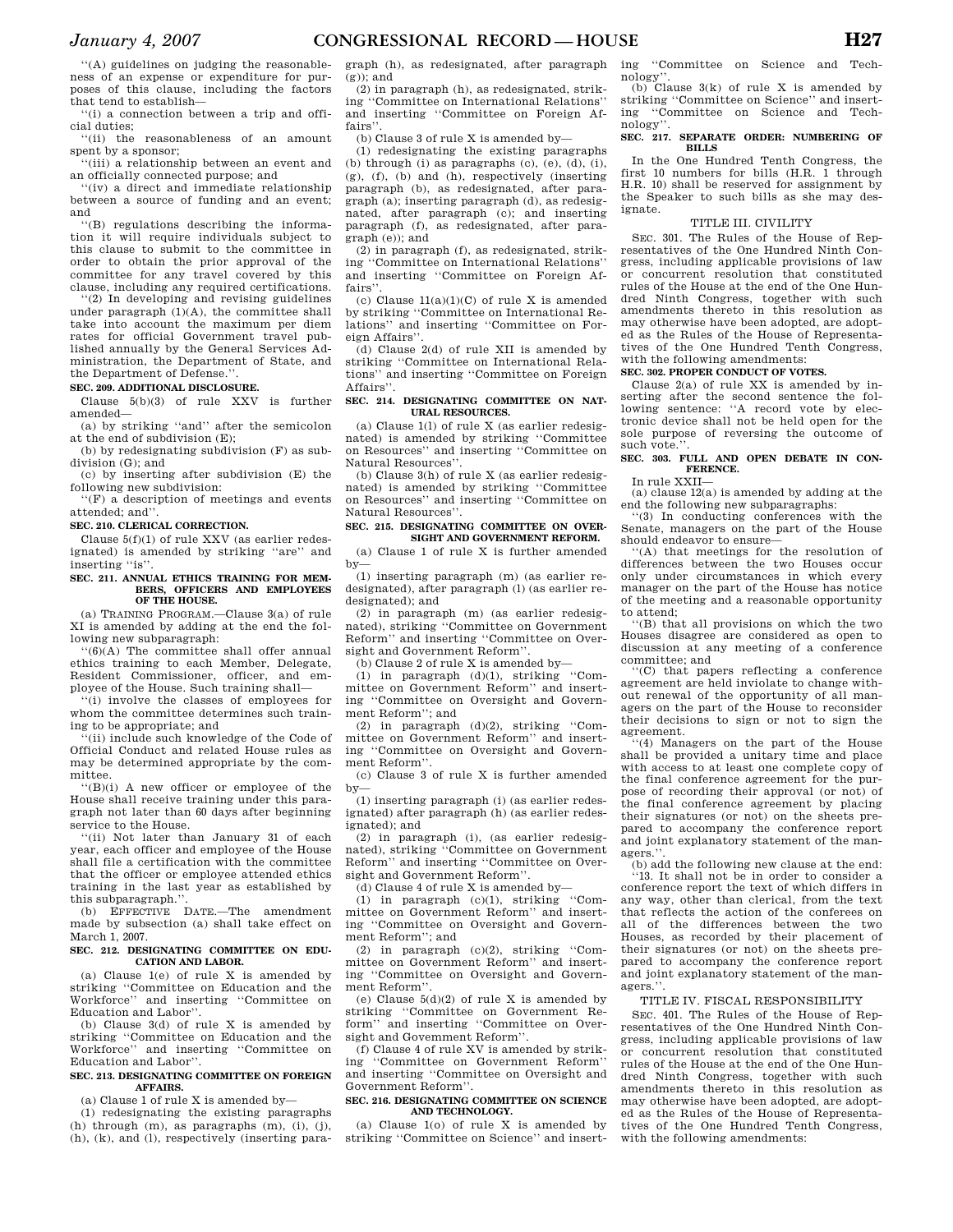#### **SEC. 402. RECONCILIATION.**

Rule XXI is amended by adding at the end the following new clause:

''7. It shall not be in order to consider a concurrent resolution on the budget, or an amendment thereto, or a conference report thereon that contains reconciliation directives under section 310 of the Congressional Budget Act of 1974 that specify changes in law reducing the surplus or increasing the deficit for either the period comprising the current fiscal year and the five fiscal years beginning with the fiscal year that ends in the following calendar year or the period comprising the current fiscal year and the ten fiscal years beginning with the fiscal year that ends in the following calendar year. In determining whether reconciliation directives specify changes in law reducing the surplus or increasing the deficit, the sum of the directives for each reconciliation bill (under section 310 of the Congressional Budget Act of 1974) envisioned by that measure shall be evaluated.

#### **SEC. 403. APPLYING POINTS OF ORDER UNDER BUDGET ACT TO BILLS AND JOINT RESOLUTIONS CONSIDERED UNDER SPECIAL RULES.**

Rule XXI is amended by adding at the end the following new clause:

'8. With respect to measures considered pursuant to a special order of business, points of order under title III of the Congressional Budget Act of 1974 shall operate without regard to whether the measure concerned has been reported from committee. Such points of order shall operate with respect to (as the case may be)—

'(a) the form of a measure recommended by the reporting committee where the statute uses the term ''as reported'' (in the case of a measure that has been so reported);

''(b) the form of the measure made in order as an original bill or joint resolution for the purpose of amendment; or

 $(c)$  the form of the measure on which the previous question is ordered directly to passage.'

#### **SEC. 404. CONGRESSIONAL EARMARK REFORM.**

(a) POINT OF ORDER AGAINST CONGRES-SIONAL EARMARKS.—Rule XXI is amended by adding at the end the following new clause: ''9. (a) It shall not be in order to consider—

''(1) a bill or joint resolution reported by a committee unless the report includes a list of congressional earmarks, limited tax benefits, and limited tariff benefits in the bill or in the report (and the name of any Member, Delegate, or Resident Commissioner who submitted a request to the committee for each respective item included in such list) or a statement that the proposition contains no congressional earmarks, limited tax benefits, or limited tariff benefits;

''(2) a bill or joint resolution not reported by a committee unless the chairman of each committee of initial referral has caused a list of congressional earmarks, limited tax benefits, and limited tariff benefits in the bill (and the name of any Member, Delegate, or Resident Commissioner who submitted a request to the committee for each respective item included in such list) or a statement that the proposition contains no congressional earmarks, limited tax benefits, or limited tariff benefits to be printed in the Congressional Record prior to its consideration;

''(3) an amendment to a bill or joint resolution to be offered at the outset of its consideration for amendment by a member of a committee of initial referral as designated in a report of the Committee on Rules to accompany a resolution prescribing a special order of business unless the proponent has caused a list of congressional earmarks, limited tax benefits, and limited tariff benefits in the amendment (and the name of any Member, Delegate, or Resident Commis-

sioner who submitted a request to the proponent for each respective item included in such list) or a statement that the proposition contains no congressional earmarks, limited tax benefits, or limited tariff benefits to be printed in the Congressional Record prior to its consideration; or

''(4) a conference report to accompany a bill or joint resolution unless the joint explanatory statement prepared by the managers on the part of the House and the managers on the part of the Senate includes a list of congressional earmarks, limited tax benefits, and limited tariff benefits in the conference report or joint statement (and the name of any Member, Delegate, Resident Commissioner, or Senator who submitted a request to the House or Senate committees of jurisdiction for each respective item included in such list) or a statement that the proposition contains no congressional earmarks, limited tax benefits, or limited tariff benefits.

'(b) It shall not be in order to consider a rule or order that waives the application of paragraph (a). As disposition of a point of order under this paragraph, the Chair shall put the question of consideration with respect to the rule or order that waives the application of paragraph (a). The question of consideration shall be debatable for 10 minutes by the Member initiating the point of order and for 10 minutes by an opponent, but shall otherwise be decided without intervening motion except one that the House adjourn.

'(c) In order to be cognizable by the Chair, a point of order raised under paragraph (a) may be based only on the failure of a report, submission to the Congressional Record, or joint explanatory statement to include a list required by paragraph (a) or a statement that the proposition contains no congressional earmarks, limited tax benefits, or limited tariff benefits.

''(d) For the purpose of this clause, the term 'congressional earmark' means a provision or report language included primarily at the request of a Member, Delegate, Resident Commissioner, or Senator providing, authorizing or recommending a specific amount of discretionary budget authority, credit authority, or other spending authority for a contract, loan, loan guarantee, grant, loan authority, or other expenditure with or to an entity, or targeted to a specific State, locality or Congressional district, other than through a statutory or administrative formula-driven or competitive award process.

''(e) For the purpose of this clause, the term 'limited tax benefit' means—

''(1) any revenue-losing provision that—

''(A) provides a Federal tax deduction, credit, exclusion, or preference to 10 or fewer beneficiaries under the Internal Revenue Code of 1986, and

''(B) contains eligibility criteria that are not uniform in application with respect to potential beneficiaries of such provision; or

 $(2)$  any Federal tax provision which provides one beneficiary temporary or permanent transition relief from a change to the Internal Revenue Code of 1986.

''(f) For the purpose of this clause, the term 'limited tariff benefit' means a provision modifying the Harmonized Tariff Schedule of the United States in a manner that benefits 10 or fewer entities.

(b) RELATED AMENDMENT TO CODE OF OFFI-CIAL CONDUCT.—Rule XXIII is amended—

(a) by redesignating clause 16 (as earlier redesignated) as clause 18; and

(b) by inserting after clause 15 the following new clauses:

'16. A Member, Delegate, or Resident Commissioner may not condition the inclusion of language to provide funding for a congressional earmark, a limited tax benefit, or a limited tariff benefit in any bill or joint resolution (or an accompanying report) or in any conference report on a bill or joint resolution (including an accompanying joint explanatory statement of managers) on any vote cast by another Member, Delegate, or Resident Commissioner. For purposes of this clause and clause 17, the terms 'congressional earmark,' 'limited tax benefit,' and 'limited tariff benefit' shall have the meanings given them in clause 9 of rule XXI.

''17. (a) A Member, Delegate, or Resident Commissioner who requests a congressional earmark, a limited tax benefit, or a limited tariff benefit in any bill or joint resolution (or an accompanying report) or in any conference report on a bill or joint resolution (or an accompanying joint statement of managers) shall provide a written statement to the chairman and ranking minority member of the committee of jurisdiction, including—

''(1) the name of the Member, Delegate, or Resident Commissioner;

''(2) in the case of a congressional earmark, the name and address of the intended recipient or, if there is no specifically intended recipient, the intended location of the activity;

''(3) in the case of a limited tax or tariff benefit, identification of the individual or entities reasonably anticipated to benefit, to the extent known to the Member, Delegate, or Resident Commissioner;

''(4) the purpose of such congressional earmark or limited tax or tariff benefit; and

''(5) a certification that the Member, Delegate, or Resident Commissioner or spouse has no financial interest in such congressional earmark or limited tax or tariff benefit.

''(b) Each committee shall maintain the information transmitted under paragraph (a), and the written disclosures for any congressional earmarks, limited tax benefits, or limited tariff benefits included in any measure reported by the committee or conference report filed by the chairman of the committee or any subcommittee thereof shall be open for public inspection.''.

#### **SEC.405. PAY-AS-YOU-GO POINT OF ORDER.**

Rule XXI is amended by adding at the end the following new clause:

''10. It shall not be in order to consider any bill, joint resolution, amendment, or conference report if the provisions of such measure affecting direct spending and revenues have the net effect of increasing the deficit or reducing the surplus for either the period comprising the current fiscal year and the five fiscal years beginning with the fiscal year that ends in the following calendar year or the period comprising the current fiscal year and the ten fiscal years beginning with the fiscal year that ends in the following calendar year. The effect of such measure on the deficit or surplus shall be determined on the basis of estimates made by the Committee on the Budget relative to—

(a) the most recent baseline estimates supplied by the Congressional Budget Office consistent with section 257 of the Balanced Budget and Emergency Deficit Control Act of 1985 used in considering a concurrent resolution on the budget; or

(b) after the beginning of a new calendar year and before consideration of a concurrent resolution on the budget, the most recent baseline estimates supplied by the Congressional Budget Office consistent with section 257 of the Balanced Budget and Emergency Deficit Control Act of 1985.''.

#### TITLE V. MISCELLANEOUS

SEC. 501. The Rules of the House of Representatives of the One Hundred Ninth Congress, including applicable provisions of law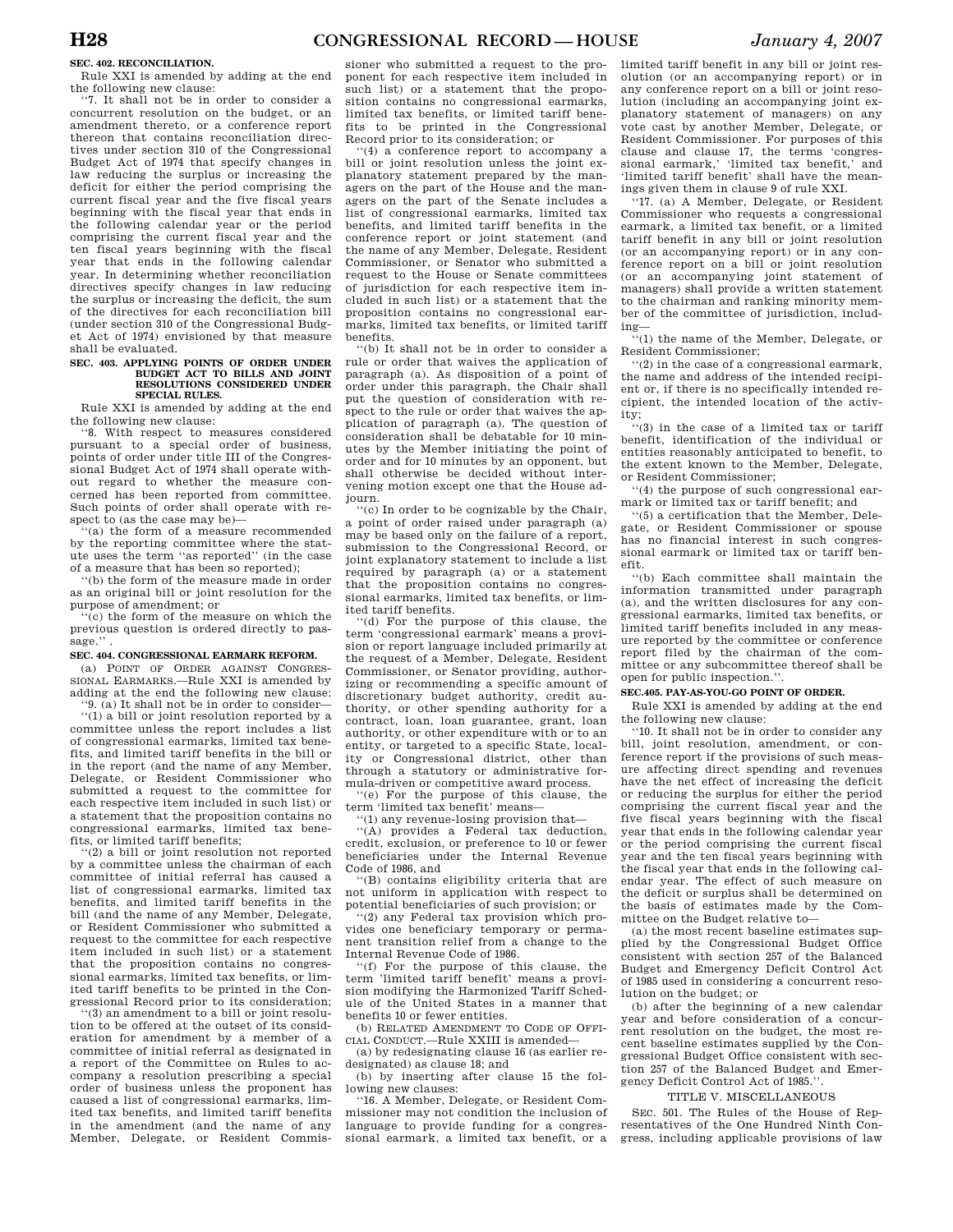or concurrent resolution that constituted rules of the House at the end of the One Hundred Ninth Congress, together with such amendments thereto in this resolution as may otherwise have been adopted, are adopted as the Rules of the House of Representatives of the One Hundred Tenth Congress, with the following amendments:

#### **SEC. 502. DEPOSITION AUTHORITY.**

Clause 4(c) of rule X is amended by adding at the end the following new subparagraph:

''(3)(A) The Committee on Oversight and Government Reform may adopt a rule authorizing and regulating the taking of depositions by a member or counsel of the committee, including pursuant to subpoena under clause 2(m) of rule XI (which hereby is made applicable for such purpose),

''(B) A rule adopted by the committee pursuant to this subparagraph—

''(i) may provide that a deponent be directed to subscribe an oath or affirmation before a person authorized by law to administer the same; and

''(ii) shall ensure that the minority members and staff of the committee are accorded equitable treatment with respect to notice of and a reasonable opportunity to participate in any proceeding conducted thereunder.

'(C) Information secured pursuant to the authority described in subdivision (A) shall retain the character of discovery until offered for admission in evidence before the committee, at which time any proper objection shall be timely.''.

#### **SEC. 503. RECORD VOTES IN THE COMMITTEE ON RULES.**

The second sentence of clause 3(b) of rule XIII is amended by inserting ''a report by the Committee on Rules on a rule, joint rule, or the order of business or to'' after ''to''. **SEC. 504. CHANGES TO REFLECT INTELLIGENCE** 

#### **COMMUNITY REFORM.**

Clause 11 of rule X is amended by—

(a) in paragraph  $(b)(1)(A)$ , striking "Director of Central Intelligence''; and inserting

''Director of National Intelligence''; (b) in paragraph  $(b)(1)(A)$ , striking "Foreign'

(c) in paragraph (b)(1)(D)(i), striking ''Director of Central Intelligence'' and inserting ''Director of National Intelligence'';

(d) in paragraph  $(b)(1)(D)(i)$ , striking "Foreign'

(e) in paragraph (c)(2), inserting ''the Director of National Intelligence,'' before ''the Director of the Central Intelligence Agency'';

 $(f)$  in paragraph (e)(2), striking "Central" and inserting ''National''; and

(g) in paragraph (i), striking subparagraphs (1) through (6) and inserting in lieu thereof the following:

'(1) The activities of the Director of National Intelligence and the Office of the Director of National Intelligence.

''(2) The activities of the Central Intelligence Agency.

''(3) The activities of the Defense Intelligence Agency.

''(4) The activities of the National Security Agency.

''(5) The intelligence and intelligence-related activities of other agencies and subdivisions of the Department of Defense.

''(6) The intelligence and intelligence-related activities of the Department of State. ''(7) The intelligence and intelligence-related activities of the Federal Bureau of Investigation.

''(8) The intelligence and intelligence-related activities of all other departments and agencies of the executive branch.''.

#### **SEC. 505. TECHNICAL AND CONFORMING CHANGES.**

(a) Clause 12(b) of rule I is amended to read as follows:

''(b)(1) To suspend the business of the House when notified of an imminent threat to its safety, the Speaker may declare an emergency recess subject to the call of the Chair.'

''(2) To suspend the business of the Committee of the Whole House on the state of the Union when notified of an imminent threat to its safety, the Chairman of the Committee of the Whole may declare an emergency recess subject to the call of the Chair.''.

(b) Clause 6(b) of rule XIII is amended to read as follows:

''(b) Pending the consideration of a report by the Committee on Rules on a rule, joint rule, or the order of business, the Speaker may entertain one motion that the House adjourn but may not entertain any other dilatory motion until the report shall have been disposed of."

(c) Clause 1(b) of rule XV is amended to read as follows:

''(b) Pending a motion that the House suspend the rules, the Speaker may entertain one motion that the House adjourn but may not entertain any other motion until the vote is taken on the suspension."

(d) In clause 2(e) of rule XV, subparagraph (1) is amended to read as follows:

''(1) If a motion prevails to discharge the Committee on Rules from consideration of a resolution, the House shall immediately consider the resolution, pending which the Speaker may entertain one motion that the House adjourn but may not entertain any other dilatory motion until the resolution has been disposed of. If the resolution is adopted, the House shall immediately proceed to its execution.''.

#### **SEC. 506. SPECIAL ORDER OF BUSINESS: 9/11 SE-LECT PANEL.**

Upon the adoption of this resolution it shall be in order without intervention of any point of order to consider in the House a resolution to enhance intelligence oversight authority. The resolution shall be considered as read. The previous question shall be considered as ordered on the resolution to final adoption without intervening motion except: (1) one hour of debate equally divided and controlled by the Majority Leader and the Minority Leader or their designees; and (2) one motion to recommit shich may not contain instructions.

#### **SEC. 507. SPECIAL ORDER OF BUSINESS: 9/11 REC-OMMENDATIONS.**

(1) Upon the adoption of this resolution it shall be in order to consider in the House the bill (H.R. 1) to provide for the implementation of the recommendations of the National Commission on Terrorist Attacks Upon the United States. All points of order against the bill and against its consideration are waived. The bill shall be considered as read. The previous question shall be considered as ordered on the bill to final passage without intervening motion except; (1) three hours of debate equally divided and controlled by the Majority Leader and the Minority Leader or their designees; and (2) one motion to recommit.

(b) During consideration of H.R. 1 pursuant to this resolution, notwithstanding the operation of the previous question, the Chair may postpone further consideration of the bill to a time designated by the Speaker.

#### **SEC. 508. SPECIAL ORDER OF BUSINESS: MIN-IMUM WAGE.**

(a) Upon the adoption of this resolution it shall be in order to consider in the House the bill (H.R. 2) to amend the Fair Labor Standards Act of 1938 to provide for an increase in the Federal minimum wage. All points of order against the bill and against its consideration are waived. The bill shall be considered as read. The previous question shall be considered as ordered on the bill to final passage without intervening motion except: (1) three hours of debate equally divided and controlled by the Majority Leader and the Minority Leader or their designees; and (2) one motion to recommit.

(b) During consideration of H.R. 2 pursuant to this resolution, notwithstanding the operation of the previous question, the Chair may postpone further consideration of the bill to a time designated by the Speaker.

#### **SEC. 509. SPECIAL ORDER OF BUSINESS: STEM CELL.**

(a) Upon the adoption of this resolution it shall be in order to consider in the House the bill (H.R. 3) to amend the Public Health Service Act to provide for human embryonic stem cell research. All points of order against the bill and against its consideration are waived. The bill shall be considered as read. The previous question shall be considered as ordered on the bill to final passage without intervening motion except: (1) three hours of debate equally divided and controlled by the Majority Leader and the Minority Leader or their designees; and (2) one motion to recommit.

(b) During consideration of H.R. 3 pursuant to this resolution, notwithstanding the operation of the previous question, the Chair may postpone further consideration of the bill to a time designated by the Speaker.

#### **SEC. 510. SPECIAL ORDER OF BUSINESS: PRE-SCRIPTION DRUGS.**

(a) Upon the adoption of this resolution it shall be in order to consider in the House the bill (H.R. 4) to amend part D of title XVIII of the Social Security Act to require the Secretary of Health and Human Services to negotiate lower covered part D drug prices on behalf of Medicare beneficiaries. All points of order against the bill and against its consideration are waived. The bill shall be considered as read. The previous question shall be considered as ordered on the bill to final passage without intervening motion except: (1) three hours of debate equally divided and controlled by the Majority Leader and the Minority Leader or their designees; and (2) one motion to recommit.

(b) During consideration of H.R. 4 pursuant to this resolution, notwithstanding the operation of the previous question, the Chair may postpone further consideration of the bill to a time designated by the Speaker.

### **SEC. 511. SEPARATE ORDERS.**

(a) BUDGET MATTERS.—(1) During the One Hundred Tenth Congress, references in section 306 of the Congressional Budget Act of 1974 to a resolution shall be construed in the House of Representatives as references to a joint resolution.

(2) During the One Hundred Tenth Congress, in the case of a reported bill or joint resolution considered pursuant to a special order of business, a point of order under section 303 of the Congressional Budget Act of 1974 shall be determined on the basis of the text made in order as an original bill or joint resolution for the purpose of amendment or to the text on which the previous question is ordered directly to passage, as the case may be.

(3) During the One Hundred Tenth Congress, a provision in a bill or joint resolution, or in an amendment thereto or a conference report thereon, that establishes prospectively for a Federal office or position a specified or minimum level of compensation to be funded by annual discretionary appropriations shall not be considered as providing new entitlement authority under section 401 of the Congressional Budget Act of 1974.

(4)(A) During the One Hundred Tenth Congress, pending the adoption of a concurrent resolution on the budget for fiscal year 2008,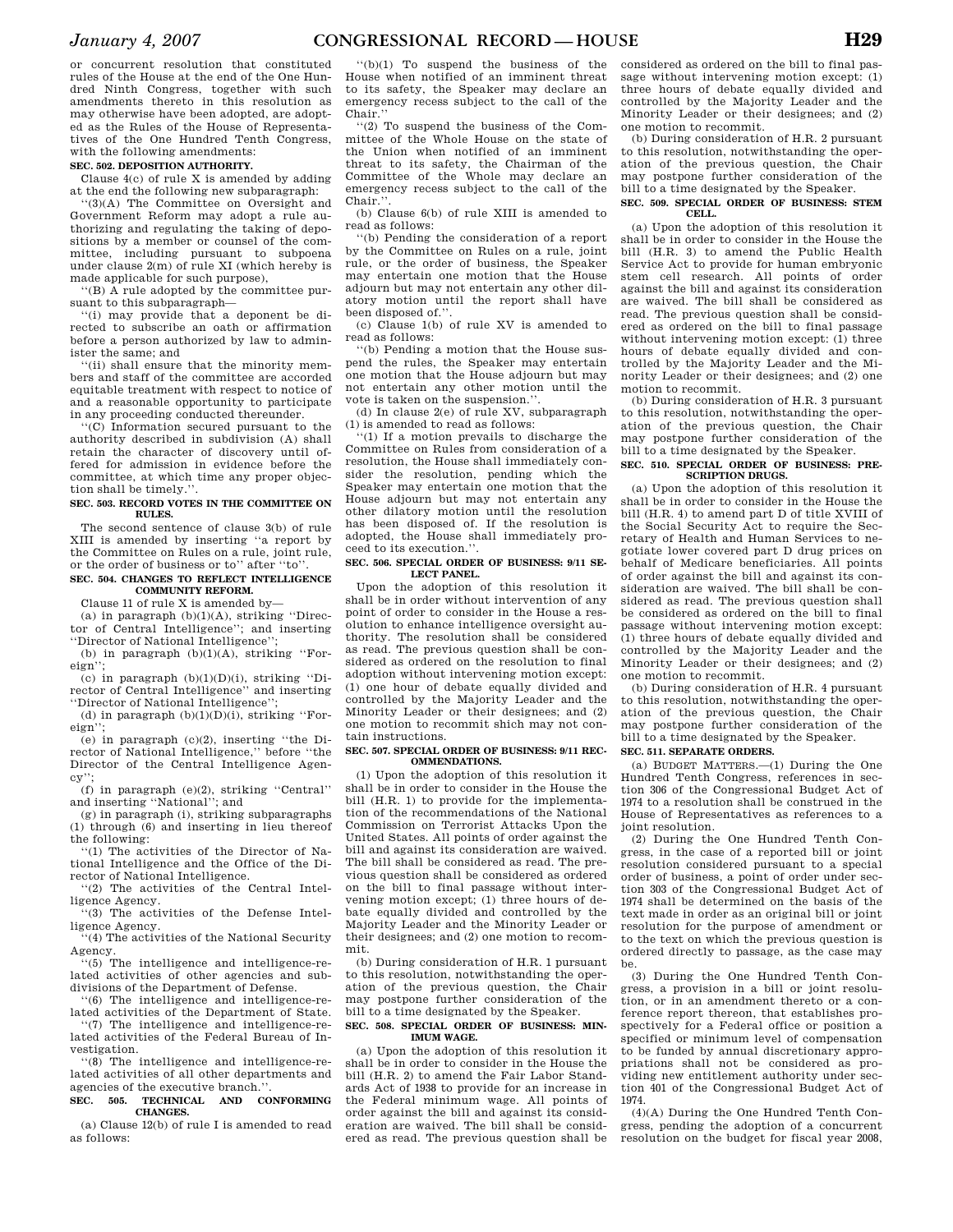the provisions of House Concurrent Resolution 376 of the One Hundred Ninth Congress, as adopted by the House, shall have force and effect in the House as though the One Hundred Tenth Congress has adopted such a concurrent resolution.

(B) The chairman of the Committee on the Budget (when elected) shall submit for printing in the Congressional Record—

(i) the allocations contemplated by section 302(a) of the Congressional Budget Act of 1974 to accompany the concurrent resolution described in subparagraph (A), which shall be considered to be such allocations under a concurrent resolution on the budget; and

(ii) ''Accounts Identified for Advance Appropriations,'' which shall be considered to be the programs, projects, activities, or accounts referred to in section 401(b) of House Concurrent Resolution 376 of the One Hundred Ninth Congress, as adopted by the House.

(5)(A) During the One Hundred Tenth Congress, except as provided in subsection (C), a motion that the Committee of the Whole rise and report a bill to the House shall not be in order if the bill, as amended, exceeds an applicable allocation of new budget authority under section 302(b) of the Congressional Budget Act of 1974, as estimated by the Committee on the Budget.

(B) If a point of order under subsection (A) is sustained, the Chair shall put the question: ''Shall the Committee of the Whole rise and report the bill to the House with such amendments as may have been adopted notwithstanding that the bill exceeds its allocation of new budget authority under section 302(b) of the Congressional Budget Act of 1974?''. Such question shall be debatable for 10 minutes equally divided and controlled by a proponent of the question and an opponent but shall be decided without intervening motion.

(C) Subsection (A) shall not apply—

(i) to a motion offered under clause 2(d) of rule XXI; or

(ii) after disposition of a question under subsection (B) on a given bill.

(D) If a question under subsection (B) is decided in the negative, no further amendment shall be in order except—

(i) one proper amendment, which shall be debatable for 10 minutes equally divided and controlled by the proponent and an opponent, shall not be subject to amendment, and shall not be subject to a demand for division of the question in the House or in the Committee of the Whole; and

(ii) pro forma amendments, if offered by the chairman or ranking minority member of the Committee on Appropriations or their designees, for the purpose of debate.

(b) CERTAIN SUBCOMMITTEES.—Notwithstanding clause 5(d) of rule X, during the One Hundred Tenth Congress—

(1) the Committee on Armed Services may have not more than seven subcommittees;

(2) the Committee on Foreign Affairs may have not more than seven subcommittees; and

(3) the Committee on Transportation and Infrastructure may have not more than six subcommittees.

(c) EXERCISE FACILITIES FOR FORMER MEM-BERS.—During the One Hundred Tenth Congress—

(1) The House of Representatives may not provide access to any exercise facility which is made available exclusively to Members and former Members, officers and former officers of the House of Representatives, and their spouses to any former Member, former officer, or spouse who is a lobbyist registered under the Lobbying Disclosure Act of 1995 or any successor statute or agent of a foreign principal as defined in clause 5 of rule XXV. For purposes of this section, the term ''Member of the House of Representatives'' includes a Delegate or Resident Commissioner to the Congress.

(2) The Committee on House Administration shall promulgate regulations to carry out this subsection.

Mr. DREIER. Mr. Speaker, I yield 3 minutes to the gentleman from Pasco, Washington.

Mr. HASTINGS of Washington. I thank the gentleman for yielding. And I will say right up front I intend to support title I and the rules package, and I take literally what the gentleman, my friend from Florida, talked about what we can expect from the Rules Committee when we restructure, hopefully next week, as to the timing and so forth of the business that we take up.

But I want to talk about one issue that is not addressed in the proposed changes for the 110th that is in the 109th package, and that is, the requirement to have recorded votes in the Rules Committee.

What the provision in the bill and the proposed changes say is that the Rules members now will comply as the Ethics Committee does. I was the chairman of the Ethics Committee in the last Congress and the ranking member in this Congress, and we have recorded votes in those committees, but we have the option of making them public or not.

Under the proposed rules packages, for the life of me, I cannot understand why that needs to be extended to the Rules Committee. It is obvious for the Committee on Official Standards, it is obvious there. But why it is in the Rules Committee is beyond what I can understand. Now, I do understand one of the reasons is that if there are errors, then you would certainly want to be able to correct those errors.

My first term was the 104th Congress, and that is when we made some major changes in voting. Since that time, there have been 1,304 recorded votes in the Rules Committee; the number of errors in the rules report in those 12 years is zero. And I think one of the reasons why is because this is a committee of only 13. There are nine Democrats and there are four Republicans in this Congress. It was the reverse in the last Congress. As a matter of fact, I would suggest that you could probably, on most of those votes, predict what the outcome is going to be.

So why, for the life of me, we would want to take the transparency of the Rules Committee away from public knowledge is absolutely beyond me. It just simply doesn't make any sense.

So I enthusiastically support adopting the rules of the 109th Congress. It would be my wish that that would be the rules for the 110th Congress, but we are going to debate that later and we will see what happens. But, again, why we want to take transparency out of votes in the Rules Committee, and I understand there will be new members on your side, why they won't want to stand the transparency for their constituency is beyond me.

Mr. HASTINGS of Florida. Mr. Speaker, I yield  $1\frac{1}{4}$  minutes to the distinguished chairman of the Agriculture Committee.

Mr. PETERSON of Minnesota. Mr. Speaker, some of us that have big huge districts use our airplanes to fly around the district to get to meetings just like some people use their automobiles, and there is concern amongst the few of us that do this about a provision in here. So, Mr. HASTINGS, could you clarify for me that it is not the intent of section 207 of House Resolution 6 to prohibit a Member to use his or her own airplane; specifically, that is not intended to apply to the use of the Members' representational allowance to reimburse a Member for mileage on his or her own airplane?

Mr. HASTINGS of Florida. I want to assure my colleagues that this is not the intent of this provision. It is not intended to apply to a Member who is using her or his own airplane, whether or not it is on his personal campaign or official business. Specifically, it is not intended to apply to the use of the Members' representational allowance to reimburse a Member for mileage on his or her own airplane. We will work closely with the Ethics Committee and the Committees on House Administration to ensure that this is how these committees will interpret the rule.

Mr. DREIER. Mr. Speaker, I reserve the balance of my time.

Mr. HASTINGS of Florida. Mr. Speaker, for the purpose of debate only, I yield 2 minutes to the distinguished gentlewoman from Florida, my good friend, KATHY CASTOR, who is the first new Member to speak in the 110th Congress.

Ms. CASTOR. Mr. Speaker, I thank my fellow Floridian very much. And I am proud to stand here with many other new Members who are very reform-minded, and let me assure you we are ready to chart the new direction for America.

The election is over, and it is time for us to keep our commitment for honest leadership and open government rules changes. During this first 100 hours of the 110th Congress, all of us in this Congress must work together to pass key measures affecting the everyday lives of all Americans. We will begin by adopting the rules of the 109th Congress. This is the baseline proposal that is before us now. But then we shall continue on, on other proposals to clean up Washington, to sever unethical ties between lawmakers and lobbyists. We will start by banning travel and gifts from lobbyists, requiring full transparency to end the abuse of special interest earmarks, and ending the abusive processes that have undermined democracy in this House. These measures are the first steps to ensure that the Congress upholds the highest ethical standards.

Americans have paid the cost of corruption in Washington with skyrocketing prices at the pump, spiraling drug costs, and the waste and fraud of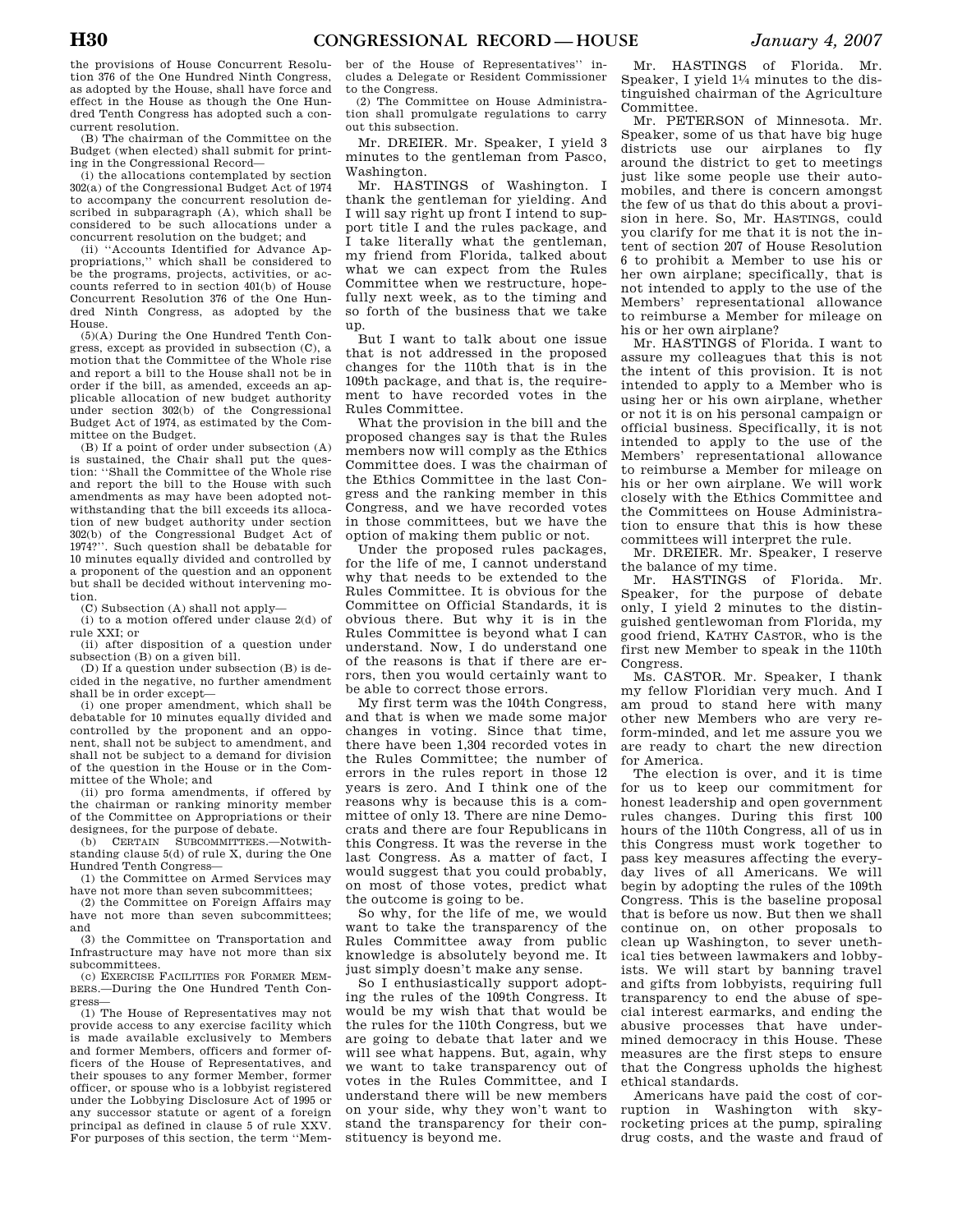no bid contracts in the Gulf and Iraq. No more. Reform is a top priority for this House because reform is a top priority for the American people.

As our first responsibility in fulfilling the mandate of this critical election, the Democrats are offering an aggressive reform package to restore the public trust. So, let's begin.

Mr. DREIER. Mr. Speaker, I yield myself the balance of the time.

Mr. Speaker, I am very pleased that we can, in fact, join in a bipartisan way in supporting implementation of title I of this provision. And I believe that it is great that my friend from Florida (Mr. HASTINGS) began heaping praise on the many accomplishments of the 104th Congress when we implemented things like an end to proxy voting, term limits on committee chairmen, and the other items which we have which go on and on and on, increased transparency and accountability and disclosure.

I will say that, as I have said, I am very, very troubled and saddened by the inconsistency when it comes to the issue of transparency and disclosure in light of the discussion that Mr. HASTINGS of Pasco, Washington and I have had about closing down transparency in the Rules Committee now.

My friend from Florida mentioned the fact that I may be the champion of closed rules. I will admit that as chairman of the Rules Committee, I did bring more than a few closed rules here, primarily on bills that related to tax issues, which was done under the Democratic majorities of the past and I suspect will be done in the future as well. But I will say this: Never before, never before have I, as chairman of the Rules Committee, prevented the Rules Committee from having an opportunity to deliberate and including in an opening day rules package five closed rules. I am concerned as we move forward with that. We will have that debate later on. But I look forward to urging my colleagues to join in support of title I.

Mr. Speaker, I yield back the balance of my time.

Mr. HASTINGS of Florida. Mr. Speaker, at this time I am very pleased to yield  $1\frac{1}{4}$  minutes to the distinguished gentleman from Florida, who is my neighbor, Mr. RON KLEIN, who I believe is speaking for the first time.

Mr. KLEIN of Florida. Mr. Speaker, I thank the gentleman from Florida and my new friend from California. My name is RON KLEIN, and today I am proudly sworn in as all of us were in the new Congress, and I represent Florida's 22nd district. I believe I can speak on behalf of all my fellow freshmen colleagues today in saying that we are all truly honored to be here to represent the value of America's families.

It is time to bring a new direction to Washington and promote honesty, integrity, and real leadership in the United States Congress. That is why we have introduced an ethics reform package that will restore the public's trust and confidence in Congress. Those of us

who were just recently on the campaign trail heard that frequently, and we know we need to do something about it.

One of these reforms has been introduced by my colleague, ZACK SPACE from Ohio's 18 district, and it is a measure banning Members of Congress and their staff from accepting gifts from lobbyists. This bill will also put a stop to the common but inappropriate practice of allowing Members of Congress to use money from their campaign coffers to pay for corporate jets for travel purposes.

#### $\Box$  1745

Letting special interests run the Congress is simply not right, and we have a responsibility to put a stop to this unscrupulous practice.

Simply put, it is time to return Congress to the people's House, not the auction house. I congratulate Speaker PELOSI, and all of the Members of Congress who were sworn in today, and I ask all Members to join us in these new policy changes.

The SPEAKER pro tempore. Pursuant to House Resolution 5, the previous question is ordered on the portion of the divided question comprising title I.

The question is on that portion of the divided question.

The question was taken; and the Speaker pro tempore announced that the ayes appeared to have it.

Mr. DREIER. Mr. Speaker, on that I demand the yeas and nays.

The yeas and nays were ordered.

The vote was taken by electronic device, and there were—yeas 426, nays 0, not voting 8, as follows:

[Roll No. 6]  $YEDAC = 400$ 

|                  | 1 LAD-140          |                 |
|------------------|--------------------|-----------------|
| Abercrombie      | Boyd (FL)          | Courtney        |
| Ackerman         | Boyda (KS)         | Cramer          |
| Aderholt         | Brady (PA)         | Crenshaw        |
| Akin             | Brady (TX)         | Crowley         |
| Alexander        | Braley (IA)        | Cubin           |
| Allen            | Brown, Corrine     | Cuellar         |
| Altmire          | Brown-Waite,       | Culberson       |
| Andrews          | Ginny              | Cummings        |
| Arcuri           | Buchanan           | Davis (AL)      |
| Baca.            | <b>Burgess</b>     | Davis (CA)      |
| Bachmann         | Burton (IN)        | Davis (IL)      |
| Bachus           | <b>Butterfield</b> | Davis, David    |
| Baird            | Calvert            | Davis, Jo Ann   |
| <b>Baker</b>     | Camp (MI)          | Davis, Lincoln  |
| Baldwin          | Campbell (CA)      | Davis, Tom      |
| Barrett (SC)     | Cannon             | Deal (GA)       |
| Barrow           | Cantor             | DeFazio         |
| Bartlett (MD)    | Capito             | DeGette         |
| Barton (TX)      | Capps              | Delahunt        |
| Bean             | Capuano            | DeLauro         |
| Becerra          | Cardoza            | Dent            |
| Berkley          | Carnahan           | Diaz-Balart, L. |
| Berman           | Carney             | Diaz-Balart, M. |
| Berry            | Carson             | Dicks           |
| Biggert          | Carter             | Dingell         |
| Bilbray          | Castle             | Doggett         |
| <b>Bilirakis</b> | Castor             | Donnelly        |
| Bishop (GA)      | Chabot             | Doolittle       |
| Bishop (NY)      | Chandler           | Doyle           |
| Bishop (UT)      | Clarke             | Drake           |
| Blackburn        | Clay               | Dreier          |
| Blumenauer       | Cleaver            | Duncan          |
| Blunt            | Clyburn            | Edwards         |
| Boehner          | Coble              | Ehlers          |
| Bonner           | Cohen              | Ellison         |
| Bono             | Cole(OK)           | Ellsworth       |
| Boozman          | Conaway            | Emanuel         |
| Boren            | Conyers            | Emerson         |
| <b>Boswell</b>   | Cooper             | Engel           |
| Boucher          | Costa              | English (PA)    |
| Boustany         | Costello           | Eshoo           |

Everett Fallin Farr Fattah Feeney Ferguson Filner Flake Forbes Fortenberry Fossella Foxx Frank (MA) Franks (AZ) Frelinghuysen Gallegly Garrett (NJ) Gerlach Giffords Gilchrest Gillibrand Gillmor Gingrey Gohmert Gonzalez Goode Goodlatte Gordon Granger Graves Green, Al Green, Gene Grijalva Gutierrez Hall (NY) Hall (TX) Hare Harman Hastert Hastings (FL) Hastings (WA) Hayes Heller Hensarling Herger Herseth Higgins Hill Hinchey Hinojosa Hirono Hobson Hodes Hoekstra Holden Holt Honda Hooley Hoyer Hulshof Hunter Inglis (SC) Inslee Israel Issa Jackson (IL) Jefferson Jindal Johnson (GA) Johnson (IL) Johnson, E. B. Johnson, Sam Jones (NC) Jones (OH) Jordan Kagen Kanjorski Kaptur Keller Kennedy Kildee Kilpatrick Kind King (IA) King (NY) Kingston Kirk Klein (FL) Kline (MN) Knollenberg Kucinich Kuhl (NY) LaHood Lamborn Lampson Langevin Lantos Larsen (WA)

Etheridge

Larson (CT)

Lee Levin

Linder

Lowey Lucas

E. Lynch Mack

Markey

Matsui

Mica

Murtha

Myrick Nadler

Nunes

Obey Olver Ortiz Pallone

Pastor Paul Payne Pearce Pence

Petri

Pitts Platts Poe

Porter

Rahall

Rangel

Wexler

Latham LaTourette Lewis (CA) Lewis (GA) Lewis (KY) Lipinski LoBiondo Loebsack Lofgren, Zoe Lungren, Daniel Mahoney (FL) Manzullo Marchant Marshall Matheson McCarthy (CA) McCarthy (NY) McCollum (MN) McCotter McDermott McGovern McHenry McHugh McIntyre McKeon McMorris Rodgers McNerney McNulty Meehan Meek (FL) Meeks (NY) Melancon Michaud Millender-McDonald Miller (FL) Miller (MI) Miller (NC) Miller, Gary Miller, George Mitchell Mollohan Moore (KS) Moore (WI) Moran (KS) Moran (VA) Murphy (CT) Murphy, Patrick Murphy, Tim Musgrave Napolitano Neal (MA) Neugebauer Oberstar Pascrell Perlmutter Peterson (MN) Peterson (PA) Pickering Pomeroy Price (GA) Price (NC) Pryce (OH) Putnam Radanovich Ramstad Rehberg Reichert Renzi Reyes Reynolds Rodriguez Rogers (AL) Rogers (KY) Rogers (MI) Rohrabacher Ros-Lehtinen Roskam Ross Rothman Roybal-Allard Royce Ruppersberger Rush Ryan (OH) Ryan (WI) Salazar Sali Sánchez, Linda T. Sanchez, Loretta Sarbanes Saxton Schakowsky Schiff Schmidt Schwartz Scott (GA) Scott (VA) Sensenbrenner Serrano Sessions Sestak Shadegg Shays Shea-Porter Sherman Shimkus Shuler Shuster Simpson Sires Skelton Slaughter Smith (NE) Smith (NJ) Smith (TX) Smith (WA) Snyder Solis Souder Space Spratt Stark Stearns Stupak Sullivan Sutton Tancredo Tanner Tauscher Taylor Terry Thompson (CA) Thompson (MS) **Thornberry** Tiahrt Tiberi Tierney Towns Turner Udall (CO) Udall (NM) Upton Van Hollen Velázquez Visclosky Walberg Walden (OR) Walsh (NY) Walz (MN) Wamp Wasserman Schultz Waters Watson Watt Waxman Weiner Welch (VT) Weldon (FL) Weller Westmoreland

Regula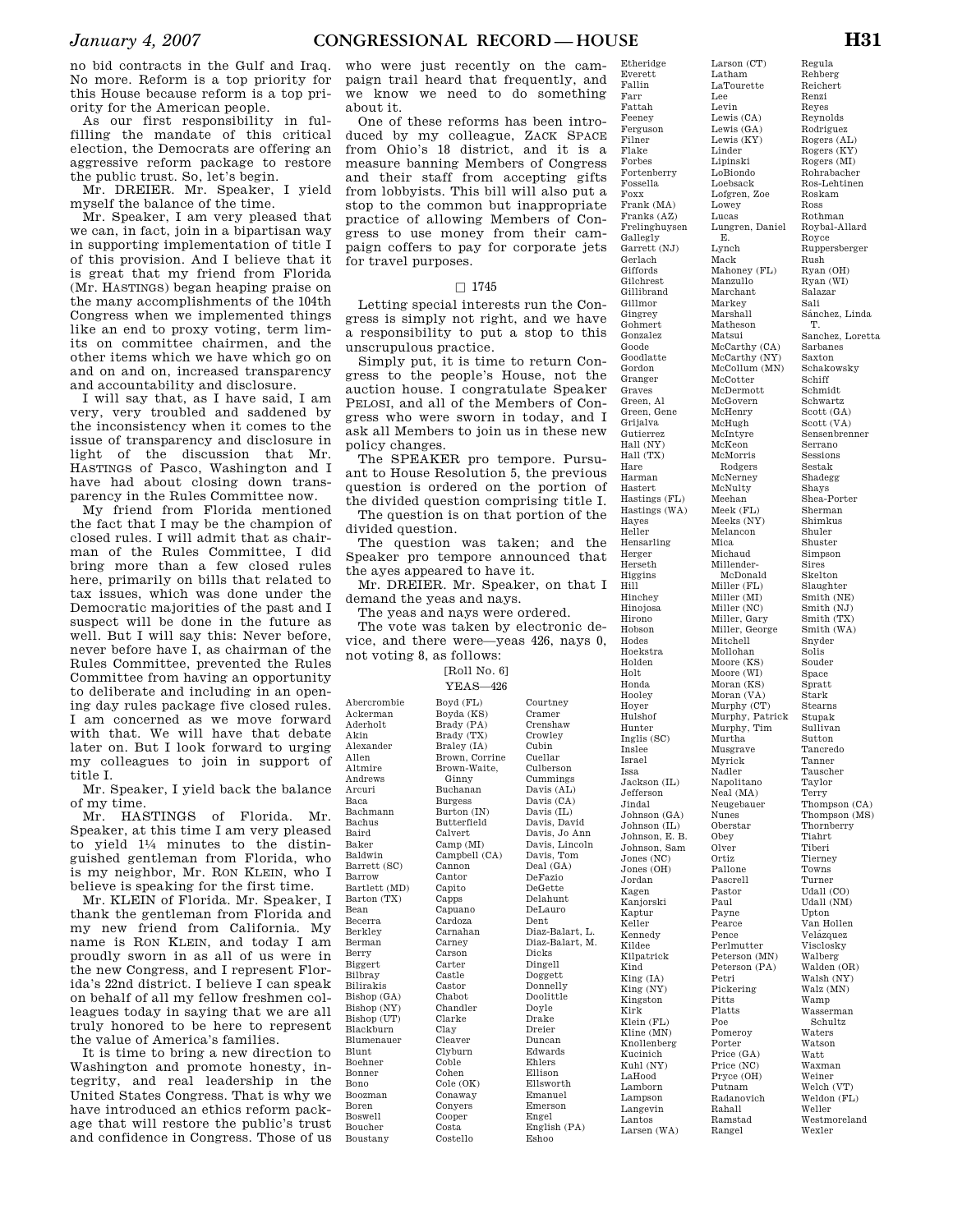| Whitfield   | Wilson (SC)              | Wynn       |
|-------------|--------------------------|------------|
| Wicker      | Wolf                     | Yarmuth    |
| Wilson (NM) | Woolsey                  | Young (AK) |
| Wilson (OH) | Wu                       | Young (FL) |
|             | NOT VOTING <sub>-8</sub> |            |

Brown (SC) Buyer Davis (KY) Jackson-Lee (TX) Maloney (NY) McCaul (TX) McCrery Norwood

#### $\Box$  1811

Mr. KING of Iowa changed his vote from ''nay'' to ''yea.''

So that portion of the divided question was agreed to.

The result of the vote was announced as above recorded.

A motion to reconsider was laid on the table.

Stated for:

Mr. MCCAUL of Texas. Madam Speaker, on Rollcall No. 6 with family in town I was given insufficient notice of the vote. Had I been present, I would have voted ''yea.''

The SPEAKER pro tempore (Mr. FRANK of Massachusetts). The portion of the divided question comprising title II is now debatable for 60 minutes.

The gentleman from Massachusetts (Mr. MCGOVERN) and the gentleman from California (Mr. DREIER) each will control 30 minutes.

The Chair recognizes the gentleman from Massachusetts.

Mr. MCGOVERN. Mr. Speaker, I yield myself 4 minutes.

Mr. Speaker, it may seem like the November elections took place ages ago, but the sentiments that created new majorities in the House and Senate are still strong.

The American people spoke loud and clear on November 7. Together, Republicans and Democrats and independents from across this great Nation voted for change. They voted to end the cycle of corruption, pay to play, and junkets.

Today, Mr. Speaker, the new Democratic majority is fulfilling the pledge we made to the voters. We are going to clean up Washington, D.C. We are going to give the people their House back.

Two years ago my friends on the other side of the aisle brought forward a rules package that, in my opinion, did not go nearly far enough in upholding the highest ethical standards. Today we offer a package that is based on real change. Members of Congress are elected to serve the American people, not their own individual private interests. And I am proud to say that today, this House of Representatives will enact a reform package that ends the culture of corruption once and for all. The days of the K Street project are over. No longer will Members of this House be able to dictate to any private entity the hiring or firing of anyone based on their political affiliation.

This rules package prohibits Members of Congress from traveling on corporate jets. My constituents in Massachusetts don't have the opportunity to get cheap travel on corporate jets and neither should Members of Congress.

#### $\Box$  1815

Mr. Speaker, this rules package also changes the way Members of Congress

and staff can travel for official business. I strongly believe that overseas trips and other travel can be important tools to helping Members of Congress understand complex domestic and international issues.

But the days of lobbyist-sponsored golf junkets will be relics of the past. The actions this package takes are simple and straightforward: no more junkets, no more gifts from lobbyists, no more travel on corporate jets.

This rules package is comprehensive, and it is historic. We are going to change the way this place is run, and we are going to change the way people look at the Congress. The American people don't want to pick up their morning newspapers and read about golf junkets to St. Andrews. They don't want to hear stories about how their Congressman or Congresswoman was wined and dined with \$100 steak dinners.

Mr. Speaker, this is not complicated. These are commonsense items that should have been dealt with years ago. The time has come to do what is right, to hold Members of this House to the highest ethical standards.

With the election of NANCY PELOSI as Speaker of the House, the first woman Speaker in the history of the United States, Democrats are ushering in a new era and putting an end to the culture of corruption. We are changing the tone in Washington, and we are changing the way we conduct business.

Now, I know full well that the ethical problems of the past were not limited to one side of the aisle, and the solutions to those problems can and should come from both Democrats and Republicans. I know that many of my Republican friends agree that change is needed, and they wish that their leadership in the past would have moved forward on some of these changes. I look forward to working closely with them in the weeks and the months ahead.

Mr. Speaker, the American people demand, and they deserve, a higher standard of conduct from their elected officials. Today, we are raising the bar for how Members of the 110th Congress will carry out their duties and do their jobs.

Mr. Speaker, I reserve the balance of my time.

Mr. DREIER. Mr. Speaker, I yield myself such time as I may consume.

Mr. Speaker, I rise in support of this package. Once again, I think we will have an opportunity for bipartisanship. The issue of ethics and lobbying reform is something that we believe is very, very important. As I sit here today, I am reminded of the fact that 1 year ago this month, Speaker HASTERT and I stood right upstairs in the press gallery and unveiled a package for lobbying and ethics reform, which was maligned by many of our colleagues, unfortunately.

But I will say that I am very pleased with the fact that we were ultimately able to pass out of the House our measure, which did a number of things that I am happy to see are incorporated in this provision that is coming forward from the new majority.

The thing that troubles me most, Mr. Speaker, is the fact that this was done in a unilateral way. We are all very proud of the fact that we have a working, strong, vibrant bipartisan Ethics Committee. It would have been great if we could have had the Ethics Committee come forward with these recommendations.

There has been no consultation whatsoever between the majority and the minority, although I will say, again, I congratulate those Members of the new majority for including, including many of the items that were either incorporated in H.R. 4975, which was our lobbying and disclosure act that we passed out of the House last year, and some of the provisions that Speaker HASTERT and I outlined a year ago this month: free clearance of travel, a ban on travel and an end to gifts. An end to the K Street Project. These are all very important reforms that I do think are essential.

I will say this, Mr. Speaker, as I listen to my very good friend from Massachusetts, and I congratulate him on his new position in the majority on the Rules Committee, what happens between today and March 1 of this year? Well, let us see, we have the month of January and the month of February, and, guess what, under this package, the status quo in the 110th Congress, under the Democratic majority, remains in place without any kind of reform or change.

So I have got to ask rhetorically. anyone who wants to answer as to why we are waiting until March 1 before we see any kind of implementation here. They want to see guidelines put forward, maybe by the Ethics Committee. If that is what they would like to do, why don't we impose an immediate ban until they come up with recommended guidelines?

So I will say that as I listen to these proposals, they are interesting, I am very pleased that they have incorporated them. I don't believe they go far enough. In a few minutes, my colleagues, Mr. KIRK and Mr. SHADEGG, will be talking about concern on the pension issue, which unfortunately has been left out of this, but I do believe that by and large this is a measure that is going to be worthy of bipartisan support, and I am going to urge my colleagues to support it.

Mr. Speaker, I reserve the balance of my time.

Mr. MCGOVERN. Mr. Speaker, I yield myself such time as I may consume.

Mr. Speaker, let me just say to my good friend from California, whom I have a lot of respect for, there is a big difference between what his leadership proposed in terms of higher ethical standards and what is being proposed here today. I have got to say to the gentleman that we include a little bit more than just banning lobbyists from the locker rooms. They are banned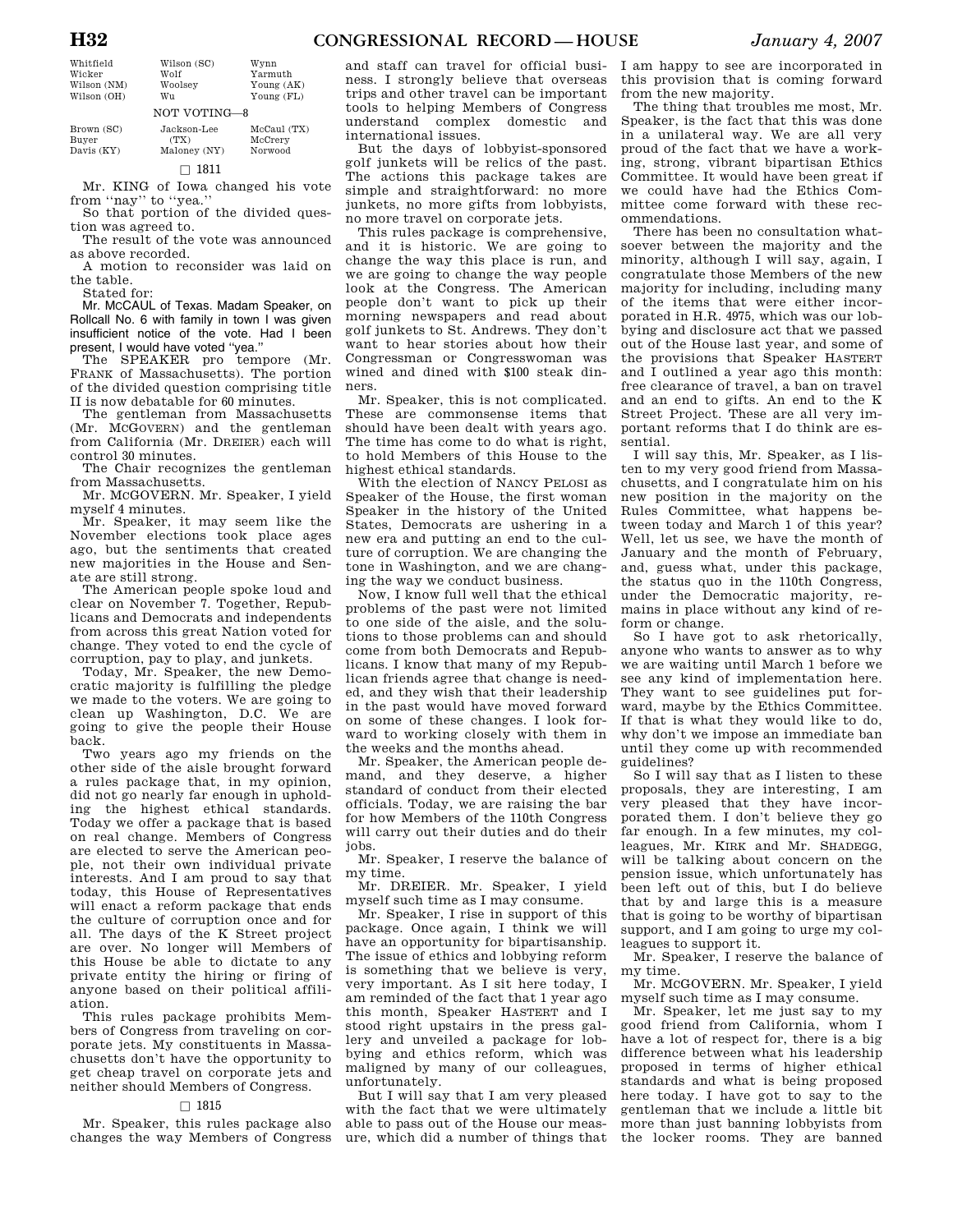from the locker rooms in this bill, but there is a heck of a lot more.

Mr. DREIER. Will the gentleman yield? If you will recall, we passed H.R. 4975.

Mr. MCGOVERN. I am in the middle of my statement. I would also say to the gentleman that his party has been in control for 12 years, and there has been ample opportunity to change the status quo. The gentleman's party not only embraced the status quo, but we saw a proliferation of the culture of corruption, and that is what this is a response to. In answer to the gentleman's question as to this March 1 deadline, that is to give the Committee on Standards of Official Conduct ample time to put the rules and regulations and the disclosure requirements into place so that this can be an effective change.

So this is real historic change. We are going to end the culture of corruption in this Congress today. I am glad that the gentleman has said that he is going to support it. I hope that this is a bipartisan vote.

Mr. Speaker, I yield 5 minutes, for the purpose of debate, to the gentleman from Ohio (Mr. SPACE).

Mr. SPACE. Mr. Speaker, I rise today to ask you to support this historic rules package. The winds of change have brought me here. I don't think it is too much to say that my very presence before you constitutes a message to this body, a message sent from the good people of Ohio's 18th District. By these presence, I wish to deliver this message on behalf of my constituents.

The message is that the legislative process is broken. Rather than serving the needs of working families, this Congress has shown through past actions a preference for serving interests of the privileged few. Nowhere has this been more clear than in the influence wielded by lobbyists. The influence of lobbyists has compromised the reputation and even the health of this body.

In order to restore the integrity to this Chamber and restore America's faith in its elected officials, we must undertake substantial ethics reform. Our actions today will not only enhance the most fundamental principles of a democratic society; they will remind our constituents that we are a body of the people and not above the people.

The package before you will breach the circle of deceit between lobbyists, their wealthy clients, and this body. It represents long overdue real ethics reform. It bans House Members and their employees from accepting gifts from lobbyists and the organizations that hire them. It prohibits lobbyists from paying for or organizing Member travel, and it eliminates the all-too-common practice of legislative jet-setting. In short, the ethics package is the first step toward restoring integrity and beginning the process necessary to restore faith in our system of government.

Coming from a district whose previous Congressman became mired, and then consumed, by scandal, my fellow district residents and I understand all too intimately the perils associated with weak and loosely monitored ethics regulations.

We have suffered the frustration, disappointment, and anger associated with betrayal. We have suffered from not having a Member of Congress available to attend to the needs of the citizens of our district. But we are not alone. Other districts have suffered similar letdowns. That is inexcusable, and it is unconscionable.

At a moment in time when our Nation needs truly heroic leadership, as the challenges of the changing world continue to grow, this body has failed to step up and lead. The institution of Congress has failed to make clear its commitment to the principles of democracy; and it has frustrated, disappointed, and angered the American public.

The winds of change have, indeed, blown many among us into this Chamber, and there is much work to do.

We cannot begin our work in good faith without this declaration today that we are of, and not above, the American people. The time to act is now. We have an extraordinary burden to prove to those who have given us this honor. We must make clear to them that we are representing their interests, not bartering legislative favors in order to gain gifts and trips.

I ask my colleagues to join me in supporting this important ethics reform package.

Mr. DREIER. Mr. Speaker, I yield 3 minutes to the distinguished gentleman from Omaha, Nebraska (Mr. TERRY).

Mr. TERRY. Thank you, I appreciate this opportunity.

Mr. Speaker, to the gentleman from Ohio, the new Member who just spoke, I appreciate and respect his point of view. I will add, though, that the disgust, the frustration with the ethics violation, the disregard for the public's trust in this body because of a few of our colleagues isn't relegated to one side of the aisle or the other, nor one district or the other.

I think all of us in this institution today that took the oath of office are disgusted by the past; and that is why this body that last May passed a comprehensive ethics bill, which mostly was incorporated in this one, ironically, I think, it is fairly humorous, that most of our colleagues on the other side voted against it because it was not good enough, yet substantially similar to the one that is brought forward without our input into the process today.

Now I stand here today saying this isn't good enough. We could have done a better job of tightening down with lobbyists and gifts. Frankly, I don't know how to interpret the plane part, but I am concerned about establishing the public trust when someone accepts bribes.

In our package that was voted against by a lot of our colleagues from

the other side of the aisle that are pounding their chests today, in that was saying that you cannot receive the fruits that you earned during your tenure in this office if you have violated the public's trust.

That is not part of the bill that stands before us today. If you have accepted a bribe, you are convicted of a felony and are sitting in jail, you should not be able to accept the part of the government-funded pension or other government-funded benefits that you earned while you were here. You just simply cannot do that.

My folks back in Nebraska think that is absolutely absurd. I just wish we had a process in place where we could have worked in a partnership to improve this bill, to make it better. But we didn't have that opportunity, and I don't have the opportunity on behalf of my Nebraskans, who feel that it is absurd that you have cash in a freezer, that you can accept bribes like we had in a California or in an Ohio district, and still accept your pension. I think it is absurd that we don't have that opportunity today.

Frankly, the fact that those folks that voted against a comprehensive ethics reform package introduced one without Republican input to improve the bill smacks of partisanship to me. I thought we were going to clear the decks of that and start working together for the public good, and it just doesn't seem like it is happening today.

That is a poor start for civility in this body.

Mr. MCGOVERN. Mr. Speaker, I yield myself such time as I may consume.

Let me just educate the gentleman that the change that he is asking for requires a statutory change. Today we are dealing with the House rules. I will assure the gentleman and his constituents in Nebraska and people all over the United States who agree with him that we will have the opportunity to do that. We will go through House Administration and you will have the opportunity to do that. We will hopefully have a unanimous vote on that.

#### $\Box$  1830

I am also happy to hear the gentleman and others on the other side of the aisle all of a sudden speak in favor of ethics reform and real change and ending the culture of corruption in this House. It is amazing what an election will do.

With that, Mr. Speaker, I yield 4 minutes to the gentlewoman from Ohio (Ms. SUTTON), a new member of the Rules Committee.

Ms. SUTTON. Mr. Speaker, I thank the distinguished gentleman for yielding me this time.

I rise in strong support of the rules package.

Trust is a fragile thing. It is difficult to win, but easy to lose. It finds its hold on promises kept and honesty sustained and unquestionable integrity.

As the representative of the 13th District of Ohio, I am honored to rise on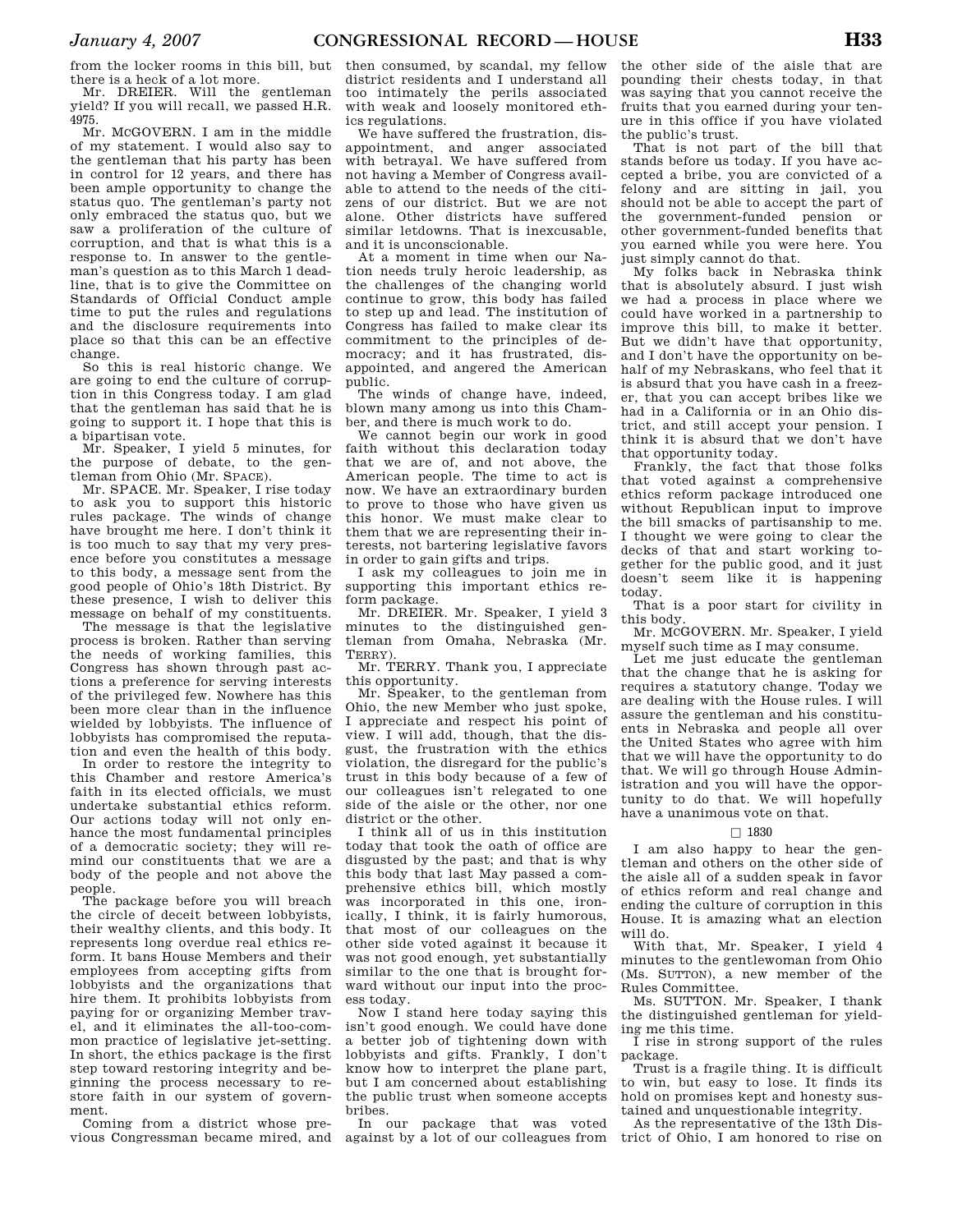this historic day to speak for the first time on the floor of the people's House.

And in so rising, I am proud that I do so to keep the faith with the people who sent me here to serve.

With our actions today, on this first day of the reform Congress, we begin to fulfill the awesome responsibility entrusted to us by the American people.

We have heard the call for change and it shall be heeded. Today, we sever the links between those who would buy influence on Capitol Hill and those who would willingly sell it.

We act to clean up the corruption which has eroded the public trust and resulted in far too many policies that benefit the well connected and the privileged few, at the expense of the greater good.

Title II of our rules package does just this. We end the K Street Project, which took peddling of access and influence to soaring new heights. We act to eradicate the cronyism and corruption. We cut off the gifts, the perks and travel wielded by special interests. We take the darkest inner workings of government and sanitize them with the light of day.

We will work to adopt this set of anti-corruption reforms to dismantle the dark corridors and backrooms and avenues to abuse that have allowed corruption to grow and flourish.

We will beat back the culture and abuses that have hurt the American people, both in policy and in spirit.

Today, we heed the call to put a halt to the corruption that has tarnished this House.

Trust is a fragile, sacred thing. And we, in the new 110th Congress, will protect it with all the power of our office.

Mr. DREIER. Mr. Speaker, let me, again, say that we look forward to supporting this package, much of which, the items that the gentlewoman just outlined, were included in H.R. 4975, which passed this House last May with strong bipartisan support.

Mr. Speaker, with that, I yield 2 minutes to my very good friend from Highland Park, Illinois (Mr. KIRK).

Mr. KIRK. Mr. Speaker, this House needs more ethics reforms, rather than less. And the package before the House makes a positive step, but falls short in several key areas.

The most important ethics reform that is missing from this package concerns taxpayer-funded pensions for Members of Congress convicted of a felony. Under current law, both Congressmen Traficant of the Democratic Party and Cunningham of the Republican Party would still be eligible to collect a taxpayer-funded pension, even after being indicted and convicted beyond a shadow of a doubt by a jury of their peers of a felony.

Stopping taxpayer funded pensions for lawmakers who break the law is not a new issue. My home State of Illinois, a State not known for its clean government, in that State, we, at least, kill pensions for lawmakers who break the law, and we have done so for 30 years.

Ten years ago, Speaker PELOSI voted for H.R. 4011. That would have killed pensions for Congressmen for a conviction on any one of 21 separate felonies. She was right then, and it would be right now to terminate taxpayer-funded pensions for lawbreakers.

Mr. Speaker, Democratic Congressman BRAD SHERMAN and I joined to support these very reforms in the last Congress. And we, at least, passed limited reforms and allowed the Senate at least to consider them.

But today, the 100 hours fails to take up this issue. None of these pension killing reforms are in the package or are currently scheduled.

I take what the gentleman from Massachusetts (Mr. MCGOVERN) says very seriously, that he has made a commitment to bring up legislation to kill pensions for Members of Congress convicted of a felony.

I have introduced legislation, H.R. 14, to do exactly that, modeled after the legislation supported by former Speaker HASTERT as well as Speaker PELOSI. These are commonsense reforms, already part of the law of the land in the land of Lincoln, and long ago should be part of the ethics reforms of this House.

Mr. MCGOVERN. Mr. Speaker, let me just respond to the gentleman from Illinois (Mr. KIRK) by saying I know I am from Massachusetts, and you may think I have a funny accent and you have trouble understanding me. But let me repeat what I said before. In order to make the changes on the pension issue that he is asking for, which we all support, it requires a statutory change. And I think the staff over there will help clarify that. We are all for that.

In H.R. 4011, which Ms. PELOSI supported that you mentioned was a statute. We are going to do that.

Let me just say one other thing to the gentleman. You keep on referring to your ethics reform package as if it was some kind of this monumental change and reform.

You didn't ban the K Street Project, which has really resulted in so much outrage across the country. You had a temporary suspension on the issue of travel, and you had no ban on lobbyists' gifts.

This is real reform. We are going to end the culture of corruption.

With that, Mr. Speaker, I yield for the purpose of debate only 2 minutes to the gentlewoman from New York (Mrs. GILLIBRAND).

Mrs. GILLIBRAND. Mr. Speaker, the honorable Member from my neighboring district, I am honored to be here. My new colleagues, thank you for the opportunity to speak on such an important issue.

The voters of my district and this Nation were very clear about this past election. They want change. They want real ethics reform, and they want our country to be placed in a new direction. This is what we are here to do today. We are going to restore the ethics and integrity back to Congress.

I am honored to be here today to have the opportunity to help do that restoration and take an important step to end the influence and corruption in Congress that special interests have over the legislative process.

The honest leadership package that we are voting on today and tomorrow specifically addresses the concerns that the American people have had about the legislative process and about our elected leaders. This legislation will end the practice of privately funded trips from lobbyists. If I take an official trip, my congressional budget will pay for it. If I take a vacation, I will pay for it. That is how it should be for everyone.

I also pledge to my constituents, and will vote as part of this legislation, to never accept any gifts from lobbyists, nor will my staff.

My job, and all of our jobs, is to represent the citizens of our districts. And this is the only group that I will be answerable to.

I encourage my colleagues to join me in voting in favor of ending the culture of corruption and providing the environment where we can get back to what is most important, working for the people of the United States.

Thank you, Mr. Speaker, for the opportunity to speak on this very important issue to the constituents of my 20th Congressional District of New York.

Mr. DREIER. Mr. Speaker, let me just, before yielding to the gentleman from Marietta, say very quickly again, the legislation that passed the House, H.R. 4975, specifically banned the K Street Project. Look at the language. It is virtually identical. We focused on the issue of lobbyist travel and gifts. And I believe that we can come together in a bipartisan way. We want to work in a civil tone, as was outlined by Speaker PELOSI today.

Mr. Speaker, with that I am happy to yield 3 minutes to my very good friend, former member of the Rules Committee, the gentleman from Marietta, Dr. GINGREY.

Mr. GINGREY. Mr. Speaker, I was surprised when reading title II of this resolution, as it looks conspicuously like the ethics package passed by the Republican majority last Congress; the ethics package that only eight Democrats voted to support. I suspect today more than eight Democrats will finally agree with the Republicans that meaningful ethics reform is a priority of the American people.

In fact, the most obvious change in the Democratic package is the overly partisan and adversarial tone, adding headlines like ''Ending the K Street Project'' to language that was included in the Republican legislation. And for what purpose other than a partisan poke in the minority's eye?

Democrats campaigned on the promise of a more open and inclusive government, assuring us of their bipartisan intentions. Well, today, on the first day of the 110th, that promise has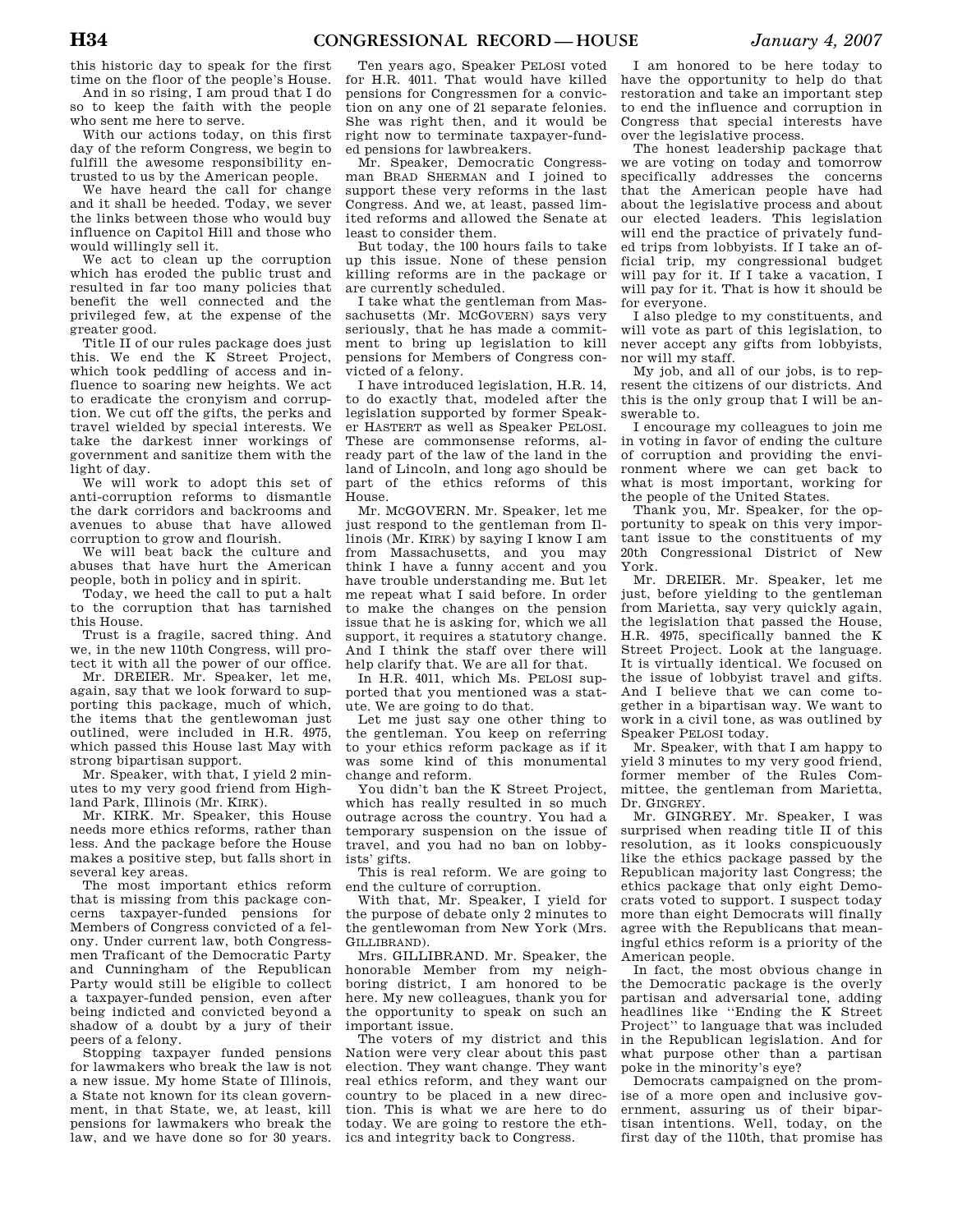been broken. Indeed, it has been smashed.

Additionally, as the focus of title II is on fostering a spirit of civility, I find it particularly troubling that the Democrats have decided to allow only 10 minutes of debate, 5 minutes on each side, on title V of this resolution, which we will take up tomorrow.

During this brief 10 minutes of debate, we will dramatically change the way the Rules Committee does business and outline the process by which five bills, including stem cell research, the 9/11 Commission recommendation, and minimum wage legislation will be considered. That is not even 2 minutes per proposal.

So this is hardly, Mr. Speaker, the tone of civility my colleagues on the other side of the aisle are promising to foster in the 110th Congress.

The American people and the Members of this body expect more from the Democrats. Their false promises of bringing a new age of bipartisanship and transparency to the halls of this Congress have clearly not materialized, despite the insistence on this by my former colleague, Mr. MCGOVERN, while a minority member of the Rules Committee who stated, on September 28, 2006, while discussing the Electronic Surveillance Modernization Act, and I quote, ''If my Republican friends want that trend of closed rules and no amendments, of no democracy in the House to continue, then, by all means, vote for this. Just go along to get along. But if you believe, as I do, that the monopoly on good ideas is not held by a few members of the leadership in a closed room, then vote ''no.'' Have the guts to vote ''no.'' End quote.

Mr. Speaker, I know why the Democratic leadership is trying to limit debate on these liberal bills, but the American people deserve to have a voice in this process, the voice of their elected representatives. Today, it is clear we have been denied that voice.

Mr. MCGOVERN. Mr. Speaker, I yield myself such time as I may consume.

Let me just say, respond to my good friend from Georgia (Mr. GINGREY), who I am going to miss on the Rules Committee, if he thinks that the Republican reform package was meaningful reform, I will lend you my bifocals so you can read it more carefully. What ended up happening, what you ended up enacting essentially, after 12 years in the majority, was banning lobbyists from the locker room. That is all that became law.

You controlled the House of Representatives. You controlled the Congress. And you controlled the United States Senate, and that is basically all that you did.

So I would just say to the gentleman, if he wants to vote ''no'' on this, he can go right ahead and vote ''no'' on it. But that is defending the status quo.

I think the American people made it very clear during the last election that they are sick of the culture of corruption; that they want a ban on lobby-

ists' gifts; that they want an end to the K Street Project. They want a ban on Members using corporate jets to fly around the country. And so if you want to vote for the status quo, vote ''no'' on this. If you want to vote for real meaningful change, vote ''yes.''

Mr. Speaker, for the purpose of debate only, I yield 2 minutes to the gentleman from New Hampshire (Mr. HODES).

Mr. HODES. Mr. Speaker, thank you to the gentleman from Massachusetts for yielding time.

Dear colleagues, it is my great privilege to rise today for the first time as the Representative for New Hampshire's Second District. It is humbling to serve with so many men and women I have admired for so long and to stand in this Chamber, hallowed by American history as the people's House.

But while today is dedicated, in part, to celebration, there is no time to waste in fixing the ills that have plagued this House in recent years.

Traveling across my State of New Hampshire this fall, I heard one clear, consistent message from voters—from Democrats, Independents and Republicans. We are fed up with the mess in Washington. Go down there and fix it.

Mr. Speaker, while most Americans see Congress as somewhat distant from their lives, they probably couldn't rattle off the names of Congressional leadership, for example, or quote bill numbers, they do understand with absolute clarity when Members of Congress are working for them or when Members of Congress are working for themselves.

#### $\square$  1845

Now, the Democratic ethics reform package is much needed and it is long overdue. While some in this body may bristle at its stringency, and some are now heard to complain, apparently, that it doesn't go far enough, as a new Member, I can tell you that it is only logical and only just to make these changes to the House rules, starting today and starting now.

We must ban gifts and travel from lobbyists, we must put a stop to the pernicious K Street Project, we must reform the way we spend taxpayers' money and the way we write and pass the bills meant to protect taxpayers' interests.

I strongly support the adoption of the Democratic rules package. I urge my colleagues on both sides of the aisle to vote ''yes.''

Mr. DREIER. Mr. Speaker, I yield myself such time as I may consume to congratulate the gentleman from New Hampshire. We welcome him here. Unfortunately, this package doesn't start today and start now. It starts March 1 of 2007, 2 months from now.

I also want to say to my very good friend from Massachusetts once again that if you look at the package that we passed in May of last year, it is a package that enjoyed bipartisan support. It is one of which we are very proud. And I believe that if you look at the fact

that we did go beyond preventing registered lobbyists from coming onto the House floor and the gym, we are doing many of those same things here. It has been done before.

And that is why we are proud to be here in support of this effort, which, again, some of us believe does not go far enough and there are some problems with it, but we do believe it is a positive step. Why? Because it is a reaffirmation of what Speaker HASTERT led us to last year.

With that, Mr. Speaker, I am very happy to yield 4 minutes to my good friend from Arizona (Mr. SHADEGG).

Mr. SHADEGG. I thank the gentleman for yielding, and I want to express my concern about the tone of this debate. Let me make it clear: I compliment my colleagues on the other side of the aisle. Ethics reform is needed here, and today you are making a good first step. But please listen carefully to those of us on this side of the aisle who will vote with you for this package when we implore you to go further and when we take some credit for the efforts of the past.

It is true that we passed as a law through this House, sadly the Senate did not follow suit, a bill that corrected many of these things. Your bill, in some respects, goes further, but some of us are concerned that it needs to go even further. And it is not because we are revisionists.

I have campaigned in this body and out of this body throughout my career for reform. I believe it is not enough just to do so-called lobbyist reform. We must direct our ethics reform at the Members of this institution. And one way to do that is a way that was recognized by our new Speaker a decade ago, and that is to say that the Hiss Act, passed clear back in 1954, which said a Member of Congress who was convicted of bribery would lose his or her pension, should be reinstituted, because it was repealed in 1961.

Over a year ago, watching what I was disappointed in in the criminal conduct of some Members of this body, I introduced a bill with 57 cosponsors saying that any Member, any Member, Republican, Democrat or otherwise, convicted of bribery in connection with their office ought to, at an absolute minimum, lose their pension. And I believe that is the standard we owe the American people, and no less.

My colleague says this is just a rules package, but this is your first hundred hours. There is no rule that says you could not have brought a statute, and I implore the gentleman and tell him that I will join with him, as will my colleague from Illinois and my colleague from Nebraska, each of whom had introduced bills a year ago or more seeking to prohibit Members from collecting a taxpayer-funded pension when they have, as the gentleman from Massachusetts pointed out, used this office not as one of public trust but one of public abuse to benefit themselves.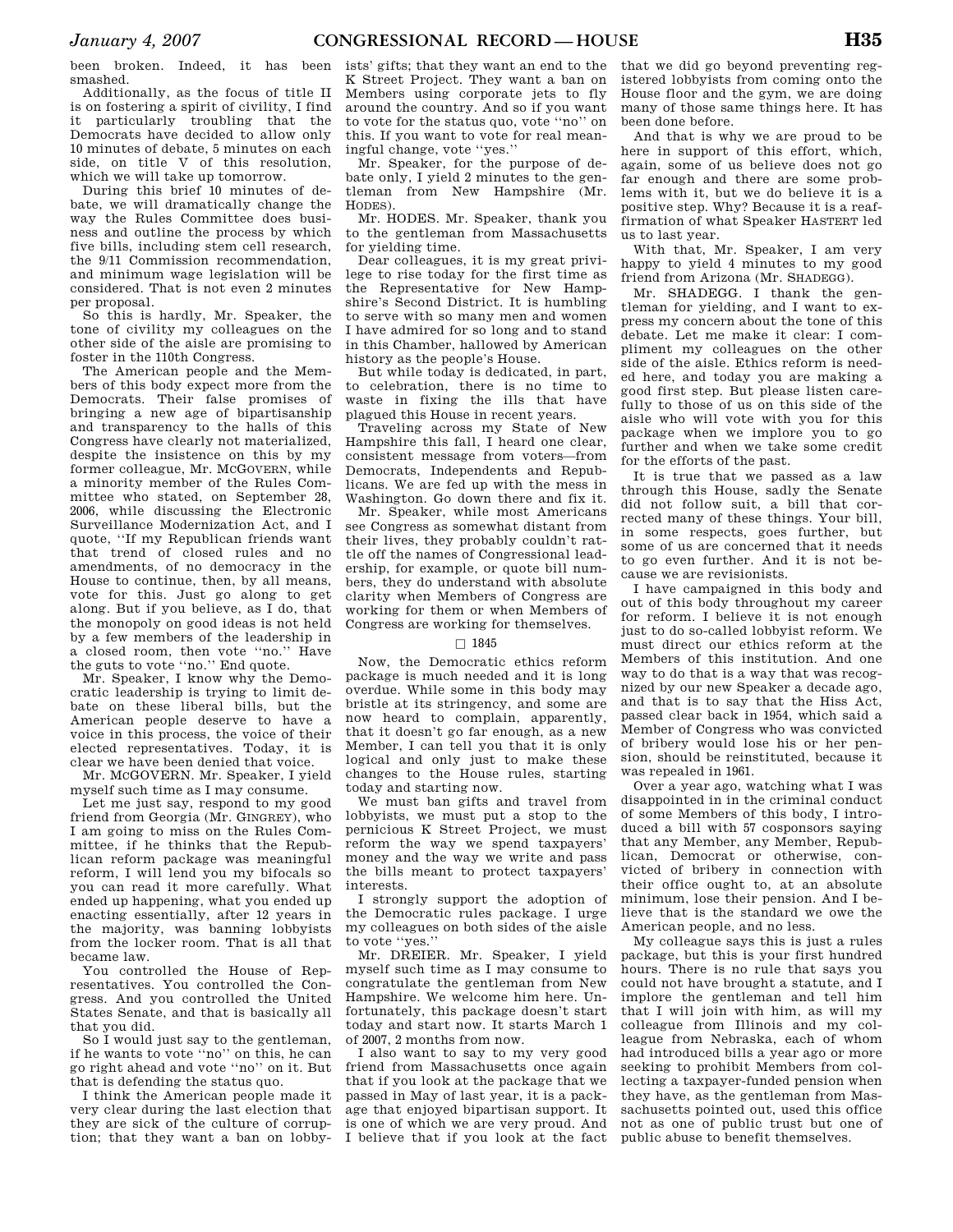There is no time for delay. Pass a reform now punishing Members who misuse their office. Take away their pensions and do it now.

Mr. MCGOVERN. Mr. Speaker, I yield myself such time as I may consume, and I will commit to the gentleman from Arizona that we are going to enter into that exchange, and I look forward to having that statute on the floor where he can speak in favor of it and we can speak in favor of it too.

Let me also, Mr. Speaker, correct the record. The distinguished former chairman of the Rules Committee said none of this ethics reform takes place for 4 months. That is true on the travel, and I clarified that earlier as to why that is the case, so we had time to implement the rules and regulations of disclosure. But everything else, I will assure him, takes place immediately.

So once this ethics package passes, I would urge my colleague from California not to go out to dinner with any of his lobbyist friends because he might be breaking the law.

Mr. Speaker, I yield for purposes of debate only 2 minutes to the distinguished gentleman from Florida (Mr. MAHONEY).

Mr. MAHONEY of Florida. Mr. Speaker, I rise today representing Florida's 16th District and a voice in support of title II of the rules of the House relating to ethics reform in the House of Representatives.

Today, Democrats, and I hope with the support of our Republican colleagues, will pass an aggressive reform package that keeps our promise to the American people and reforms how we do business here in Washington. These ethics reforms mark an end to a tragic era in American history where the pursuit of power has cost us the faith of the American people.

We are here today to rebuild America's trust and make a promise that never again will special interest trump the interest of this great Nation. As Americans communicated on election day, they want political debate and they want the ability to choose. They are not interested in monopolies by either party on political power.

As we move forward, we can only solve the key challenges facing this great Nation by reestablishing the credibility, our credibility, to the American people. Under the new House leadership, the era of special interest politics will end and hardworking families, not lobbyists, will have a voice in Congress again.

I urge my colleagues to support these important changes to the House ethics rules.

Mr. DREIER. Mr. Speaker, may I inquire of the Chair how much time is remaining on both sides.

The SPEAKER pro tempore. The gentleman from California has 141⁄2 minutes remaining, and the gentleman from Massachusetts has 91⁄2 minutes remaining.

Mr. DREIER. Mr. Speaker, I reserve the balance of my time.

Mr. MCGOVERN. Mr. Speaker, at this time it is my privilege to yield 2 minutes to the gentleman from Maryland (Mr. SARBANES).

Mr. SARBANES. Mr. Speaker, I appreciate the opportunity to address the body and speak to the issue of finance, ethics, and other reform that is before the body; and I do it in support of those you have already heard today, many of whom represent the outrage, as has been mentioned, of their constituencies because of situations that were faced by those that they ran against. It is an opportunity that we had to send a clear and positive message to the American people that what they called for in this past election is going to be carried out.

The exit polls all across this country reflected that the number one issue, the number one issue on which the voters cast their vote in the election of 2006 was concern about ethics and reforming ethics. We owe it to the American people, we owe it to all those in this body, and I sincerely recognize that everyone in this body is committed to this. We owe it to all of those to articulate and enact a rules package that incorporates this significant reform.

It is a privilege and an honor for me to stand in support of this package and in support of the ethics reforms being called for by the American people.

Mr. DREIER. Mr. Speaker, I yield myself such time as I may consume to say that I do congratulate my colleagues. I want to begin by saying as a Californian that I am very proud of the fact that California has provided the first female Speaker of the House of Representatives. Similarly, I have congratulated our colleague, Ms. SLAUGH-TER, who will be the first woman to chair the Rules Committee in our Nation's history.

This has been a historic day and I believe a very exciting day for us. I am pleased that we have been able to do a number of things already in a bipartisan way, and I think this issue of ethics and lobbying reform, building on the reforms that we passed in the 109th Congress, utilizing those very positive provisions, is exactly what we are about to vote on here in just a few minutes; and I think that it is a time when we can be civil.

And I will say to all of my friends on both sides of the aisle, the American people want us to deal with these problems, and I will reaffirm my commitment to my colleagues on the Rules Committee that I will continue to strive to comport myself in the most dignified way possible in dealing with my colleagues, and I urge support of this very important measure.

I yield back the balance of my time.

Mr. MCGOVERN. Mr. Speaker, I want to say to my colleague from California (Mr. DREIER) that I appreciate his words of cooperation and bipartisanship, and I do hope, and it is my belief, that you will see a change in terms of more outreach across the aisle and more respect, quite frankly, for the

opinions of every single Member of this House.

I agree this is a historic day. This is not only a historic day because we have elected the first woman Speaker of the House in the history of the United States of America, but this is also a historic day for what we are about to vote on. We are about to change the way we do business here in Washington. We are responding to what the American people made very clear on election day, that they are tired of the ethical lapses of their leaders in government; that they want an end to the culture of corruption; that they want a government that has high ethical standards; that they want Members of Congress to adhere to those high ethical standards and, if they do not, that they will be held accountable. So what we are doing today in this ethics package, I think, is also an important moment in our history.

What we are doing is we are doing what is right. We are holding the Members of this House to the very highest ethical standards. And I want to say to my colleague from Arizona (Mr. SHAD-EGG) that I agree with him on the pension issue. So do, I think, everybody on our side of the aisle. And we are going to address that and we are going to hopefully get a unanimous vote on that issue, because he is right on that issue. But, again, we are not dealing with that. That requires a statutory change, and today we are dealing with the House rules.

Mr. Speaker, what we are doing here today, I will remind my colleagues again, is very important. We are ending gifts by lobbyists to Members of Congress, we are banning the use of corporate jets for Members of Congress for a minimal price so that they can take a corporate jet and fly anywhere in this country. No one else can do that, yet that has been a practice by too many Members in this Congress. That will be banned.

We will end the lobbyist-sponsored golf junkets. They will be relics of the past. This is a new day. This is a day where ethics and where integrity are going to hold a very, very high place. We are going to end the culture of corruption with this vote, and I urge my colleagues on both sides of the aisle to vote ''yes'' on that.

Ms. JACKSON-LEE of Texas. Mr. Speaker, I rise in strong support of Title II of H.R. 6, the Rules of the House of Representatives for the 110th Congress. With the adoption of this title, we begin to make good on our pledge to ''drain the swamp'' and end the ''culture of corruption'' that pervaded the 109th Congress.

Mr. Speaker, it is critically important that we adopt the ethics rules contained in Title II because Americans are paying for the cost of corruption in Washington with skyrocketing prices at the pump, spiraling drug costs, and the waste, fraud and no-bid contracts in the Gulf Coast and Iraq, for Administration cronies like Halliburton.

Ethics and legal scandals plagued the Republican Congress—from the resignation of Reps. Tom DeLay and Duke Cunningham to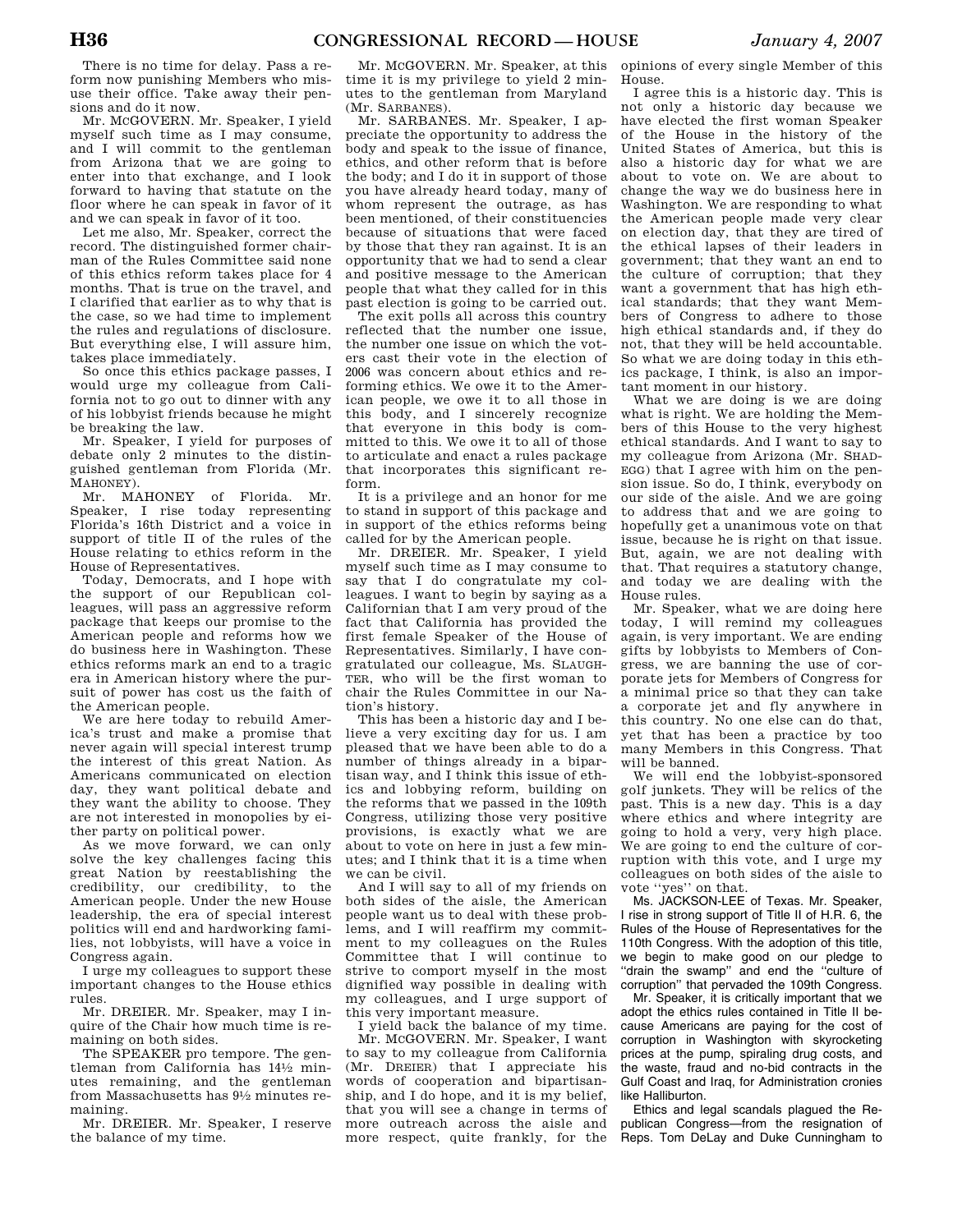the admission of illegal or improper conduct by Reps. Bob Ney and Mark Foley.

The cozy relationship between Congress and special interests we saw during the 109th resulted in serious lobbying scandals, such as those involving Republican super lobbyist Jack Abramoff. In this scandal, a former congressman pleaded guilty to conspiring to commit fraud—accepting all-expense-paid trips to play golf in Scotland and accepting meals, sports and concert tickets, while providing legislative favors for Abramoff's clients.

But that is not all. Under the previous Republican leadership of the House, lobbyists were permitted to write legislation, 15-minute votes were held open for hours, and entirely new legislation was sneaked into signed conference reports in the dead of night.

The American people registered their disgust at this sordid way of running the Congress last November and voted for reform. Democrats picked up 30 seats held by Republicans and exits polls indicated that 74 percent of voters cited corruption as an extremely important or a very important issue in their choice at the polls.

Ending the culture of corruption and delivering ethics reform is one of the top priorities of the new majority of House Democrats. That is why as our first responsibility in fulfilling the mandate of this critical election, Democrats are offering an aggressive ethics reform package. We seek to end the excesses we witnessed under the Republican leadership and to restore the public's trust in the Congress of the United States.

Mr. Speaker, I commend Chairman SLAUGH-TER and the members of the Rules Committee for their excellent work in preparing this ethics reform package. The reforms contained in the package are tough but not nearly too tough for persons elected to represent the interests of the 600,000 constituents in their congressional districts. Indeed, similar bipartisan lobbying and government reform proposals were debated and passed by the House and Senate in 2006 but the Congress failed to reconcile the two versions.

Mr. Speaker, I support each element of the ethics reform package, which bans gifts from lobbyists; bans lobbyist financed trips and travel; requires pre-approval and certification for travel financed by outside groups; prohibits use of corporate aircraft; ends the notorious K Street Project; and mandates ethics training for all House employees.

#### BANS GIFTS FROM LOBBYISTS

Members of Congress are paid enough by the taxpayers to afford to pay for their own meals. Lobbyists can make their case by providing Members of Congress accurate, reliable, and persuasive information. Thus, it is appropriate that the House rules should ban gifts, including meals and tickets, from lobbyists and the organizations that employ them, and require that tickets to sporting and other events given to Members and staff by non-lobbyists are valued at market price.

#### BANS LOBBYIST TRAVEL

Another reform that I support is the ban on lobbyists and the organizations that employ them from financing travel for Members or staff, except for one-day travel to visit a site, attend a forum, participate in a panel, or give a speech. As the scandal involving Jack Abramoff revealed, lobbyist financed travel led to serious abuse. The new rules do not ban such travel altogether but directs the Committee on Standards of Official Conduct to develop guidelines for minimal lobbyist involvement for one-day/one-night travel. It should be noted, however, that travel provided by a private university is not to be affected by anything in the rules package.

#### REQUIRES CERTIFICATION AND PRE-APPROVAL FOR TRAVEL PAID FOR BY OUTSIDE GROUPS

I also support the travel certification and pre-approval provisions. The new ethics rules require sponsors of all other permitted travel to certify that they have abided by all restrictions on lobbyist involvement and requires Members and staff to obtain pre-approval from the ethics committee for travel to ensure trips are connected to official duties, the amount spent is limited to reasonable expenses, and the destination is related to the purpose of the trip. The rules require the full disclosure of all travel within 15 days after the trip. Travel provisions take effect beginning on March 1, 2007.

#### PROHIBITS USE OF COMPANY PLANES

Next, the new rules prohibit the use of official, personal or campaign funds to pay for the use of non-commercial, corporate jets. This provision does not apply to charter plane services or to airplanes owned by Members.

### ENDS THE K STREET PROJECT

Clarifies that no Member can take or withhold an official act, or influence, or offer or threaten to influence, the official act of another with the intent to influence on the basis of partisan political affiliation an employment decision or employment practice of any private entity.

#### MANDATES ETHICS TRAINING

Finally, and effective March 1, 2007, the new rules require the Committee on Standards of Official Conduct to offer annual ethics training to members, delegates, the resident commissioner, officers and employees of the House. This training would be required to involve the classes of employees deemed appropriate by the committee and must include the aspects of the Code of Official Conduct and related House rules deemed appropriate.

The required training is to be provided to new officers or employees within 60 days of their employment, and each officer or employee is to file a certification with the committee by January 31 certifying that they have attended training in the past year.

#### CONCLUSION

Mr. Speaker, it is wholly fitting and proper that the Members of this House, along with all of the American people, paid fitting tribute to the late President Gerald R. ''Jerry'' Ford, a former leader in this House, who did so much to heal our Nation in the aftermath of Watergate. Upon assuming the presidency, President Ford assured the Nation: ''My fellow Americans, our long national nightmare is over.'' By his words and deeds, President Ford helped turn the country back on the right track. He will be forever remembered for his integrity, good character, and commitment to the national interest.

This House today faces a similar challenge. To restore public confidence in this institution we must commit ourselves to being the most honest, most ethical, most responsive Congress in history. We can end the nightmare of the last 6 years by putting the needs of the American people before those of the lobbyists and special interests. To do that, we must start by adopting Title II of H.R. 6, the ethics reforms to the Rules of the House of Representatives for the 110th Congress.

Mr. LEVIN. Mr. Speaker, I rise in strong support of the Honest Leadership and Open Government rules package currently before the House.

Reform of the way this House conducts its business is not an option. It is an absolute necessity. A recent poll found that only 37 percent of Americans approve of how Congress is doing its job. Does anyone here doubt that the ethical scandals and procedural abuses of recent years are a major factor for this low public approval rating? In 2006 alone, four Members of the House resigned their seats under a cloud. Two of these former Members have already been convicted for unethical and illegal ties to lobbyists.

I do not believe that these specific abuses represent the majority of Members, but I do believe it is the responsibility of the Majority party to set out strong rules that can begin to regain the trust of the American people in their institution of Congress.

For many years now, our constituents have been bombarded by media reports of cozy relationships between Congress and special interests lobbyists. They are incensed by news reports of Members accepting all-expensepaid trips to play golf in Scotland, the flagrant abuse of House rules to hold I5-minute votes open for hours for the sole purpose of affecting the outcome, the widening Jack Abramoff lobbying scandal, and the lack of accountability and transparency in how congressional earmarks are awarded.

I mentioned that our constituents learned about these abuses from the media, in their morning newspapers and on the nightly news. Too often in recent years, it is also from the media that rank-and-file Members of Congress have learned about special interest provisions that were secretly inserted into legislation in the dead of night and brought up for a vote before Members had an opportunity to read what they were being asked to vote on. This form of secret legislating has got to stop, and it will stop under this reform package.

The reform package before the House will also curb a large number of the other abuses that have come to light. These reforms will ban gifts from lobbyists, expand and tighten the restrictions on congressional travel paid for by outside groups, prohibit travel on corporate jets, and require greater public disclosure of targeted special interest legislation. The reforms will also prohibit the practice of holding votes open for the sole purpose of affecting the outcome.

There are many other needed reforms contained here, but the one I want to single out is the provision that restores pay-as-you-go budgeting. Pay-as-you-go budgeting simply means that Congress will not consider any legislation to boost entitlement spending or cut taxes unless it is fully paid for. Before they were abandoned in 2002, the pay-as-you-go rules helped to turn record deficits into record surpluses in the 1990s. Since abandoning pay-as-you-go, the cumulative deficit for the past four years has totaled over \$1.36 trillion. We simply cannot continue to pile up more and more debt and pass it along to our children and grandchildren.

For all these reasons, I urge all my colleagues to join me in voting for the House rules reform package before the House.

Mr. SIRES. Mr. Speaker, I rise in support of H.R. 6.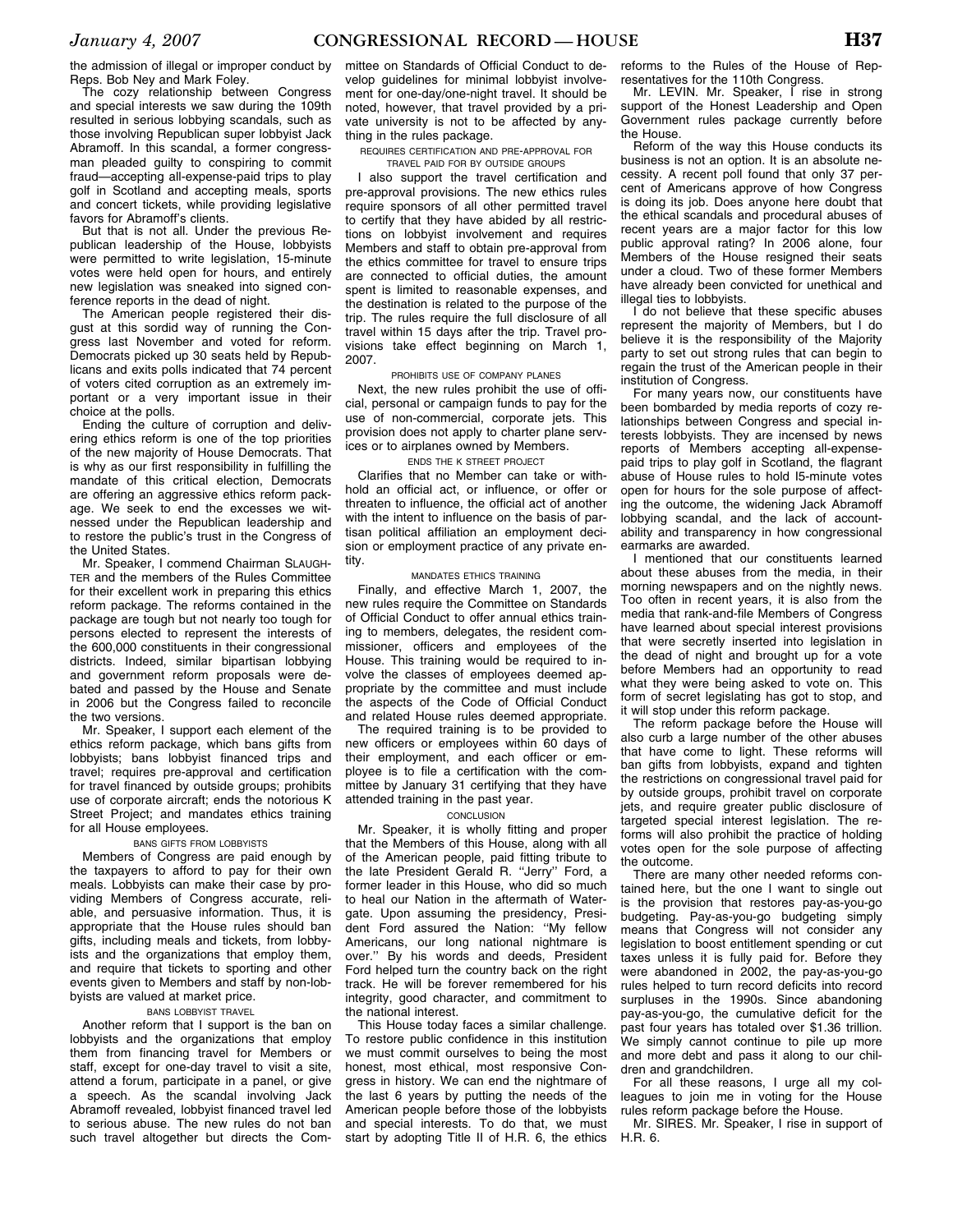Throughout history, there has been an ongoing struggle to put the people's interest ahead of special interests. With this legislation, we put an end to this age-old struggle. The 110th Congress has been given a mandate by the people and make sure their's are the voices that are heard.

To do this, we must ban gifts and meals from lobbyists and the organizations that they represent. We must ban lobbyists from planning, organizing, financing and participating in travel for Members or staff. We must protect the American taxpayer by requiring full disclosure of earmarks so that they know how their money is being spent. We must ensure that the business of the people is completed in a fair and open way.

As we start the 110th Congress, we must govern our own chamber in a manner that represents the interests of our constituents. This is why I proudly rise in support of this measure and urge my colleagues to do the same.

Mr. TERRY. Mr. Speaker, I rise today to express my deep disappointment in the rules package we are considering today.

The message from the American public last fall was ''we want Republicans and Democrats to work together.'' We all had high expectations for a ''new way of doing business in Washington.''

This past week during the Nation's remembrance of former President Gerald Ford, we were all reminded of the way Republicans and Democrats were able to find common ground to solve the country's problems. There was a time when the two parties could come together in the national interest.

Where, Mr. Speaker, did all of those grand and high-minded promises of bipartisanship go? I hope this is not a precedent for how the House will operate during the rest of the 110th Congress. Our constituents expect us to work together and get things done for the good of the country.

Included in this rules package are a number of ethics reforms, but they do not go far enough. We must have tougher and stronger ethics reform.

Today, there are Members serving in the House who have contributed to the American public's loss of confidence in this body. One Member was found to have \$90,000 in cash in his freezer; another Member of the Appropriations Committee established separate entities that were recipients of appropriation funds. Yet, this rules package and the ethics reforms in it do nothing to punish such behavior.

We must adopt tougher and stronger measures if we are going to regain the trust of the American public. In my District, Nebraskans sent a clear message that said if Members take bribes and abuse the public's trust, they should not be protected and should not be allowed to reap the benefits of their House service such as a pension paid for by the taxpayers. Under this new Congressional leadership, Nebraska's voice will not be heard. I won't be allowed to even offer an amendment to be denied by the Rules Committee.

Mr. Speaker, I am introducing today legislation that I introduced last year—to deny pension benefits to any Member or government official who is convicted of a crime that violates the public trust. Because of the lack of a fair and open process in this House, I have been denied the opportunity to offer this legislation as an amendment.

This is not what American voters wanted to see after last fall's election. We are being denied the chance to work together. We need to restore the public's confidence in this House and one way to do that is to work together to solve the problems facing this Nation.

Mr. Speaker, I yield back the balance of my time.

#### $\Box$  1900

The SPEAKER pro tempore (Mr. MCNULTY). Pursuant to House Resolution 5, the previous question is ordered on the portion of the divided question comprising title II.

The question is on that portion of the divided question.

The question was taken; and the Speaker pro tempore announced that the ayes appeared to have it.

Mr. MCGOVERN. Mr. Speaker, on that I demand the yeas and nays.

The yeas and nays were ordered.

The vote was taken by electronic device, and there were—yeas 430, nays 1, not voting 4, as follows:

[Roll No. 7]

 $\nabla$ EAS  $430$ 

|                     | ****~                   |                         |
|---------------------|-------------------------|-------------------------|
| Abercrombie         | Carson                  | Fattah                  |
| Ackerman            | Carter                  | Feeney                  |
| Aderholt            | Castle                  | Ferguson                |
| Akin                | $\operatorname{Castor}$ | Filner                  |
| Alexander           | Chabot                  | Flake                   |
| Allen               | Chandler                | Forbes                  |
| Altmire             | Clarke                  | Fortenberry             |
| Andrews             | Clay                    | Fossella                |
| Arcuri              | Cleaver                 | Foxx                    |
| Baca                | Clyburn                 | Frank (MA)              |
| Bachmann            | Coble                   | Franks (AZ)             |
| Bachus              | Cohen                   | Frelinghuysen           |
| Baird               | Cole (OK)               | Gallegly                |
| Baker               | Conaway                 | Garrett (NJ)            |
| Baldwin             | Conyers                 | Gerlach                 |
| Barrett (SC)        | Cooper                  | Giffords                |
| Barrow              | Costa<br>Costello       | Gilchrest<br>Gillibrand |
| Bartlett (MD)       |                         | Gillmor                 |
| Barton (TX)<br>Bean | Courtney<br>Cramer      |                         |
| Becerra             | Crenshaw                | Gingrey<br>Gohmert      |
| Berkley             | Crowley                 | Gonzalez                |
| Berman              | Cubin                   | Goode                   |
| Berry               | Cuellar                 | Goodlatte               |
| Biggert             | Culberson               | Gordon                  |
| Bilbray             | Cummings                | Granger                 |
| Bilirakis           | Davis (AL)              | Graves                  |
| Bishop (GA)         | Davis (CA)              | Green, Al               |
| Bishop (NY)         | Davis (IL)              | Green, Gene             |
| Bishop (UT)         | Davis (KY)              | Grijalva                |
| Blackburn           | Davis, David            | Gutierrez               |
| Blumenauer          | Davis, Jo Ann           | Hall (NY)               |
| Blunt               | Davis, Tom              | Hall (TX)               |
| Boehner             | Deal (GA)               | Hare                    |
| Bonner              | DeFazio                 | Harman                  |
| Bono                | DeGette                 | Hastert                 |
| Boozman             | Delahunt                | Hastings (FL)           |
| Boren               | DeLauro                 | Hastings (WA)           |
| Boswell             | Dent                    | Hayes                   |
| Boucher             | Diaz-Balart, L.         | Heller                  |
| Boustany            | Diaz-Balart, M.         | Hensarling              |
| Boyd (FL)           | Dicks                   | Herger                  |
| Boyda (KS)          | Dingell                 | Herseth                 |
| Brady (PA)          | Doggett                 | Higgins                 |
| Brady (TX)          | Donnelly                | Hill                    |
| Braley (IA)         | Doolittle               | Hinchey                 |
| Brown, Corrine      | Doyle                   | Hinojosa                |
| Brown-Waite,        | Drake                   | Hirono                  |
| Ginny               | Dreier                  | Hobson                  |
| Buchanan            | Duncan                  | Hodes                   |
| Burgess             | Edwards                 | Hoekstra                |
| Butterfield         | Ehlers                  | Holden                  |
| Calvert             | Ellison                 | Holt                    |
| Camp (MI)           | Ellsworth               | Honda                   |
| Campbell (CA)       | Emanuel                 | Hooley                  |
| Cannon              | Emerson                 | Hoyer                   |
| Cantor              | Engel                   | Hulshof                 |
| Capito              | English (PA)            | Hunter                  |
| Capps               | Eshoo                   | Inglis $(SC)$<br>Inslee |
| Capuano<br>Cardoza  | Etheridge<br>Everett    | Israel                  |
|                     |                         | Issa                    |
| Carnahan<br>Carney  | Fallin<br>Farr          | Jackson (IL)            |
|                     |                         |                         |
|                     |                         |                         |

(TX) Jefferson Jindal Johnson (GA) Johnson (IL) Johnson, E. B. Johnson, Sam Jones (NC) Jones (OH) Jordan Kagen Kanjorski Kaptur Keller Kennedy Kildee Kilpatrick Kind King (IA) King (NY) Kingston Kirk Klein (FL) Kline (MN) Knollenberg Kucinich Kuhl (NY) LaHood Lamborn Lampson Langevin Lantos Larsen (WA) Larson (CT) Latham LaTourette Lee Levin Lewis (CA) Lewis (GA) Lewis (KY) Linder Lipinski LoBiondo Loebsack Lofgren, Zoe Lowey Lucas Lungren, Daniel E. Lynch Mack Mahoney (FL) Maloney (NY) Manzullo Marchant Markey Marshall Matheson Matsui McCarthy (CA) McCarthy (NY) McCaul (TX) McCollum (MN) McCotter McCrery McDermott McGovern McHenry McHugh McIntyre McKeon McMorris Rodgers McNerney McNulty Meehan Meek (FL) Meeks (NY) Melancon Mica Michaud Brown (SC) Buyer

Jackson-Lee

Millender-

McDonald Miller (FL) Miller (MI) Miller (NC) Miller, Gary Miller, George Mitchell Mollohan Moore (KS) Moore (WI) Moran (KS) Moran (VA) Murphy (CT) Murphy, Patrick Murphy, Tim Murtha Musgrave Myrick Nadler Napolitano Neal (MA) Neugebauer Nunes Oberstar Obey Olver Ortiz Pallone Pascrell Pastor Paul Payne Pearce Pelosi Pence Perlmutter Peterson (MN) Peterson (PA) Petri Pickering Pitts Platts Poe Pomeroy Porter Price (GA) Price (NC) Pryce (OH) Putnam Radanovich Rahall Ramstad Rangel Regula Rehberg Reichert Renzi Reyes Reynolds Rodriguez Rogers (AL) Rogers (KY) Rogers (MI) Rohrabacher Ros-Lehtinen Roskam Ross Rothman Roybal-Allard Royce Ruppersberger Rush Ryan (OH) Ryan (WI) Salazar Sali Sánchez, Linda T. Sanchez, Loretta Sarbanes Saxton Schakowsky Wu NAYS—1 Burton (IN) NOT VOTING—4 Davis, Lincoln Norwood  $\Box$  1929

Schiff Schmidt Schwartz Scott (GA) Scott (VA) Sensenbrenner Serrano Sessions Sestak Shadegg Shays Shea-Porter Sherman Shimkus Shuler Shuster Simpson Sires Skelton Slaughter Smith (NE) Smith (NJ) Smith (TX) Smith (WA) Snyder Solis Souder Space Spratt Stark Stearns Stupak Sullivan Sutton Tancredo Tanner Tauscher Taylor Terry Thompson (CA) Thompson (MS) Thornberry Tiahrt Tiberi Tierney Towns Turner Udall (CO) Udall (NM) Upton Van Hollen Velázquez Visclosky Walberg Walden (OR) Walsh (NY) Walz (MN) Wamp Wasserman Schultz Waters Watson Watt Waxman Weiner Welch (VT) Weldon (FL) Weller Westmoreland Wexler Whitfield Wicker Wilson (NM) Wilson (OH) Wilson (SC) Wolf Woolsey Wynn Yarmuth Young (AK) Young (FL)

So that portion of the divided ques-

tion was agreed to. The result of the vote was announced

as above recorded.

A motion to reconsider was laid on the table.